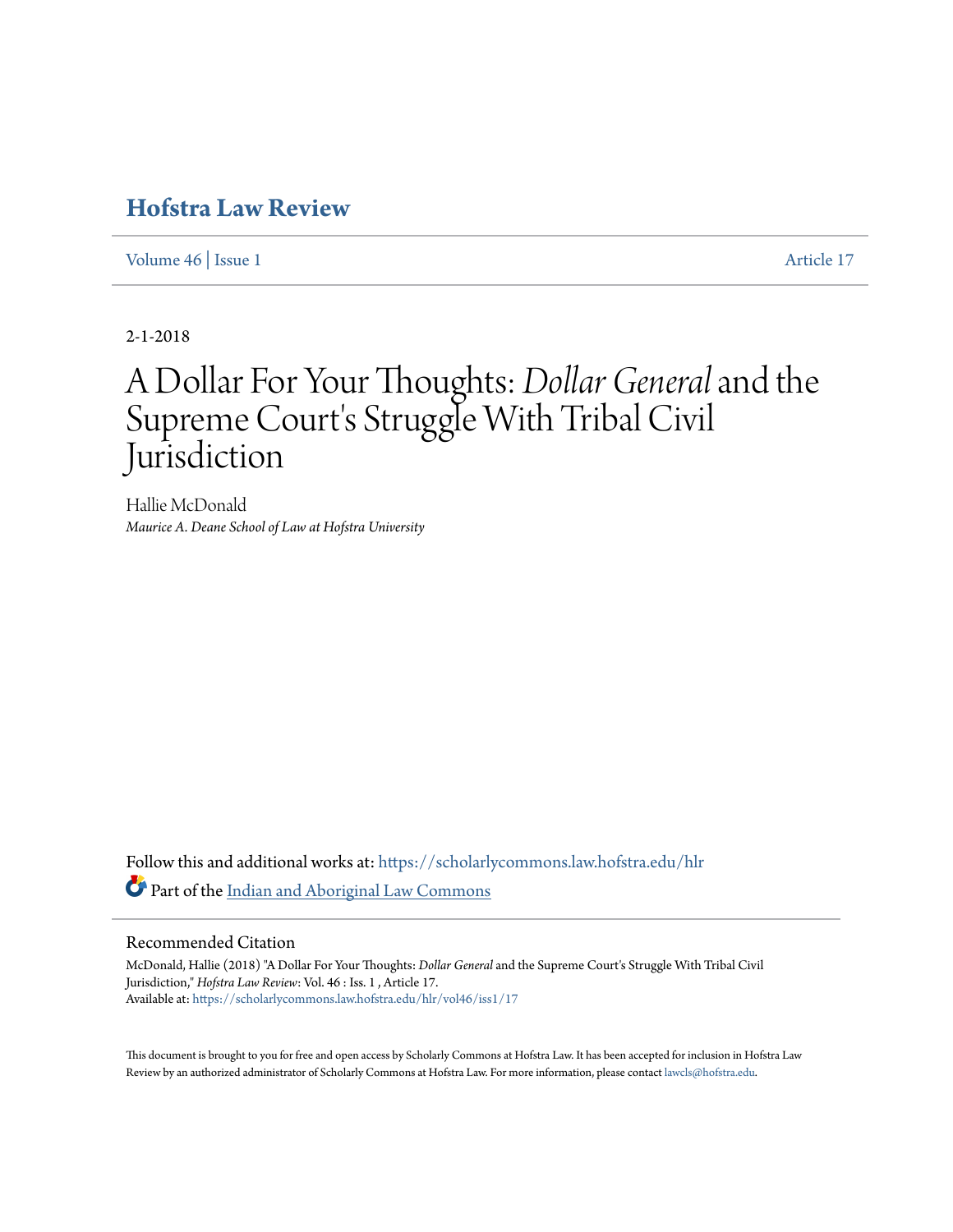## **NOTE**

## A DOLLAR FOR YOUR THOUGHTS: *DOLLAR GENERAL* AND THE SUPREME COURT'S STRUGGLE WITH TRIBAL CIVIL JURISDICTION

## <span id="page-1-1"></span>I. INTRODUCTION

Tribes have been deemed "quasi-sovereign nations"<sup>1</sup> with a unique amalgam of attributes, at once having a "dependent status"<sup>2</sup> and being "distinct, independent political communities" that retain some of their original sovereignty.<sup>3</sup> There are 567 federally recognized Indian tribes in the United States, with approximately 56.2 million acres of land held in trust by the federal government on behalf of the Indian tribes, and 326 land areas administered as Indian reservations.<sup>4</sup> It is inevitable that non-Indian, non-member businesses, and individuals will travel through, live on, establish businesses on, fish or hunt on, and even commit crimes or torts on these lands.<sup>5</sup>

<span id="page-1-2"></span><span id="page-1-0"></span>For as long as the United States has existed, the federal government and the Indian tribes have had a complicated relationship.<sup>6</sup> The policies toward these tribes have fluctuated from one extreme to another, from elimination to self-determination.<sup>7</sup> Justice Marshall once noted that the legislature's authority over tribal matters is extremely broad, and as such, the role of courts in interfering in tribal affairs ought to be restrained.<sup>8</sup> Yet when it comes to non-members, interference in tribal legislative and adjudicatory jurisdiction has become quite common in

7. M. Gatsby Miller, Note, *The Shrinking Sovereign: Tribal Adjudicatory Jurisdiction over Nonmembers in Civil Cases*, 114 COLUM. L. REV. 1825, 1829-31 (2014).

399

1

<sup>1.</sup> Santa Clara Pueblo v. Martinez, 436 U.S. 49, 71 (1978).

<sup>2.</sup> United States v. Wheeler, 435 U.S. 313, 323 (1978).

<sup>3.</sup> Worcester v. Georgia, 31 U.S. (6 Pet.) 515, 559 (1832).

<sup>4.</sup> *Frequently Asked Questions: Why Tribes Exist Today in the United States*, U.S. DEP'T INTERIOR INDIAN AFF., http://www.bia.gov/FAQs (last visited Nov. 15, 2017).

<sup>5.</sup> *See, e.g.*, State v. A–1 Contractors, 520 U.S. 438, 442, 457-59 (1997); Montana v. United States, 450 U.S. 544, 563-67 (1981); Transcript of Oral Argument at 40-63, Dollar Gen. Corp. v. Miss. Band of Choctaw Indians, 136 S. Ct. 2159 (2016) (No. 13-1496).

<sup>6.</sup> COHEN'S HANDBOOK OF FEDERAL INDIAN LAW 48-50 (1982).

<sup>8.</sup> Santa Clara Pueblo v. Martinez, 436 U.S. 49, 72 (1978).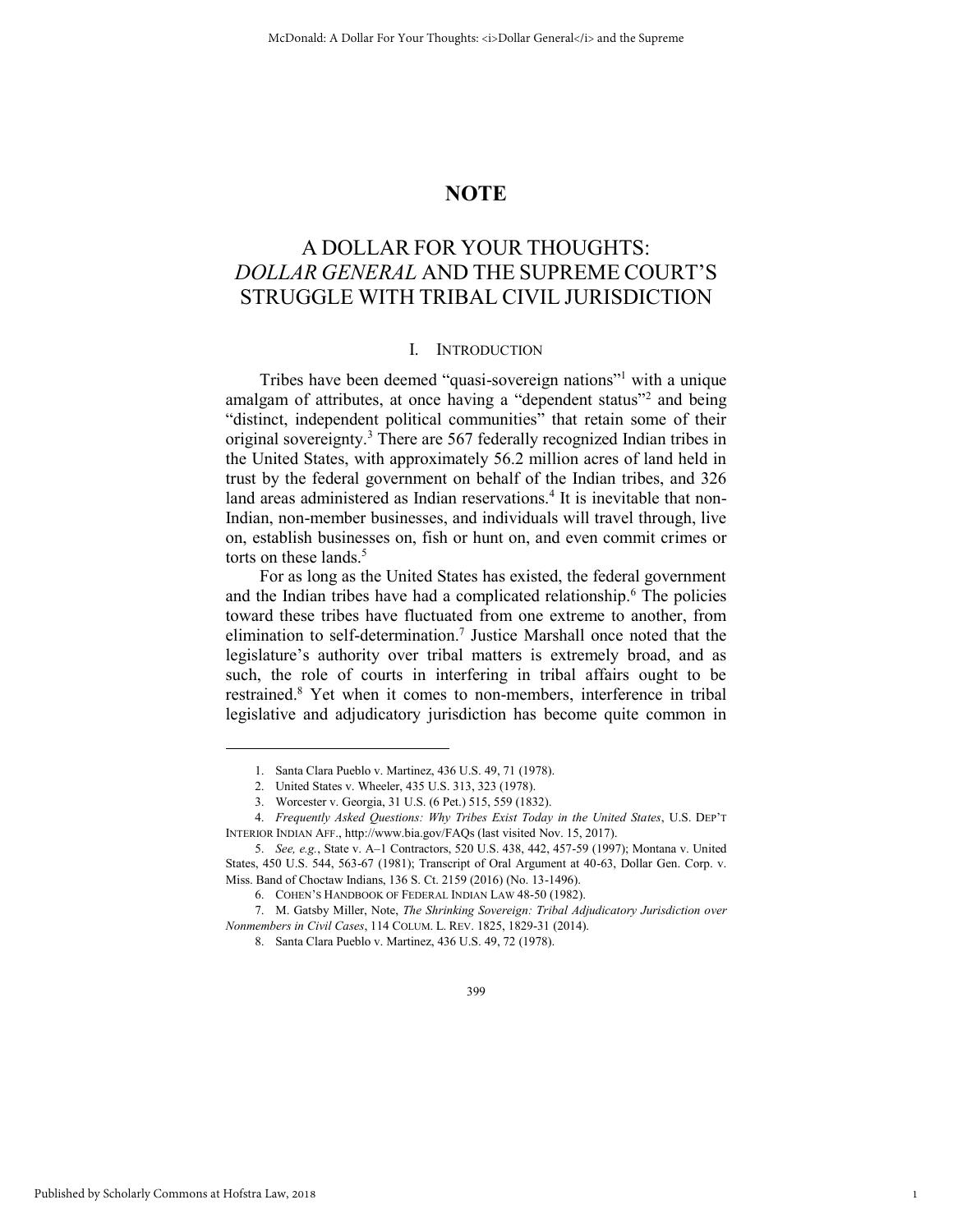the past few decades.<sup>9</sup> In the past twenty-nine years, the Supreme Court has ruled against tribal interests in seventy-two percent of the fifty-five cases heard.<sup>10</sup> The Roberts Court has considered four cases in the past year alone.<sup>11</sup>

<span id="page-2-1"></span><span id="page-2-0"></span>*Dollar General Corp. v. Mississippi Band of Choctaw Indians*<sup>12</sup> was shaping up to be the most far-reaching of these cases.<sup>13</sup> Dollar General signed a multi-year lease and opened up a store in a shopping plaza managed by a tribal-run company on the Mississippi Choctaw reservation in 2000.<sup>14</sup> Pursuant to a business license issued under the Choctaw Code, Dollar General consented to tribal court jurisdiction for matters arising out of the lease.<sup>15</sup> The tribe operated a youth job-training program, placing young tribe members in positions with local businesses and paying them for the work done under the supervision of the business.<sup>16</sup> In 2003, a teenager employed by Dollar General through this program claimed that the store manager, a non-tribal employee, sexually assaulted him while working in the store.<sup>17</sup> Since the manager never faced any criminal repercussions, the teenager and his family ultimately sued Dollar General in tribal court.<sup>18</sup> Despite a consensual business relationship with the tribe, Dollar General contested the tribal court's ability to exercise jurisdiction on four separate occasions.<sup>19</sup> Each time, its argument was rejected, until Dollar General appealed to the Supreme Court.<sup>20</sup>

<span id="page-2-2"></span>This Note argues that the Supreme Court's line of precedent since the 1970s both contains and relies upon flawed reasoning and assumptions regarding the historical position of the tribes in relation to the federal government and tribal courts' ability to adjudicate matters

<sup>9.</sup> Miller, *supra* not[e 7,](#page-1-0) at 1831-37.

<sup>10.</sup> Stephen Wermiel, *SCOTUS for Law Students: Indian Cases at the Court*, SCOTUSBLOG (Jan. 4, 2016, 9:48 AM), http://www.scotusblog.com/2016/01/scotus-for-law-students-indian-casesat-the-court.

<sup>11.</sup> *Id.*

<sup>12. 136</sup> S. Ct. 2159 (2016).

<sup>13.</sup> Wermiel, *supra* not[e 10.](#page-2-0)

<sup>14.</sup> Ed Gehres, Argument Preview: The Future of Tribal Courts - The Power to Adjudicate *Civil Torts Involving Non-Indians*, SCOTUSBLOG (Nov. 30, 2015, 9:45 PM), http://www.scotusblog.com/2015/11/argument-preview-the-future-of-tribal-courts-the-power-toadjudicate-civil-torts-involving-non-indian.

<sup>15.</sup> *Id.* 

<sup>16.</sup> *Id.*

<sup>17.</sup> Lisa Nagele-Piazza, *High Court Upholds Tribal Jurisdiction in* Dollar General *Case*, SOC'Y FOR HUMAN RESOURCE MGMT. (June 24, 2016), https://www.shrm.org/resourcesandtools/ legal-and-compliance/employment-law/pages/tribal-jurisdiction-dollar-general.aspx.

<sup>18.</sup> Gehres, *supra* not[e 14.](#page-2-1) 

<sup>19.</sup> *Id.*

<sup>20.</sup> *Id.*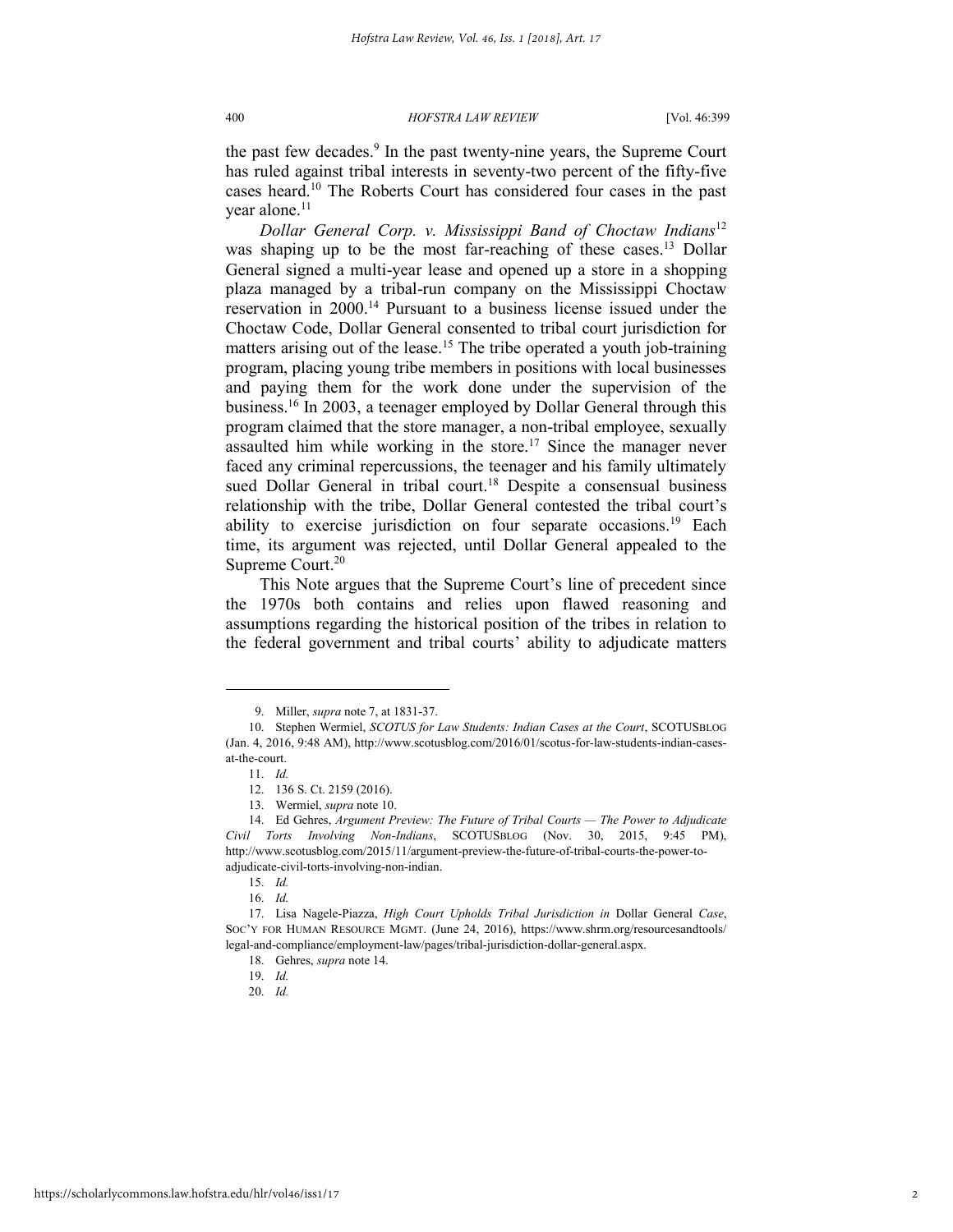concerning non-members without violating due process.<sup>21</sup> These fundamentally flawed conclusions are not only a means for the Supreme Court to interfere with tribal matters and in effect diminish tribal sovereignty, they also ultimately conflict with principles of international law.<sup>22</sup>

<span id="page-3-0"></span>Part II of this Note elaborates generally on the historical relationship between the tribes and the federal government from early American history through the era of self-determination, which began in the 1960s and continues today.<sup>23</sup> It addresses the major decisions coming out of the Supreme Court that have drastically limited the ability of the tribal courts to assert jurisdiction over non-members within their territory, and summarizes the general circumstances of tribal civil jurisdiction as they existed at the time the Supreme Court agreed to hear *Dollar General*. <sup>24</sup> Part III of this Note explains the unique outcome of *Dollar General*, the underlying unresolved issues that both contributed to the case coming before the Court and some of the issues that remain afterward, and the impact of such concerns on tribal courts and tribal sovereignty, as well as non-members who interact with the tribes.<sup>25</sup> Finally, Part IV of this Note explains how *Dollar General* ought to have been decided if the Supreme Court had a full bench, and how the Court should approach civil divestiture cases in the future to resolve the uncertainty in its own precedent, comport more with fundamental principles of international law, and restore some of the sovereignty the tribes historically possessed.<sup>26</sup>

## II. THE RELATIONS BETWEEN CONGRESS, FEDERAL COURTS, AND THE TRIBES

The relationship between the federal government and the tribes is complex.<sup>27</sup> From the early colonial era, to the adoption of the Constitution and beyond, the policies of the European "discoverers" and, later, the federal government, have fluctuated.<sup>28</sup> The recent *Dollar General* case is a culmination of all that has come before it; the next logical step from the path that Indian law has taken over the years.<sup>29</sup> This

<sup>21.</sup> *See infra* Part IV.

<sup>22.</sup> Stephen Paul McSloy, *Back to the Future: Native American Sovereignty in the 21st Century*, 20 N.Y.U. REV. L. & SOC. CHANGE 217, 275-80, 287-94 (1994); *see infra* Part II.

<sup>23.</sup> *See infra* Part II.

<sup>24.</sup> *See infra* Part II.

<sup>25.</sup> *See infra* Part III.

<sup>26.</sup> *See infra* Part IV.

<sup>27.</sup> *See infra* Part II.

<sup>28.</sup> *See generally* COHEN'S HANDBOOK OF FEDERAL INDIAN LAW, *supra* note [6](#page-1-1) (noting six different eras in Indian law).

<sup>29.</sup> *See infra* Part II.B–C.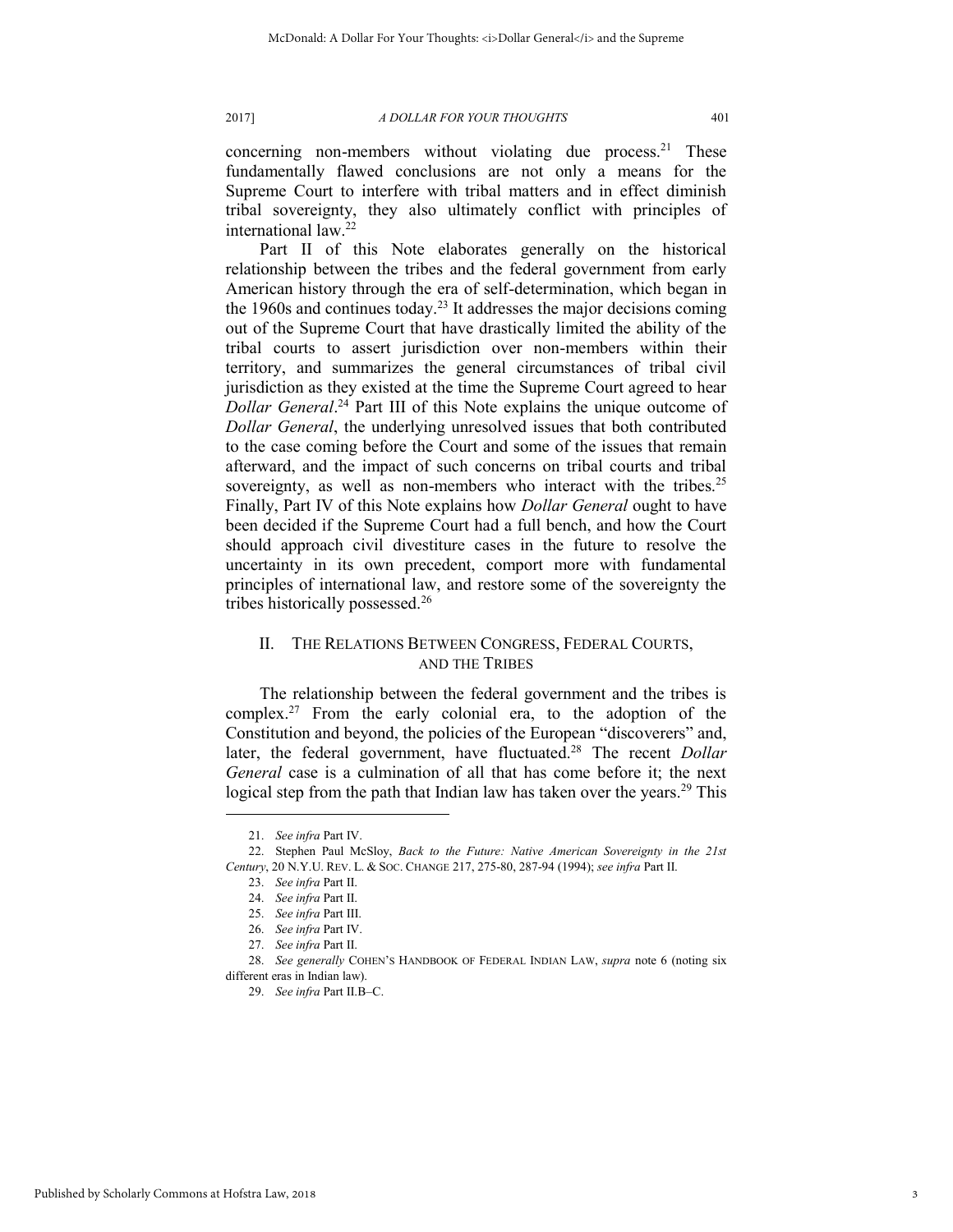<span id="page-4-0"></span>

Part first discusses the policies surrounding European-Native and early American-Native relations and the dramatic shift in how the tribes were perceived by the United States.<sup>30</sup> Next, this Part discusses the significant case law that has been developed by the Supreme Court as a result of this perception of the Indian Nations.<sup>31</sup> This Part also explains the state of tribal court authority to exercise civil jurisdiction and, by extension, tribal sovereignty before the *Dollar General* case.<sup>32</sup>

## *A. Early Federal Policies*

Relations between the tribes and the European powers and colonies leading up to the American Revolution were those as between two sovereign nations.<sup>33</sup> From the time of first contact between the tribes and the Europeans, relations were conducted formally through the creation of treaties.<sup>34</sup> The view was that the Indian tribes had exclusive jurisdiction over their lands, with the corresponding legal rights to property and selfgovernment; and as such, relations should be conducted in this manner.<sup>35</sup> When the colonies became more established, however, England was concerned that the colonists would become overeager to take over Indian lands without negotiation or compensation, contrary to the settled policy of the European powers.<sup>36</sup> The Crown thus issued a Royal Proclamation in 1763, voiding any treaties or land purchases made by any individuals

l

35. *See* Amy Conners, Note, *The Scalpel and the Ax: Federal Review of Tribal Decisions in the Interest of Tribal Sovereignty*, 44 COLUM. HUM. RTS. L. REV. 199, 210 (2012); *see also* COHEN'S HANDBOOK OF FEDERAL INDIAN LAW, *supra* note [6,](#page-1-1) at 50-52 (discussing Francisco de Vitoria, a Roman Catholic philosopher and one of the fundamental contributors to theories of human rights and self-determination, which formed the foundation of the relationship between Native Americans and European nations). de Vitoria's analysis established the principle that before Europeans could legally acquire lands or dominion over Indian tribes, the tribes must first give their consent. *Id.* at 50. Pope Paul III incorporated de Vitoria's principle in the *Sublimis Deus* in 1537, which stated:

[T]he said Indians and all other people who may later be discovered by Christians, are by no means to be deprived of their liberty or the possession of their property, even though they be outside the faith of Jesus Christ; and that they may and should, freely and legitimately, enjoy their liberty and the possession of their property; nor should they be in any way enslaved; should the contrary happen, it shall be null and of no effect.

COHEN'S HANDBOOK OF FEDERAL INDIAN LAW, *supra* note [6,](#page-1-1) at 52 n.15 (quoting FRANCIS AUGUSTUS MACNUTT, BARTHOLOMEW DE LAS CASAS 429 (Arthur H. Clark Co. 1909)). Substantially similar language may be found in the Northwest Ordinance enacted by the Continental Congress and reenacted by the U.S. Congress. *See id.* at 108 n.383.

36. McSloy, *supra* not[e 22,](#page-3-0) at 234. For a thorough discussion of the doctrine of discovery as it was applied toward the Indian tribes, see *Johnson v. M'Intosh*, 21 U.S. (8 Wheat.) 543, 545, 572-73, 591-92 (1823).

<sup>30.</sup> *See infra* Part II.A.

<sup>31.</sup> *See infra* Part II.B.

<sup>32.</sup> *See infra* Part II.C.

<sup>33.</sup> McSloy, *supra* not[e 22,](#page-3-0) at 228.

<sup>34.</sup> *Id.*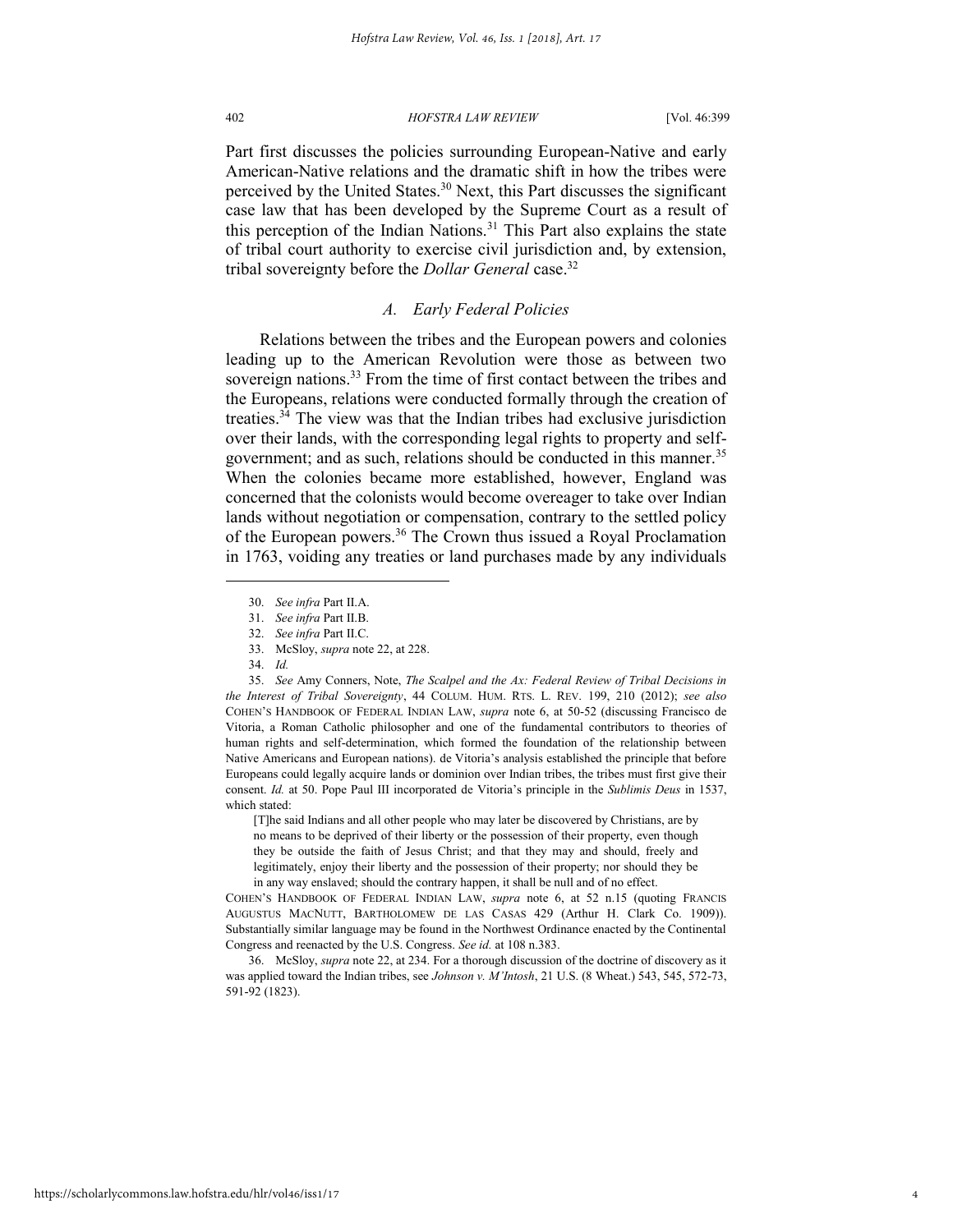or the colonies unless they were approved by the Crown, and effectively centralized the power to conduct relations with the tribes.<sup>37</sup>

A similarly centralized policy was adopted by the framers of the Constitution.<sup>38</sup> Among the federal government's enumerated powers are the ability to establish treaties<sup>39</sup> and regulate commerce with the tribes.<sup>40</sup> Treatymaking, a power belonging solely to the federal government, continued to be the main means of interacting with the tribes.<sup>41</sup> The aim of the two provisions regarding tribal affairs was to ensure that the federal government had the enumerated power to conduct relations between the government and the tribes, not the states.<sup>42</sup>

Perhaps the most significant early contribution to case law regarding the tribal nations' status can be found in Chief Justice Marshall's trio of cases, *Johnson v. M'Intosh*, <sup>43</sup> *Cherokee Nation v. Georgia*, <sup>44</sup> and *Worcester v. Georgia*. <sup>45</sup> First, per the Supreme Court, the doctrine of discovery could be applied to the lands occupied by the tribes, justified in part on the basis of race, because of the "character and habits of the [Indians]."<sup>46</sup> Second, the Court nevertheless held that the only limitation on the tribes' sovereignty was that the tribes could not sell or give away land at will to whomever they pleased.<sup>47</sup> Less than a decade later, the Court went further: although the Cherokee Nation was recognized by the federal government as a state, the Indian tribes could not be deemed foreign nations; rather, the tribes were "domestic dependent nations"—a legal fiction newly invented by the Court.<sup>48</sup> The

<span id="page-5-0"></span>l

43. 21 U.S. (8 Wheat.) 543 (1823).

45. 31 U.S. (6 Pet.) 515 (1832).

46. *Johnson*, 21 U.S. (8 Wheat.) at 589. The doctrine of discovery, a "principle of universal law" according to the Court, had traditionally meant that legal title in vacant land vested in the discovering country. *Id.* at 595.

48. *Cherokee Nation*, 30 U.S. (5 Pet.) at 16-17. The Court, at the time, failed to further elaborate on exactly what the term "domestic dependent nations" meant, but in a later case, the Court determined that the ability of the federal government to exert power over the tribes was "necessary [for] their protection" and described the tribes as "wards" and "communities *dependent*

<sup>37.</sup> Worcester v. Georgia, 31 U.S. (6 Pet.) 515, 548 (1832). A similar policy was adopted by the federal government. *See* An Act to Regulate Trade and Intercourse with the Indian Tribes, ch. 33, 1 Stat. 137 (1790) (codified at 25 U.S.C. § 177 (2012)).

<sup>38.</sup> *See* U.S. CONST. art. I, § 8, cl. 3; art. II, § 2, cl. 2.

<sup>39.</sup> *See id.* art. II, § 2, cl. 2.

<sup>40.</sup> *Id.* art. I, § 8, cl. 3.

<sup>41.</sup> *See id.* art. II, § 2, cl. 2; STEPHEN CORNELL, THE RETURN OF THE NATIVE: AMERICAN INDIAN POLITICAL RESURGENCE 45-47 (1988) (indicating that treaties between the federal government and the tribes were concluded in the same manner as treaties between the federal government and a foreign sovereign).

<sup>42.</sup> *See* Cherokee Nation v. Georgia, 30 U.S. (5 Pet.) 1, 18-19 (1831).

<sup>44. 30</sup> U.S. (5 Pet.) 1.

<sup>47.</sup> *Id.* at 574. This limitation would later be relied upon by the Court as a means of justifying its theory of implicit divestiture. *See* John P. LaVelle, *Implicit Divestiture Reconsidered: Outtakes from the* Cohen's Handbook *Cutting-Room Floor*, 38 CONN. L. REV. 731, 736-40 (2006).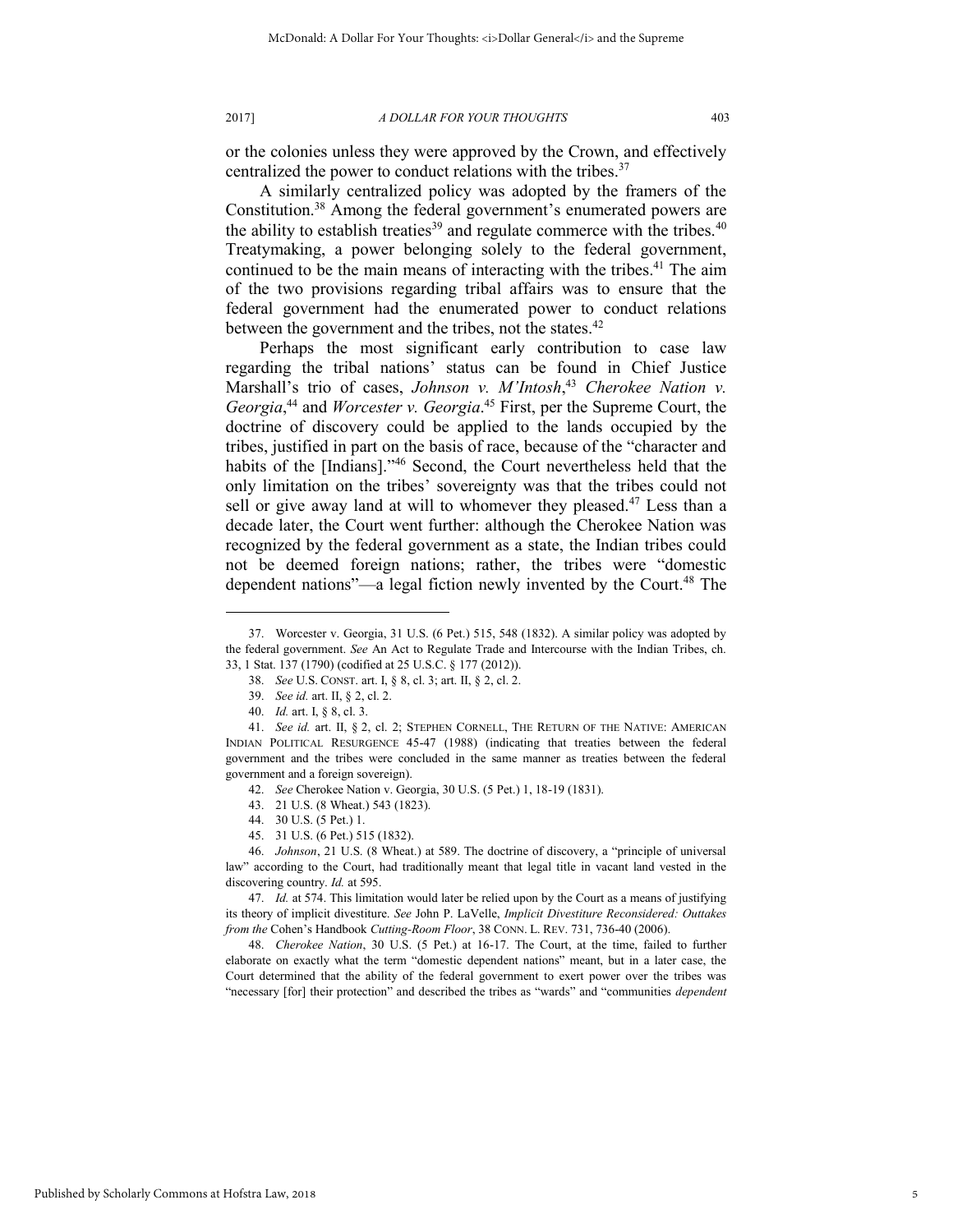Court then backtracked a year later in *Worcester*. <sup>49</sup> As in the earlier cases, the Court was required to resolve whether the State of Georgia could impose its laws upon the Cherokee Nation.<sup>50</sup> Marshall, relying on principles of international law, determined that the tribes were "independent political communities, retaining their original natural rights, as the undisputed possessors of the soil, from time immemorial."<sup>51</sup> The tribes, therefore, have an inherent and complete sovereignty over those lands, including the ability to self-govern, such that the government has no authority to interfere with the tribal affairs.<sup>52</sup> Although the *Worcester* decision was ultimately unenforced,<sup>53</sup> Chief Justice Marshall's description of the Indian tribes' position in relation to both the states and the federal government to this day remains some of the strongest language in support of tribal sovereignty.<sup>54</sup>

A major shift in federal-tribal relations developed in tandem with westward expansion under the notion of manifest destiny.<sup>55</sup> The expansion was gradual at first, but when the Gold Rush hit in 1848, the movement west became explosive.<sup>56</sup> At the same time, dominion over relations between the federal government and the Native Americans was

l

*Id.* (emphasis added).

52. *See id.* at 547-48. Chief Justice Marshall has explained:

[O]ur history furnishes no example, from the first settlement of our country, of any attempt on the part of the crown to interfere with the internal affairs of the Indians . . . . The king purchased their lands when they were willing to sell, at a price they were willing to take; but never coerced a surrender of them. He . . . never intruded into the interior of their affairs, or interfered with their self-government.

*Id.* at 547. Note that Chief Justice Marshall's analysis of the colonial powers' interactions with the tribes is consistent with the re-vamped doctrine of discovery in which certain exclusive rights, but *not* possessory rights, were vested in the first European power to "discover" the particular area of occupied land, including the ability to enter into treaties with and purchase lands from the tribes. *See Johnson*, 21 U.S. at 572-74 (1823).

53. McSloy, *supra* note [22,](#page-3-0) at 239. The decision in *Worcester* was politically unpopular and in the aftermath, the Cherokee people were forcefully removed from their lands and traveled west along the infamous "Trail of Tears." COHEN'S HANDBOOK OF FEDERAL INDIAN LAW, *supra* note [6](#page-1-1) at 83-84, 91-92.

on the United States." United States v. Kagama, 118 U.S. 375, 383-85 (1886).

<sup>49.</sup> *See Worcester*, 31 U.S. (6 Pet.) 515.

<sup>50.</sup> *Id.* at 542.

<sup>51.</sup> *Id.* at 559-60. Chief Justice Marshall further stated:

The constitution, by declaring treaties already made, as well as those to be made, to be the supreme law of the land, has adopted and sanctioned the previous treaties with the Indian nations, and consequently admits their rank among those powers who are capable of making treaties. The words "treaty" and "nation" are words of our own language, selected in our diplomatic and legislative proceedings, by ourselves, having each a definite and well understood meaning. We have applied them to Indians, *as we have applied them to the other nations of the earth*. They are applied to all in the same sense.

<sup>54.</sup> *See* McSloy, *supra* not[e 22,](#page-3-0) at 244-50.

<sup>55.</sup> *See* ANGIE DEBO, A HISTORY OF THE INDIANS OF THE UNITED STATES 101-35 (1970).

<sup>56.</sup> COHEN'S HANDBOOK OF FEDERAL INDIAN LAW, *supra* not[e 6,](#page-1-1) at 97.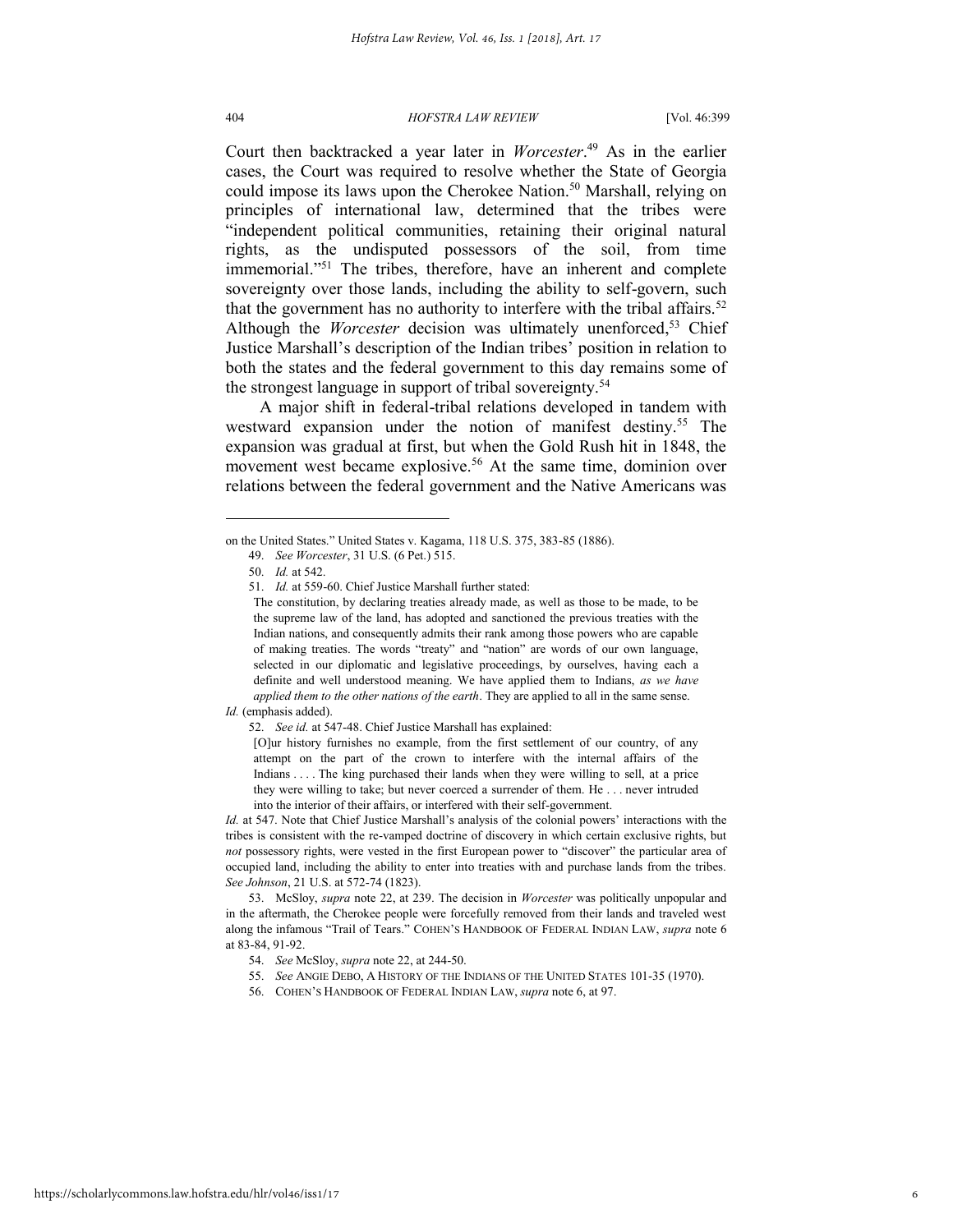#### 2017] *A DOLLAR FOR YOUR THOUGHTS* 405

<span id="page-7-0"></span>

transferred from the War Department to the Department of the Interior.<sup>57</sup> During this period, the House of Representatives successfully inserted itself into Indian affairs, a province that once belonged solely to the Senate and the Executive.<sup>58</sup> In 1871, a rider was attached to an appropriations bill which declared that the tribes would no longer be recognized as independent nations, with whom the federal government could engage with in treaty-making.<sup>59</sup> The inevitable implication of these actions, of course, was to diminish the view of federal-tribal relations as an international issue; rather, the tribes became a unique political entity, less than sovereign, located within the territory of the United States.<sup>60</sup>

## <span id="page-7-1"></span>*B. Implicit Divestiture and Significant Supreme Court Decisions Affecting Tribal Civil Jurisdiction*

Once Congress seized the authority over tribal affairs as a domestic issue, it proceeded to use this power to interfere with the internal affairs of the tribes, with the Supreme Court's support.<sup>61</sup> The Court has held that the acts of Congress were not authorized under any provision of the

60. *See* 25 U.S.C. § 71; *see also* COHEN'S HANDBOOK OF FEDERAL INDIAN LAW, *supra* note [6,](#page-1-1) at 106-07; Katherine Florey, *Beyond Uniqueness: Reimagining Tribal Courts' Jurisdiction*, 101 CALIF. L. REV. 1499, 1518-19 (2013) (discussing how interference by Congress through the allotment program in the 1880s and the termination movement of the 1950s served to diminish tribal sovereignty by taking tribal lands out of the hands of the tribal governments).

61. *Kagama*, 118 U.S. at 79-83. Even with the Trail of Tears and the Dawes Act, both of which seriously diminished the amount of land that was considered to be in the tribes' possession, the notion expressed by the Court in *Worcester* remained good law—the tribes may exert complete sovereignty over their land. *See* Indian General Allotment (Dawes) Act, ch. 119, 24 Stat. 388 (1887) (repealed 2000).

<sup>57.</sup> Act of Mar. 3, 1849, ch. 108, § 5, 9 Stat. 395 (codified at 25 U.S.C. § 1 (2012)). The fact that the responsibility over Indian affairs had been in the hands of the War Department since 1789 only reaffirms the recognition that such affairs were of an international nature. *See* RUSSEL LAWRENCE BARSH & JAMES YOUNGBLOOD HENDERSON, THE ROAD: INDIAN TRIBES AND POLITICAL LIBERTY 34-35 (1980).

<sup>58.</sup> Antoine v. Washington, 420 U.S. 194, 202 (1975).

<sup>59.</sup> Act of Mar. 3, 1871, ch. 120, § 1, 16 Stat. 544, 566 (codified at 25 U.S.C. § 71); *see also* BARSH & HENDERSON, *supra* note [57,](#page-7-0) at 68 n.36 (explaining that existing treaties with the tribes were not affected); COHEN'S HANDBOOK OF FEDERAL INDIAN LAW, *supra* not[e 6,](#page-1-1) at 127-28 (same). This law was arguably unconstitutional because it interferes with the Executive's capacity to enter into treaties, though the Supreme Court has never ruled so, leading to the sudden shift in policy in 1886. *See* United States v. Kagama, 118 U.S. 375, 382, 384-85 (1886) ("[A]fter an experience of a hundred years of the treaty-making system of government, Congress has determined upon a new departure—to govern [Indians] by acts of Congress."); BARSH & HENDERSON, *supra* not[e 57,](#page-7-0) at 68- 69 (discussing the difference between the two policies and its impact on the role of the Supreme Court). For instance, "[t]reaties, like contracts, are unenforceable except against those agreeing specifically and expressly to be bound by them. Legislation, however, is presumed to be legitimate when enacted, and enforceable against all persons within the power of the legislature." BARSH  $\&$ HENDERSON, *supra* not[e 57,](#page-7-0) at 69.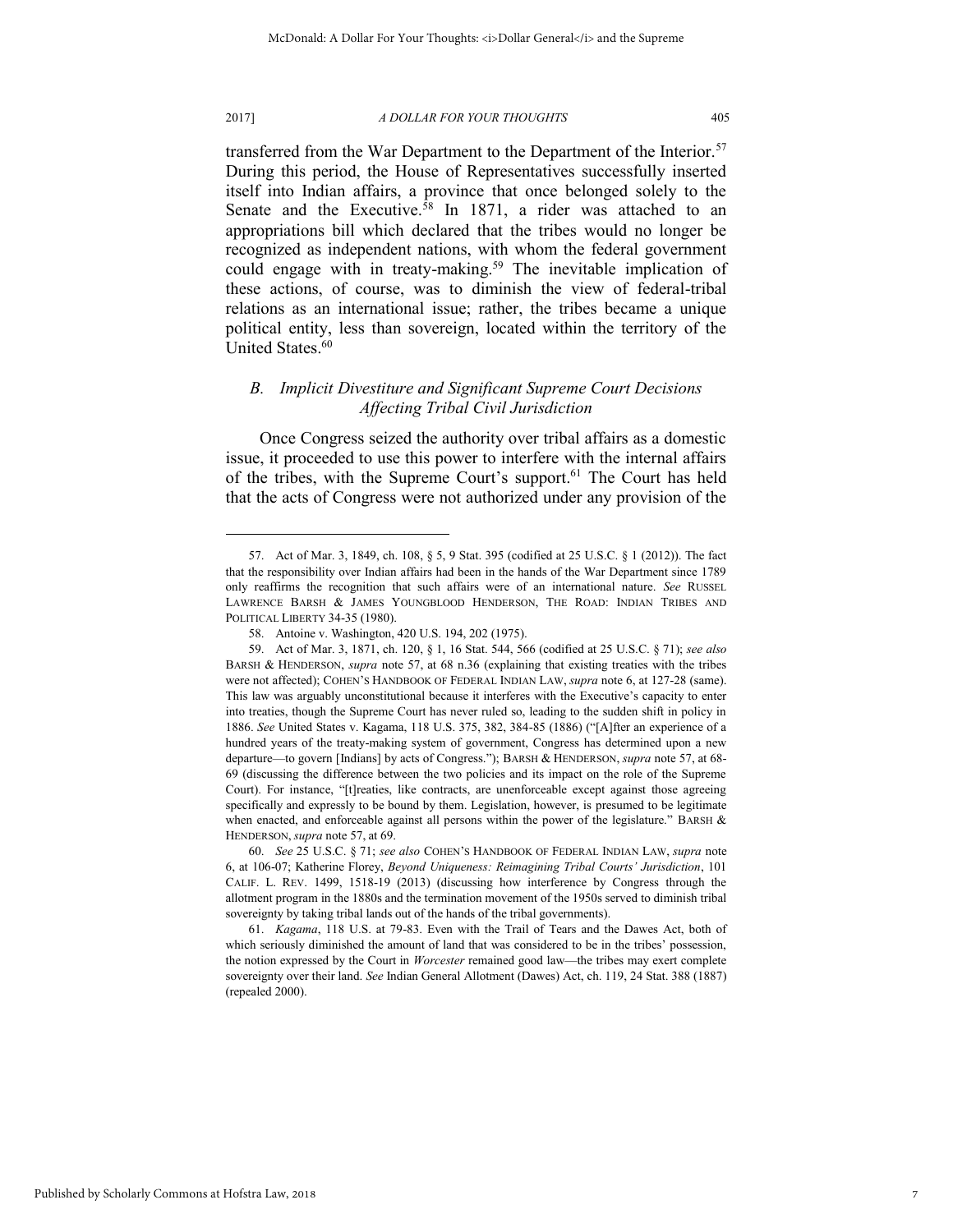#### 406 *HOFSTRA LAW REVIEW* [Vol. 46:399

Constitution.<sup>62</sup> Searching for a legitimate basis of Congress's power to legislate, the Court instead turned to judicially constructed limitations on the tribes' sovereign powers.<sup>63</sup>

Although the Supreme Court has stated repeatedly that Congress has "plenary authority to limit, modify or eliminate the powers of local self-government which the tribes otherwise possess,"<sup>64</sup> beginning in the 1970s, federal courts adopted the role of determining when the tribes' status as "dependent nations" limited their sovereignty and by extension their ability to exercise authority over non-members on their land.<sup>65</sup> According to the Court, when the tribes were incorporated into the territory of the United States, they accepted its protection.<sup>66</sup> This incorporation correspondingly implicitly divested them of some of the original sovereignty which they had once exercised.<sup>67</sup> As for the powers that still belonged to the tribes, the Court determined that any "aspects of sovereignty" that had not been taken away by treaty or by statute, or even by implication due to their "dependent status" belonged to the tribes.<sup>68</sup> The ability to exercise jurisdiction over relations between tribal members and non-members was one of these powers that was implicitly divested.<sup>69</sup> This was a decisive turn from the Court that declared that tribal governments have inherent sovereignty over activities that happen on their lands, regardless of whether non-members were involved or not.<sup>70</sup>

In conjunction with the *Wheeler* decision in 1978,<sup>71</sup> the Supreme Court declared that same year that private individuals had no cause of

<sup>62.</sup> *See Kagama*, 118 U.S. at 378-80. The legislative power of Congress over the tribes was nevertheless upheld, despite there being no constitutional basis for that power. *See id.* at 384-85.

<sup>63.</sup> LaVelle, *supra* note [47,](#page-5-0) at 732-34.

<sup>64.</sup> Santa Clara Pueblo v. Martinez, 436 U.S. 49, 56 (1978); *see* Talton v. Mayes, 163 U.S. 376, 384 (1896). For a discussion on why this assumption by the Court contradicts history, principles of international law, and even the Court's own precedent see McSloy, *supra* not[e 22,](#page-3-0) at 278-79.

<sup>65.</sup> Oliphant v. Suquamish Indian Tribe, 435 U.S. 191, 194-95 (1978). Beginning with *Oliphant*, for the first time in more than 150 years, the Supreme Court began adding powers to the list of those that were implicitly divested when the tribes were deemed domestic dependent nations within the United States. *See* Conners, *supra* note [35,](#page-4-0) at 215-16.

<sup>66.</sup> United States v. Wheeler, 435 U.S. 313, 323 (1978).

<sup>67.</sup> *Id.* To get a sense of the implicit divestiture theory in its early stages of development, see *Kagama*, 118 U.S. at 379-84.

<sup>68.</sup> *Wheeler*, 435 U.S. at 323. The view that certain aspects of sovereignty were "taken" by treaty or statute directly contradicts the principle of international law that any rights or powers that are not granted by one sovereign nation to a treaty to the other are retained by the granting party. *See* United States v. Winans, 198 U.S. 371, 380-82 (1905); McSloy, *supra* not[e 22,](#page-3-0) at 264.

<sup>69.</sup> *Wheeler*, 435 U.S. at 326.

<sup>70.</sup> Williams v. Lee, 358 U.S. 217, 219-20, 223 (1959); Worcester v. Georgia, 31 U.S. (6 Pet.) 515, 553-55 (1832).

<sup>71.</sup> *Wheeler*, 435 U.S. 313.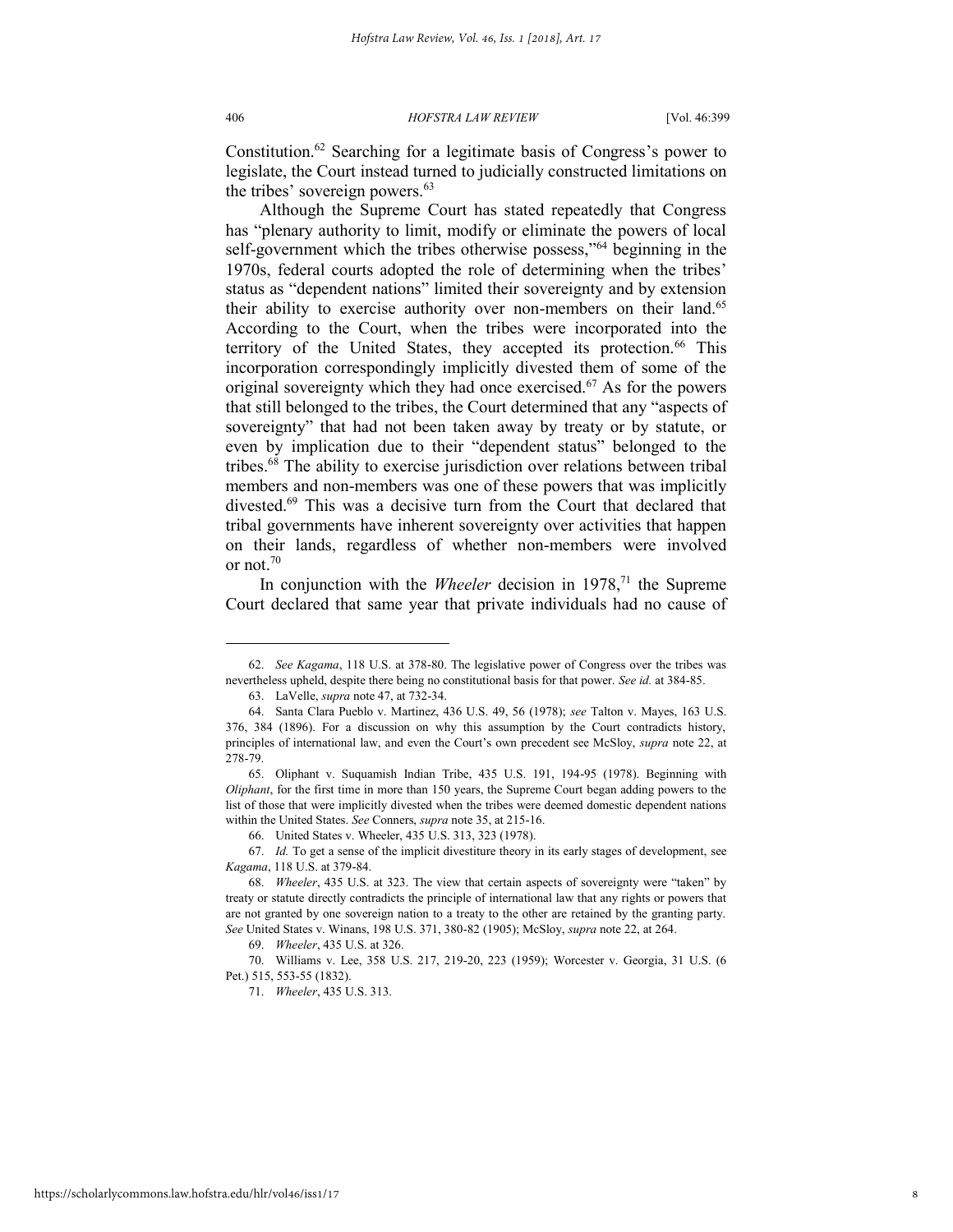action against tribal courts under the Indian Civil Rights Act ("ICRA").<sup>72</sup> Before this decision, non-members were free to bring an action against the tribes and their courts in federal court and argue that in that particular case, extending the exercise of tribal civil jurisdiction would result in a violation of due process under the ICRA.<sup>73</sup> But, thanks to the ruling in *Martinez*, non-members who faced subjection to tribal courts for incidents that arose on tribal lands instead pleaded to the federal courts that the tribal courts' civil jurisdiction simply does not exist in the first place.<sup>74</sup> Hence, the development of *Montana*<sup>75</sup> and its progeny.<sup>76</sup>

In 1981, tribal civil jurisdiction, and therefore tribal sovereignty, was dealt a major blow.<sup>77</sup> The Supreme Court held that there was no suggestion in the history of legislative policies that Congress intended that non-Indians settled on allotted lands be subject to tribal regulatory or adjudicative authority.<sup>78</sup> In fact, without express congressional delegation, there was a presumption that the tribes' inherent sovereign powers do not extend to the activities of non-members.<sup>79</sup> However, the Court also identified two exceptions to this presumption where civil jurisdiction is concerned: (1) the tribes may regulate the activities of non-members who have entered into deliberate relationships with the tribes or its members through contracts, leases, or other commercial dealing; and (2) the tribes retain the power to exercise jurisdiction over non-members' conduct when that conduct endangers or has some direct impact on the tribes' political integrity, economic security, or health and welfare. <sup>80</sup> Since this decision was handed down, however, the Court has narrowed, redefined, and even completely ignored the implicit divestiture doctrine.<sup>81</sup>

<sup>72.</sup> Santa Clara Pueblo v. Martinez, 436 U.S. 49, 51-52 (1978); *see* Pub. L. 90-284, § 202, 82

Stat. 77, 78 (1968) (codified as amended at 25 U.S.C. § 1302(a)(8) (2012)).

<sup>73.</sup> *See* § 202, 82 Stat. at 77-78.

<sup>74.</sup> *Martinez*, 436 U.S. at 72; Conners, *supra* not[e 35,](#page-4-0) at 226-27. This was in spite of the fact that the Court acknowledged that "[t]ribal courts have repeatedly been recognized as appropriate forums for the exclusive adjudication of disputes affecting important personal and property interests of both Indians and non-Indians." *Martinez*, 436 U.S. at 65.

<sup>75.</sup> Montana v. United States, 450 U.S. 544 (1981).

<sup>76.</sup> *See, e.g.*, Plains Commerce Bank v. Long Family Land & Cattle Co., 554 U.S. 316 (2008); Nevada v. Hicks, 533 U.S. 353 (2001); Iowa Mut. Ins. Co. v. LaPlante, 480 U.S. 9 (1987); Nat'l Farmers Union Ins. Cos. v. Crow Tribe of Indians, 471 U.S. 845 (1985); Strate v. A-1 Contractors, 520 U.S. 438 (1977). These cases are sometimes referred to generally as the "civil divestiture" cases. *See* Conners, *supra* not[e 35,](#page-4-0) at 222, 227.

<sup>77.</sup> *See Montana*, 450 U.S. at 564-67.

<sup>78.</sup> *Id.* at 557-58. The Supreme Court had already determined a few years prior that the tribal courts did not have inherent criminal jurisdiction over non-Indians who had committed crimes on their lands. *See* Oliphant v. Suquamish Indian Tribe, 435 U.S. 191, 195 (1978).

<sup>79.</sup> *Montana*, 450 U.S. at 564.

<sup>80.</sup> *Id.* at 565-66.

<sup>81.</sup> *See, e.g.*, *Iowa Mut. Ins. Co.*, 480 U.S. at 18 (avoiding the implicit divestiture question);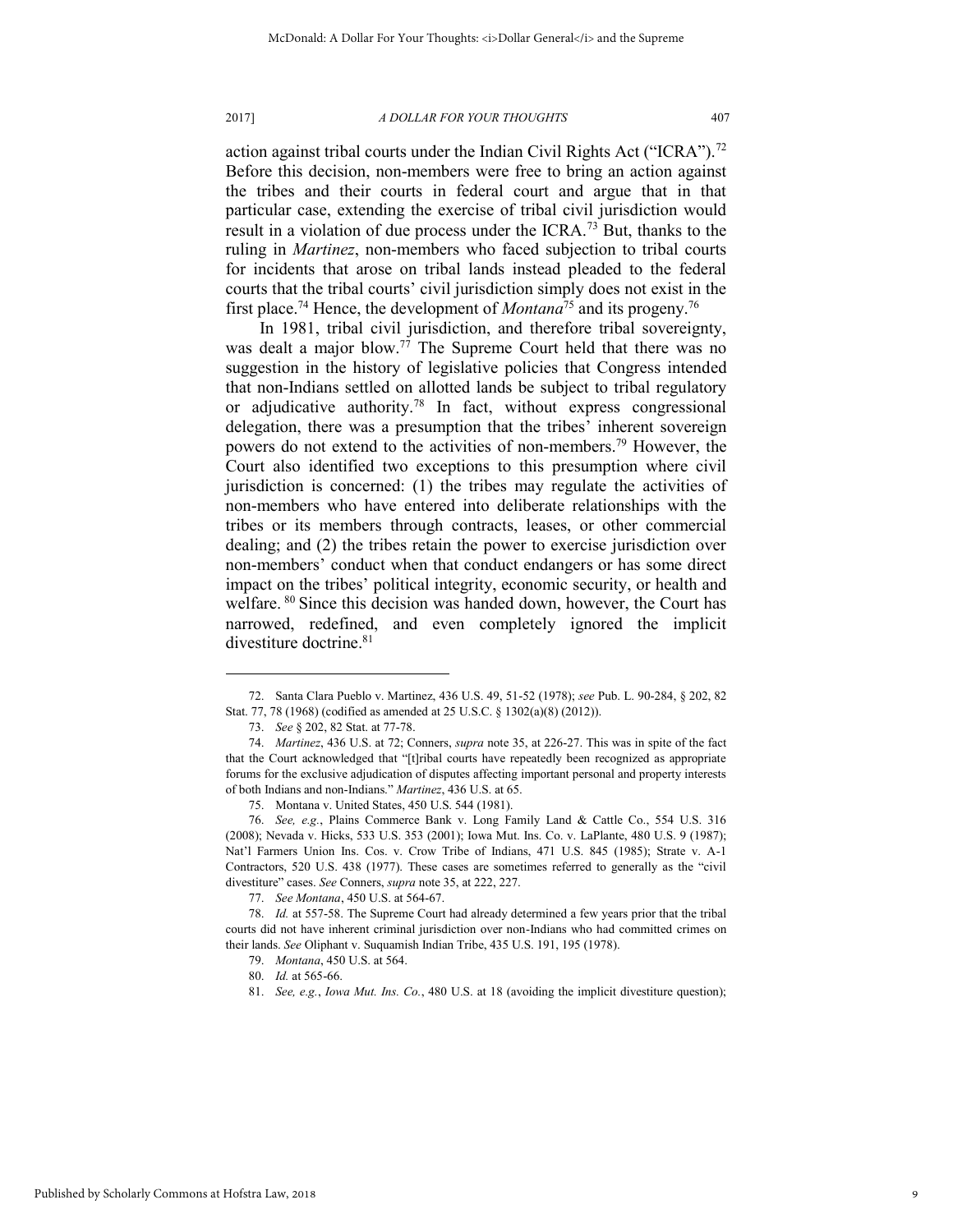#### 408 *HOFSTRA LAW REVIEW* [Vol. 46:399

Soon after *Montana*, the Court defined the cause of action that nonmembers could turn to as a means of escaping tribal civil jurisdiction.<sup>82</sup> Non-members, having a general right against a tribal court's unlawful exercise of power, do not need a statute to expressly create a right of action; instead, the Court must determine whether the tribes implicitly divested their power to assert jurisdiction over non-members.<sup>83</sup> Yet, just two years later, the Court ignored the implicit divestiture doctrine, instead stating that the tribes retain all sovereignty over their territory that has not been explicitly withdrawn by federal statute or treaty.<sup>84</sup> More importantly, the Court held that tribal courts' civil jurisdiction over non-members was precisely one such form of sovereignty that presumptively remained in the tribal courts.<sup>85</sup> Later, the Court reversed itself; now, instead of retaining civil jurisdiction over non-members unless explicitly withdrawn, the tribal courts could only assert jurisdiction over the activities of non-members in limited circumstances unless they were expressly granted that authority by treaty or federal statute.<sup>86</sup> In a magnificent acrobatic feat, the Court in *Strate* was careful to reiterate its precedent so as to not be misinterpreted by the lower courts in the future: the tribal courts only have presumptive jurisdiction where the tribes possess the power to *regulate* the activity of nonmembers.<sup>87</sup> The Court distinguished between the tribes' adjudicative authority and their legislative authority, and held that their adjudicative jurisdiction does not exceed their authority to regulate the conduct of

<span id="page-10-0"></span>*Nat'l Farmers Union Ins. Cos.*, 471 U.S. at 856-57 (same); *Strate*, 520 U.S. at 442 (same). The decision in *Strate* in particular indicated a departure from the principles set forth in *Montana* while at the same time declaring that it was not stating anything new. 520 U.S. at 453. The Court held that subject to any controlling treaties or statutes, as well as the two exceptions identified in the *Montana* decision, the civil authority of the tribes, and the jurisdiction of its courts, "generally 'does not extend to the activities of non-members of the tribe.'" *Id*. at 453 (quoting *Montana*, 450 U.S. at 565); *see infra* notes [87](#page-10-0)[-89](#page-11-0) and accompanying text; *see also* Curtis G. Berkey, *International Law and Domestic Courts: Enhancing Self-Determination for Indigenous Peoples*, 5 HARV. HUM. RTS. J. 65, 72 (1992). Professor Berkey explained: "The Supreme Court has struggled, with mixed results, to apply the implicit divestiture rule consistently. The Court appears to be confused about the meaning and scope of the rule." *Id.*; *see, e.g.*, Merrion v. Jicarilla Apache Tribe, 455 U.S. 130, 146- 47, 147 n.13 (1982) (following the implicit divestiture doctrine as defined in *Colville*, not as it was defined in *Montana*); Washington v. Confederated Tribes of Colville Indian Reservation, 447 U.S. 134, 153 (1980) (redefining divestiture to apply "where the exercise of tribal sovereignty would be inconsistent with the overriding interests" of the federal government).

<sup>82.</sup> *See Nat'l Farmers Union Ins. Cos.*, 471 U.S. at 852-53, 855-57.

<sup>83.</sup> *See id.* at 850-53; *see also* David A. Castleman, Comment, *Personal Jurisdiction in Tribal Courts*, 154 U. PA. L. REV. 1253, 1278-79 (2006) (analyzing the cause of action whereby nonmembers could directly attack the adjudicatory power of the tribal courts).

<sup>84.</sup> *Iowa Mut. Ins. Co.*, 480 U.S. at 14.

<sup>85.</sup> *Id.* at 18. The Court further explained that in cases where federal statute or treaty is silent, the tribal courts' power remains intact. *Id.*

<sup>86.</sup> *See Strate*, 520 U.S. at 445.

<sup>87.</sup> *See id.* at 453.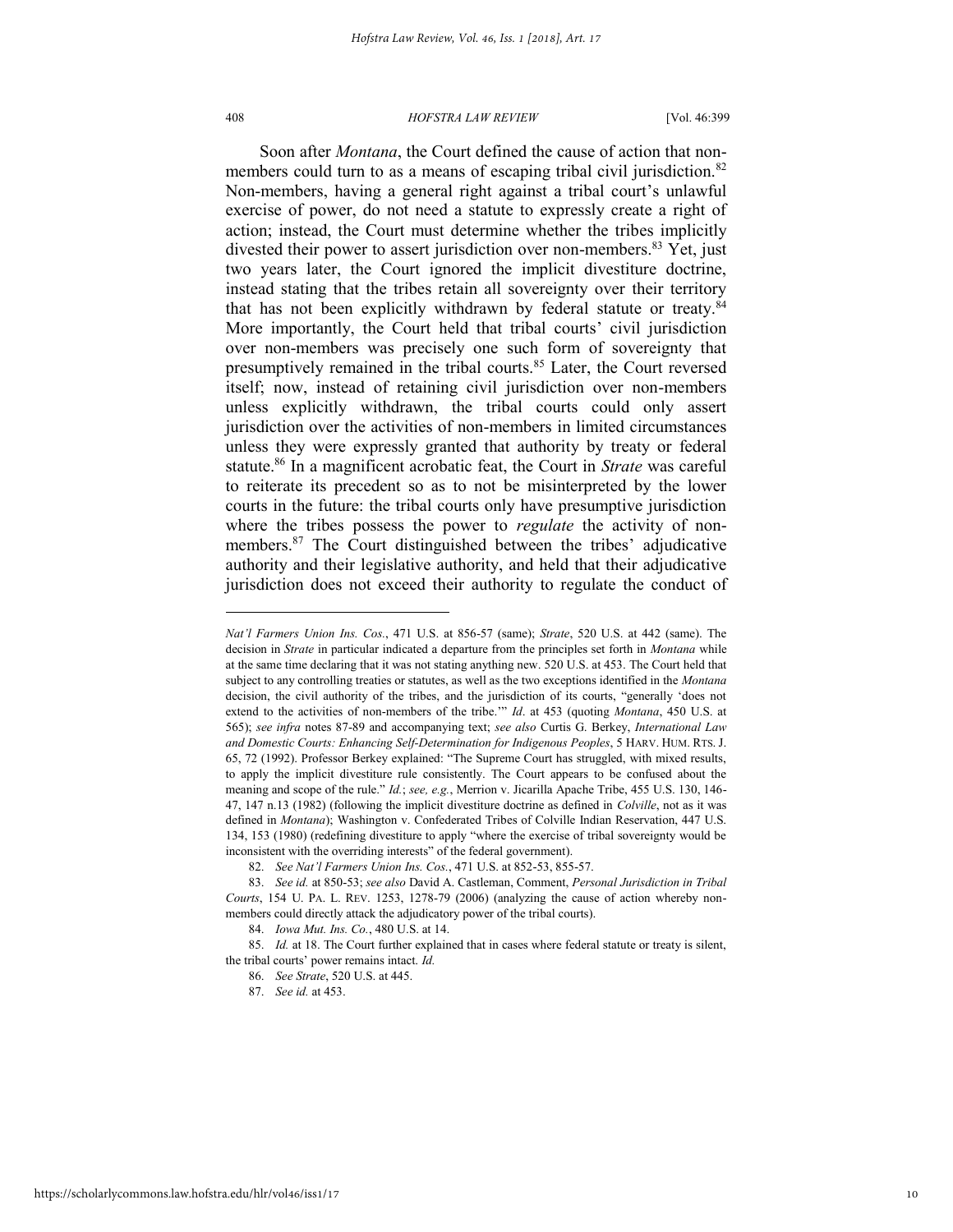<span id="page-11-0"></span>

non-members.<sup>88</sup> This, of course, left the question open whether the tribes' adjudicatory authority was *concurrent* with their regulatory authority, a question that remains unanswered today.<sup>89</sup>

## *C. Where Things Stood Before* Dollar General

The more recent actions taken by Congress and the executive branch differ markedly from the federal courts' apparent eagerness to interfere with tribal courts.<sup>90</sup> For example, since the major cases limiting tribal civil jurisdiction were decided, Congress passed both the Tribal Law and Order Act<sup>91</sup> and the Indian Tribal Justice Technical and Legal Assistance Act ("Tribal Justice Act").<sup>92</sup> The purpose of the Tribal Law and Order Act was to strengthen tribal law enforcement by expanding the authority for tribal justice systems to prosecute and punish criminals and encourage intergovernmental collaboration between tribal, federal, state, and local governments.<sup>93</sup> The Tribal Justice Act was initially enacted in 2000, upon the finding that "enhancing tribal court systems and improving access to those systems serves the dual Federal goals of tribal political self-determination and economic self-sufficiency."<sup>94</sup> If anything, these statutes reaffirm the legislature's support for, and faith in, the tribal courts as the most appropriate forums for handling disputes affecting personal and property rights on tribal lands.<sup>95</sup> The very purpose of these laws contradicts the precedent set by the Court diminishing the tribal courts' adjudicatory power.<sup>96</sup>

<sup>88.</sup> *See id.*

<sup>89.</sup> *See generally* Miller, *supra* note [7](#page-1-0). Miller indicates that in two of the Supreme Court's most recent divestiture cases, *Hicks* and *Plains Commerce Bank*, the Court explicitly avoided deciding whether the tribes' two powers were coextensive, and even identifying the scope of tribal adjudicatory power in certain cases by determining that the tribes lacked the ability to regulate the underlying issue in the first place. *Id.* at 1835-37.

<sup>90.</sup> *See supra* Part II.B.

<sup>91.</sup> Tribal Law and Order Act of 2010, Pub. L. No. 111-211, 124 Stat. 2258, 2261-301 (codified in scattered sections of 25 U.S.C. (2012)).

<sup>92.</sup> Indian Tribal Justice Technical and Legal Assistance Act of 2000, Pub. L. No. 106-559, 114 Stat. 2778 (codified in 25 U.S.C. § 3651).

<sup>93.</sup> *Tribal Law and Order Act*, U.S. DEP'T JUST., https://www.justice.gov/tribal/tribal-lawand-order-act (last updated Oct. 20, 2016).

<sup>94. 25</sup> U.S.C. § 3651(7).

<sup>95.</sup> *Id.* § 3651(6).

<sup>96.</sup> *See* Plains Commerce Bank v. Long Family Land & Cattle Co., 554 U.S. 316, 320 (2008); Nevada v. Hicks, 533 U.S. 353, 364 (2001); Strate v. A-1 Contractors, 520 U.S. 438, 442 (1997). The Supreme Court itself has acknowledged that its own precedent once guarded the authority of tribes over their own land. *See* Williams v. Lee, 358 U.S. 217, 223 (1959) (attributing the source of the tribal governments' general sovereignty over their land and respect for that sovereignty to treaties entered into by the United States). The Court once expressed that the inherent power of the tribes could only be taken away by an explicit action from Congress. *Id.* Of course, even this view of Congress's general ability to legislate the tribes' powers away cannot find support in the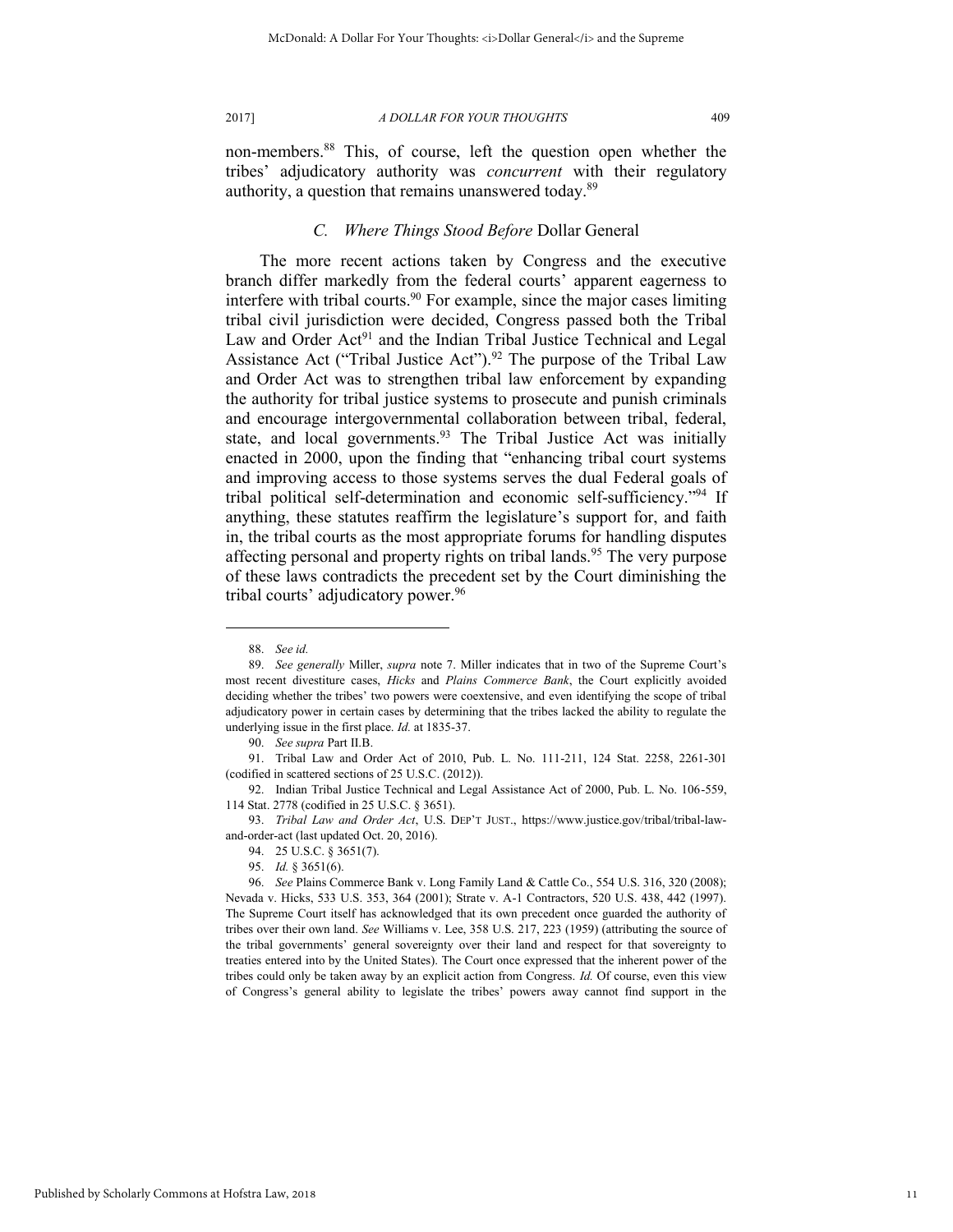#### 410 *HOFSTRA LAW REVIEW* [Vol. 46:399

As of the time *Dollar General* came before the Supreme Court, the Court had never ruled in favor of the tribal courts where civil jurisdiction was involved.<sup>97</sup> Nor has the Court explained exactly what non-member activity would fall under one of the two *Montana* exceptions, or whether the tribes' regulatory authority over non-member activity and their corresponding adjudicatory authority are concurrent.<sup>98</sup> As the civil divestiture cases suggest, it is incredibly difficult to meet either of the *Montana* exceptions, and the Court has disagreed whether the main focus should be on the ownership of land or on the status of the parties involved.<sup>99</sup>

<span id="page-12-0"></span>The most recent civil divestiture case, *Plains Commerce Bank v. Long Family Land & Cattle Co.*, seemed to indicate a shift in the Court's analysis in divestiture cases.<sup>100</sup> Although Chief Justice Roberts's opinion on behalf of the Court did continue to use land ownership status as a significant factor, it incorporated aspects from Justice Souter's two major concurrences in *Atkinson*<sup>101</sup> and *Hicks*<sup>102</sup> into civil divestiture jurisprudence.<sup>103</sup> In analyzing *Montana*'s general rule, the Chief Justice indicated that due process concerns justified the limitations imposed on tribal regulatory and adjudicative jurisdiction: allowing tribal regulation of the sale of fee land in this case risked subjecting non-members to tribal authority "without commensurate consent" because non-members

Constitution. United States v. Kagama, 118 U.S. 375, 378-79 (1886).

<sup>97.</sup> *See Plains Commerce Bank*, 554 U.S. at 320; *Hicks*, 533 U.S. at 369; *Strate*, 520 U.S. at 456-59; Iowa Mut. Ins. Co. v. LaPlante, 480 U.S. 9, 19-20 (1987); Nat'l Farmers Union Ins. Cos. v. Crow Tribe of Indians, 471 U.S. 845, 857 (1985).

<sup>98.</sup> *Plains Commerce Bank*, 554 U.S. 329-36 (finding that the sale of non-Indian fee land on a reservation by a non-Indian bank did not fall within the exceptions and avoiding the adjudicatory power question by holding that the tribal court lacked the underlying regulatory power regarding the plaintiffs' discrimination claim); Atkinson Trading Co. v. Shirley, 532 U.S. 645, 654-59 (2001) (ruling that non-member receipt of tribal services did not justify the tribal tax imposed on a hotel owned by non-members on tribal land and therefore did not meet either *Montana* exception); *Hicks*, 533 U.S. at 355-56, 364 (holding that neither exception applied when the tribal court attempted to exercise jurisdiction over state officials who had allegedly executed a search warrant against a tribal member on tribal land illegally and explicitly avoiding the question of whether the tribes' two powers were coextensive); *Strate*, 520 U.S. at 454-59 (holding that a car accident involving nonmembers on a right of way through tribal land did not fall under either of the *Montana* exceptions).

<sup>99.</sup> *Hicks*, 533 U.S. at 359-60 (ownership of land is just one factor and the *Montana* rule applies to both tribal and non-tribal land). Justice Souter's concurring opinion in *Hicks* urged that the focus should instead be on the "character of the individual over whom jurisdiction is claimed." *Id.* at 381 (Souter, J., concurring).

<sup>100.</sup> *See* 554 U.S. 316.

<sup>101.</sup> *Atkinson*, 532 U.S. at 659-60 (Souter, J., concurring).

<sup>102.</sup> *Hicks*, 533 U.S. at 375-86 (Souter, J., concurring).

<sup>103.</sup> *See Plains Commerce Bank*, 554 U.S. at 337-38; *see also* Jesse Sixkiller, Note, *Procedural Fairness: Ensuring Tribal Civil Jurisdiction After* Plains Commerce Bank, 26 ARIZ. J. INT'L & COMP. L. 779, 792-97 (2009).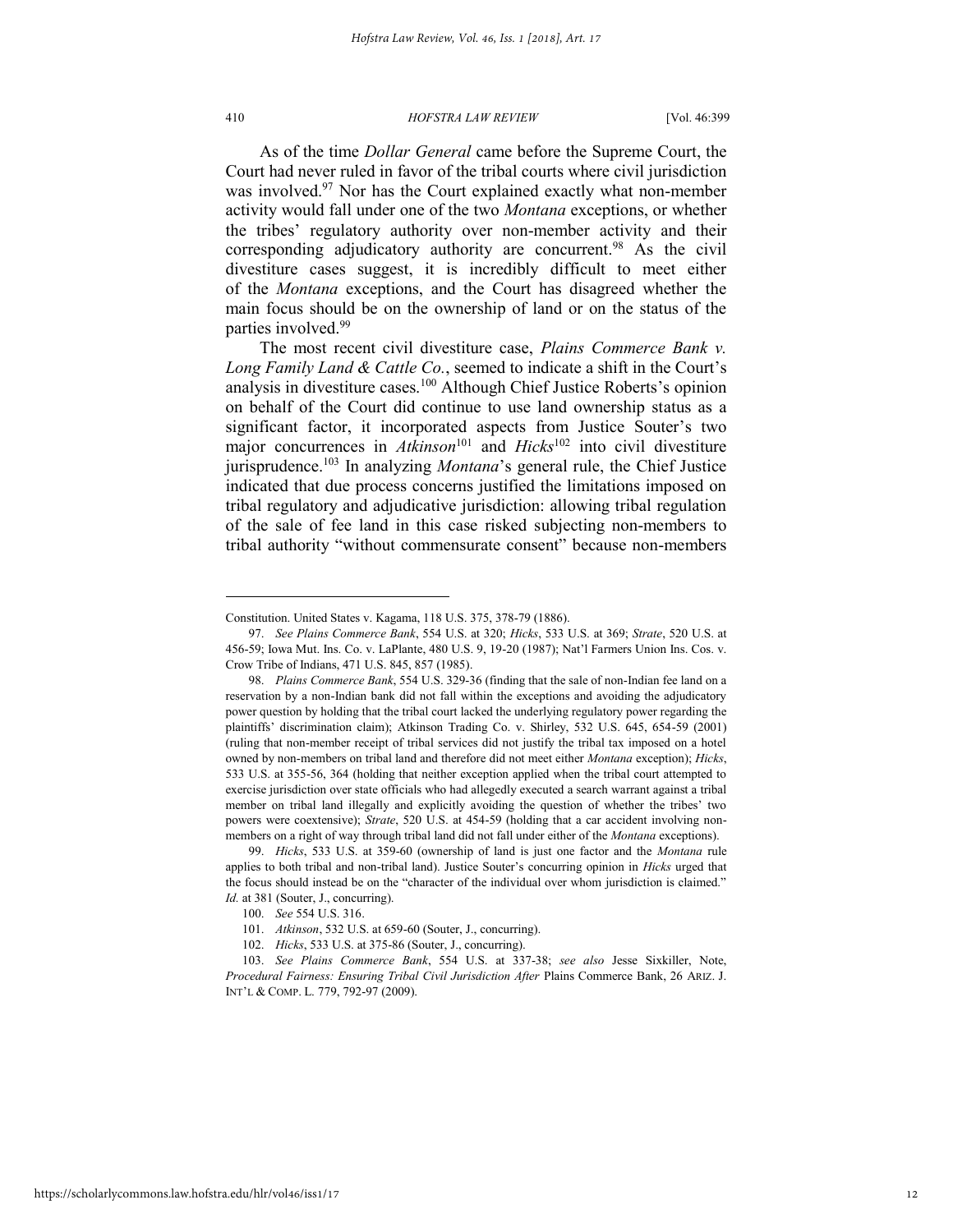2017] *A DOLLAR FOR YOUR THOUGHTS* 411

do not participate in tribal government.<sup>104</sup> As such, non-members should only be subject to tribal jurisdiction if the non-member has consented "either expressly or by his actions."<sup>105</sup> Chief Justice Roberts also appeared to conflate the two *Montana* exceptions, explaining that for the non-members who have consensual relationships with the tribes through leases or contracts, their activities could only be regulated to the extent necessary to protect tribal self-government and control the tribes' internal relations.<sup>106</sup> Although the statement was dictum, it is suggestive that the Court would be willing to narrow the *Montana* rule even further, virtually into oblivion.<sup>107</sup>

## III. PROCEDURAL FAIRNESS, REGULATORY VERSUS ADJUDICATORY AUTHORITY, AND THE WEAKENING OF TRIBAL SOVEREIGNTY

The frequency with which the Roberts Court took up issues relating to tribal civil jurisdiction and the general inconsistency in the Court's decisions over the years meant that it was only a matter of time before another civil jurisdiction case came before the Court.<sup>108</sup> This Part first discusses the underlying facts and procedural history of the *Dollar*  General case.<sup>109</sup> Next, this Part addresses the still lingering question whether the tribes' adjudicatory authority extends as far as their legislative authority in the context of *Dollar General*, and how in this regard the tribal nations are treated differently from every other

<sup>104.</sup> *Plains Commerce Bank*, 554 U.S. at 337. If the Court cannot find strong footing for denying tribal jurisdiction on the grounds of overriding state or federal interests, the Court frequently turns to due process considerations to justify implicit divestiture of the tribes' powers. *See Hicks*, 533 U.S. at 364-65; Washington v. Confederated Tribes of Colville Indian Reservation, 447 U.S. at 153-54 (1980) (holding that divestiture may be found in instances when the tribes seek to subject non-members to "tribal courts which do not accord the full protections of the Bill of Rights," inconsistent with the overriding interests of the federal government).

<sup>105.</sup> *Plains Commerce Bank*, 554 U.S. at 337. It is worth noting here that, ironically, Justice Souter actually joined in Justice Ginsburg's dissent in this case, despite the fact that the majority opinion incorporated some of Justice Souter's earlier arguments. *Id.* at 342-52 (Ginsburg, J., concurring in part, dissenting in part). Justice Ginsburg argued that the bank had a lengthy relationship with the tribe and could not reasonably argue that it was unaware of tribal law or tribal court procedures. *Id.* at 346, 351 n.3. Furthermore, she suggested that the discrimination claim involved in the case was not based solely on unwritten tribal custom, as the majority suggested, but was based on both state and federal discrimination law, as many tribal courts actually borrow law from both the states and federal government. *Id.*; *see* Sixkiller, *supra* not[e 103,](#page-12-0) at 803-04.

<sup>106.</sup> *Plains Commerce Bank*, 554 U.S. at 332.

<sup>107.</sup> *See* Dolgencorp, Inc. v. Miss. Band of Choctaw Indians, 746 F.3d 167, 178-79, 179 n.5 (5th Cir. 2014) (Smith, J., dissenting), *cert. granted sub nom.*, Dollar Gen. Corp. v. Miss. Band of Choctaw Indians, 125 S. Ct. 2833 (2015), *aff'd per curiam*, 136 S. Ct. 2159 (2016) (arguing that the federal courts were *required* to apply the Court's dicta in the *Plains Commerce Bank* case, and as such, the Choctaw tribal court could not be deemed to have authority over Dollar General).

<sup>108.</sup> *See supra* Part II.B–C.

<sup>109.</sup> *See infra* Part III.A.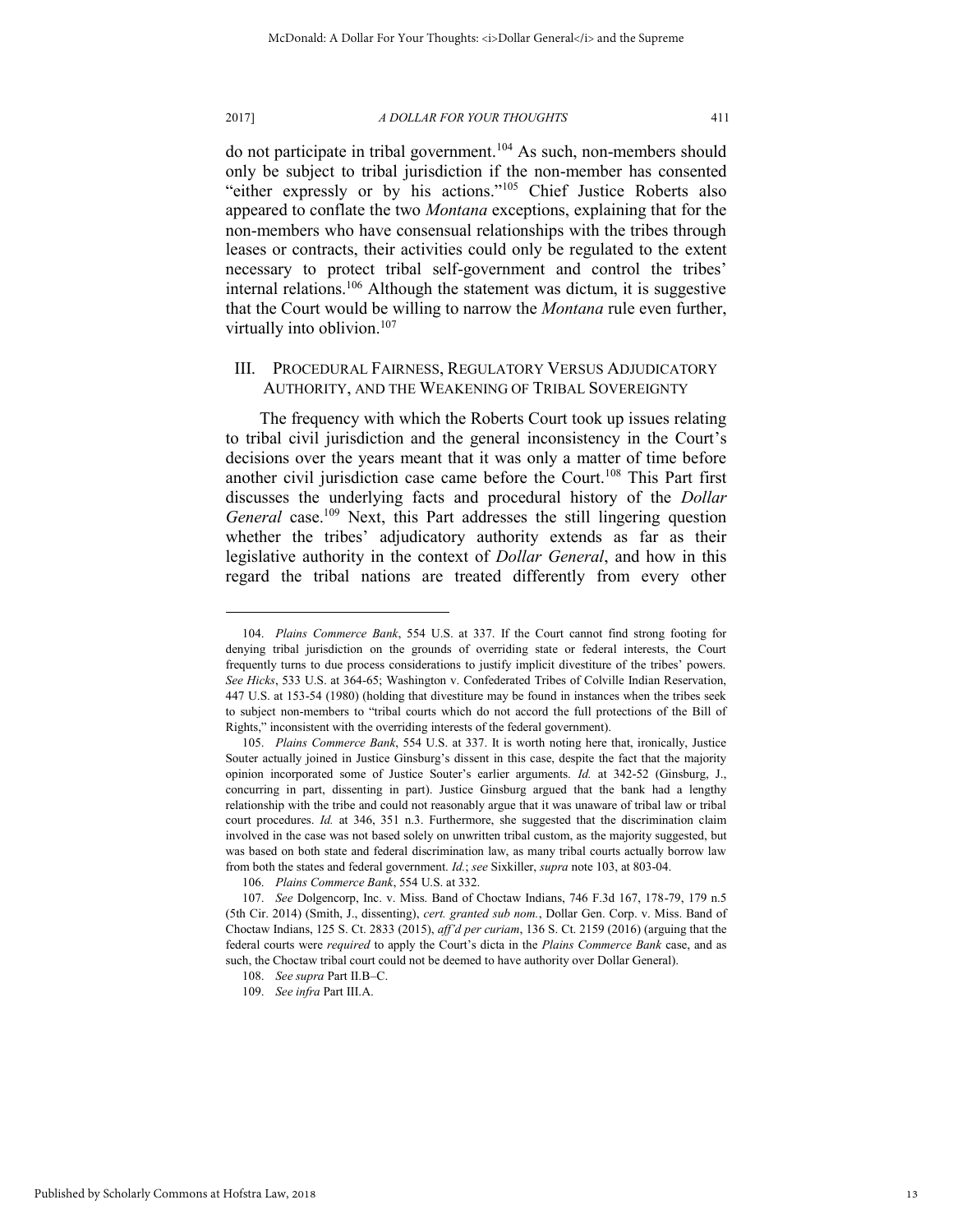<span id="page-14-0"></span>

sovereign nation.<sup>110</sup> This Part also examines how this question of legislative and adjudicatory power is more or less a mask for the Supreme Court's concern for non-members' due process rights.<sup>111</sup> In addition, this Part explains the circumstances leading up to and the rather unique outcome of the *Dollar General* case.<sup>112</sup> Finally, this Part discusses how some of the unresolved issues after the case can impact both the tribal courts and non-member parties going forward.<sup>113</sup>

## *A. The* Dollar General *Case*

Dollar General owned and operated a store on Choctaw reservation land held by the United States in trust for the tribe, pursuant to a lease agreement with the tribe and a business license issued by the tribe.<sup>114</sup> In 2003, the store manager, Dale Townsend, agreed to participate in the Youth Opportunity Program, developed by the tribe to place young tribe members in summer employment positions.<sup>115</sup> John Doe ("Doe"), a thirteen-year-old tribe member who was placed at the store, sued both Townsend and Dollar General in tribal court, alleging that Townsend sexually assaulted him while he was working there.<sup>116</sup> Both Townsend and Dollar General filed motions to dismiss for lack of subject-matter jurisdiction, which the tribal court subsequently denied.<sup>117</sup> Their petitions for interlocutory review to the Choctaw Supreme Court were also denied.<sup>118</sup>

After exhausting their options, Townsend and Dollar General filed suit in federal court in 2008, seeking an injunction to prevent the suit from being carried out in tribal court.<sup>119</sup> Although the district court granted Townsend's motion, Dollar General's motion was rejected because Doe performed services of value to Dollar General, who in turn enjoyed a commercial benefit from its agreement to participate in the Youth Opportunity Program.<sup>120</sup> The conclusion might be drawn that a

<sup>110.</sup> *See infra* Part III.B.

<sup>111.</sup> *See infra* Part III.C.

<sup>112.</sup> *See infra* Part III.D.

<sup>113.</sup> *See infra* Part III.E.

<sup>114.</sup> Dolgencorp, Inc. v. Miss. Band of Choctaw Indians, 746 F.3d 167, 169 (5th Cir. 2014), *cert. granted sub nom.*, Dollar Gen. Corp. v. Miss. Band of Choctaw Indians, 125 S. Ct. 2833 (2015), *aff'd per curiam*, 136 S. Ct. 2159 (2016).

<sup>115.</sup> *Id.*

<sup>116.</sup> *Id.*

<sup>117.</sup> *Id.*

<sup>118.</sup> *Id.*

<sup>119.</sup> *Id.* at 169-70.

<sup>120.</sup> Dolgencorp, Inc. v. Miss. Band of Choctaw Indians, 846 F. Supp. 2d 646, 653-54 (S. Dist. Miss. 2011), *aff'd*, 746 F.3d 167, *cert. granted sub nom.*, Dollar Gen. Corp. v. Miss. Band of Choctaw Indians, 125 S. Ct. 2833 (2015), *aff'd per curiam*, 136 S. Ct. 2159 (2016).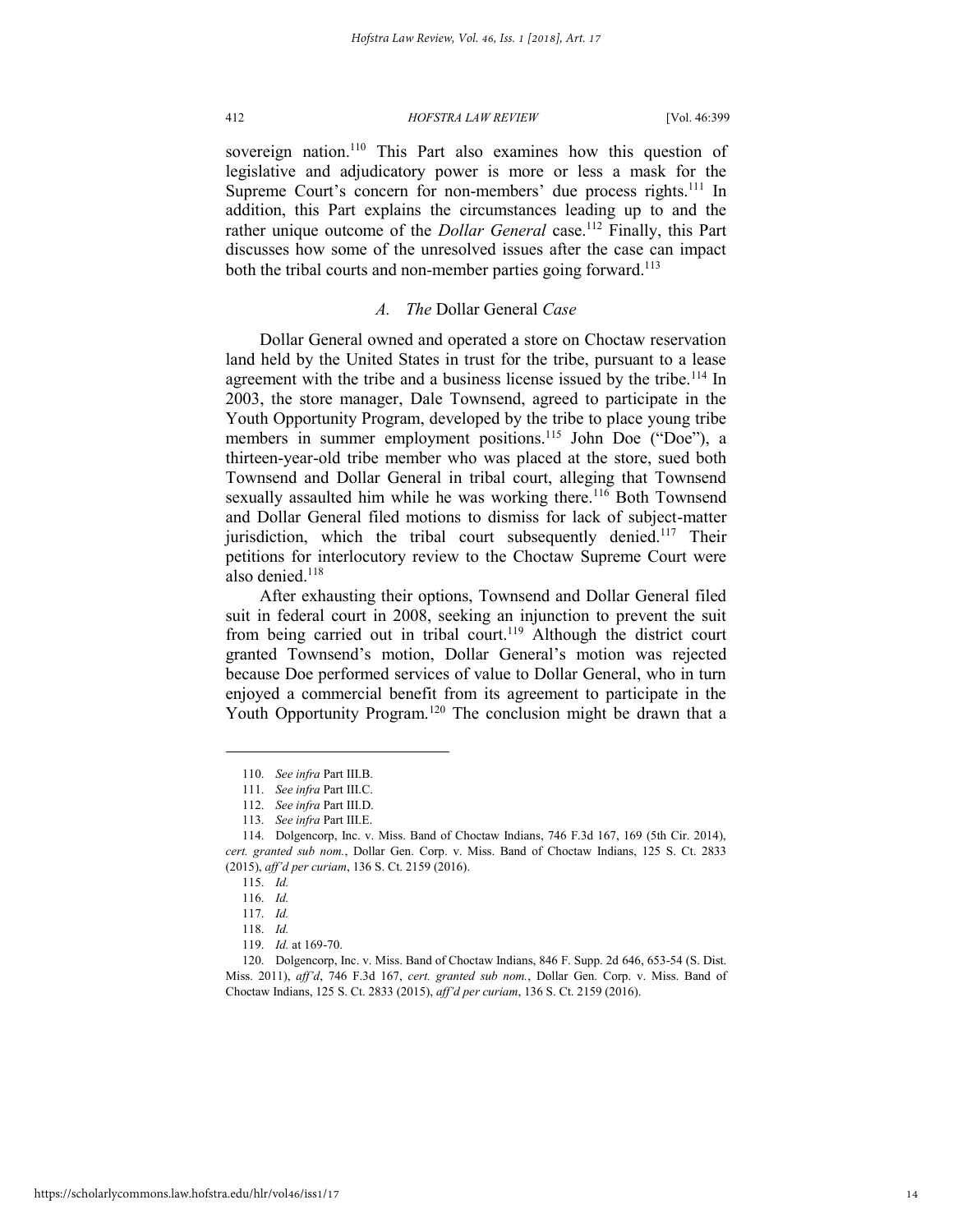consensual relationship existed between the tribe and the store, and as such, *Montana*'s first exception applied.<sup>121</sup> Upon granting the tribe's motion for summary judgment, the court explained that as a consequence of the arrangement with the tribe, Dollar General had implicitly acquiesced to tribal jurisdiction over matters concerning this relationship.<sup>122</sup>

On appeal to the Fifth Circuit, Dollar General's arguments were yet again rejected.<sup>123</sup> The court determined that the relationship between the store, Doe, and the tribe, was unquestionably of a commercial nature, and even if it were noncommercial, the court did not find that the first *Montana* exception precluded noncommercial relationships from ever giving rise to tribal jurisdiction.<sup>124</sup> Although the Supreme Court had narrowed the *Montana* decision to require that the tribal regulation must have some connection to the consensual relationship itself, the Fifth Circuit determined that tribal jurisdiction over non-members was nevertheless an "important part of tribal sovereignty."<sup>125</sup> If the tribe retained the power to regulate specific conduct of non-members, it did not make a difference whether it was through "precisely tailored regulations or through tort claims."<sup>126</sup> The Fifth Circuit determined that the tribe was acting within its regulatory authority in insisting upon a child member's safety by placing him in a workplace on tribal land, and that there was an obvious nexus between the conduct for which Doe sought compensation and the store's participation in the youth employment program.<sup>127</sup> Dollar General's argument that the Supreme Court's decision in *Plains Commerce* required an additional showing by the tribes that the specific relationship at issue between the parties itself intrudes on the tribes' internal affairs or threatens the tribes' self-

<sup>121.</sup> *Id.*

<sup>122.</sup> *Id.* at 650. Perhaps, most importantly, the court interpreted *Montana* as reflecting "a legal presumption that it would materially undermine tribal rights of self-government to deprive tribal courts of jurisdiction in general as an exercise of tribal sovereignty to adjudicate such claims." *Id.* at 653-54.

<sup>123.</sup> *See Dolgencorp, Inc.*, 746 F.3d at 169.

<sup>124.</sup> *Id.* at 173.

<sup>125.</sup> *Id.* at 172-73 (quoting Atkinson Trading Co. v. Shirley, 532 U.S. 645, 656 (2001)).

<sup>126.</sup> Attorney's Process & Investigation Servs., Inc. v. Sac & Fox Tribe, 609 F.3d 927, 938 (8th Cir. 2010). If a court is examining tribal regulation through tort law, the court, in applying *Montana*, should focus its consideration on the specific alleged conduct of the non-member, and take a "functional view of the regulatory effect of the claim on the nonmember." *Id.*

<sup>127.</sup> *Dolgencorp*, *Inc.*, 746 F.3d at 173-74. Interestingly, the Fifth Circuit also discussed the element of foreseeability, a factor that is considered when weighing personal jurisdiction. *Id.* at 174. The Fifth Circuit held that because Dollar General "agreed to place a minor tribe member in a position of quasi-employment" on tribal land then it would be absurd for Dollar General to claim surprise if it was required to "answer in tribal court for harm caused to the child in the course of his employment." *Id.*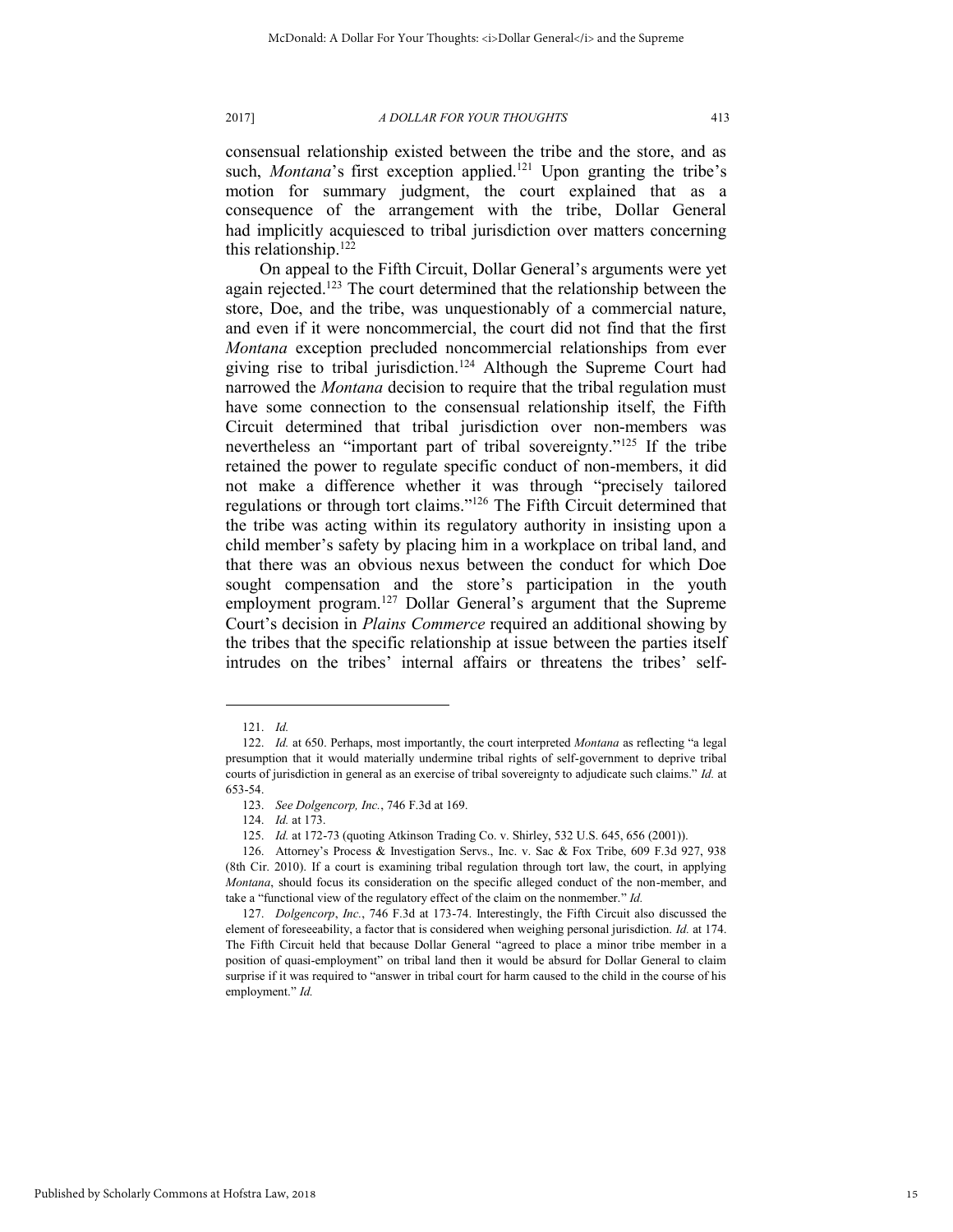government was also rejected.<sup>128</sup> From the Fifth Circuit's perspective, not only was the Court's language in *Plains Commerce* dicta, it also indicated that, in a general sense, the tribe's ability to regulate the working conditions of its members employed on reservation land was central to its self-government.<sup>129</sup>

<span id="page-16-1"></span><span id="page-16-0"></span>Dollar General's last hope laid with the Supreme Court, which granted certiorari in 2015.<sup>130</sup> Notably, the United States did step in as an amicus curiae on behalf of the respondents, and defended the tribes' authority to exercise civil jurisdiction over non-members,<sup>131</sup> as did a group of historians and legal scholars.<sup>132</sup> The United States asserted that the Court should refuse to accept Dollar General's plea for a rule that tribes lack jurisdiction over all civil claims against non-members because Congress has relied on the Court's jurisprudence "in supporting tribal courts as 'the most appropriate forums for the adjudication of disputes affecting personal and property rights on Native lands.'" <sup>133</sup> The fact that at least four Justices were willing to consider the issue, given that it would involve applying somewhat settled law to the relatively narrow facts of the case, suggests that the Court was prepared to go even further in civil divestiture jurisprudence.<sup>134</sup>

## *B. Whether Tribal Regulatory Authority Is Concurrent with Its Adjudicatory Authority*

The primary question to be considered in *Dollar General* was whether the presumption of the tribe's legislative authority to regulate the activity of non-members is concurrent with its ability to adjudicate matters that fall within their regulatory schemes.<sup>135</sup> Prior to hearing this case, the Court had skillfully skirted answering this precise

<sup>128.</sup> *Id.* at 175.

<sup>129.</sup> *Id.* The Fifth Circuit emphasized the fact that the alleged conduct involved tort law, and in particular, the sexual molestation of a minor, and even hinted that *Montana*'s second exception where the tribe's health and safety is at stake—was met. *Id.*

<sup>130.</sup> Dollar Gen. Corp. v. Miss. Band of Choctaw Indians, 135 S. Ct. 2833 (2015), *aff'd per curiam*, 136 S. Ct. 2159 (2016). The Court agreed to hear the case despite the Solicitor General recommending otherwise. Noah Feldman, *Dollar General Tries to Shake Up Tribal Law*, BLOOMBERG (Dec. 7, 2015, 11:56 AM), https://www.bloomberg.com/view/articles/2015-12- 07/dollar-general-tries-to-shake-up-tribal-law.

<sup>131.</sup> *See* Brief for United States as Amicus Curiae Supporting Respondents at 1, 7, *Dollar Gen. Corp.*, 136 S. Ct. 2159 (No. 13-1496).

<sup>132.</sup> *See* Brief for Amici Curiae Historians and Legal Scholars Gregory Ablavsky, Bethany R. Berger, Ned Blackhawk, Daniel Carpenter, Matthew L.M. Fletcher, Maggie McKinley, and Joseph William Singer in Support of Respondents at 1-2, 4-8, *Dollar Gen. Corp.*, 136 S. Ct. 2159 (No. 13- 1496) [hereinafter Brief for Amici Curiae Historians and Legal Scholars].

<sup>133.</sup> *Id*. at 10-11 (quoting 25 U.S.C. § 3651(6) (2012)).

<sup>134.</sup> *See* Feldman, *supra* not[e 130.](#page-16-0)

<sup>135.</sup> Transcript of Oral Argument, *supra* not[e 5,](#page-1-2) at 3-4.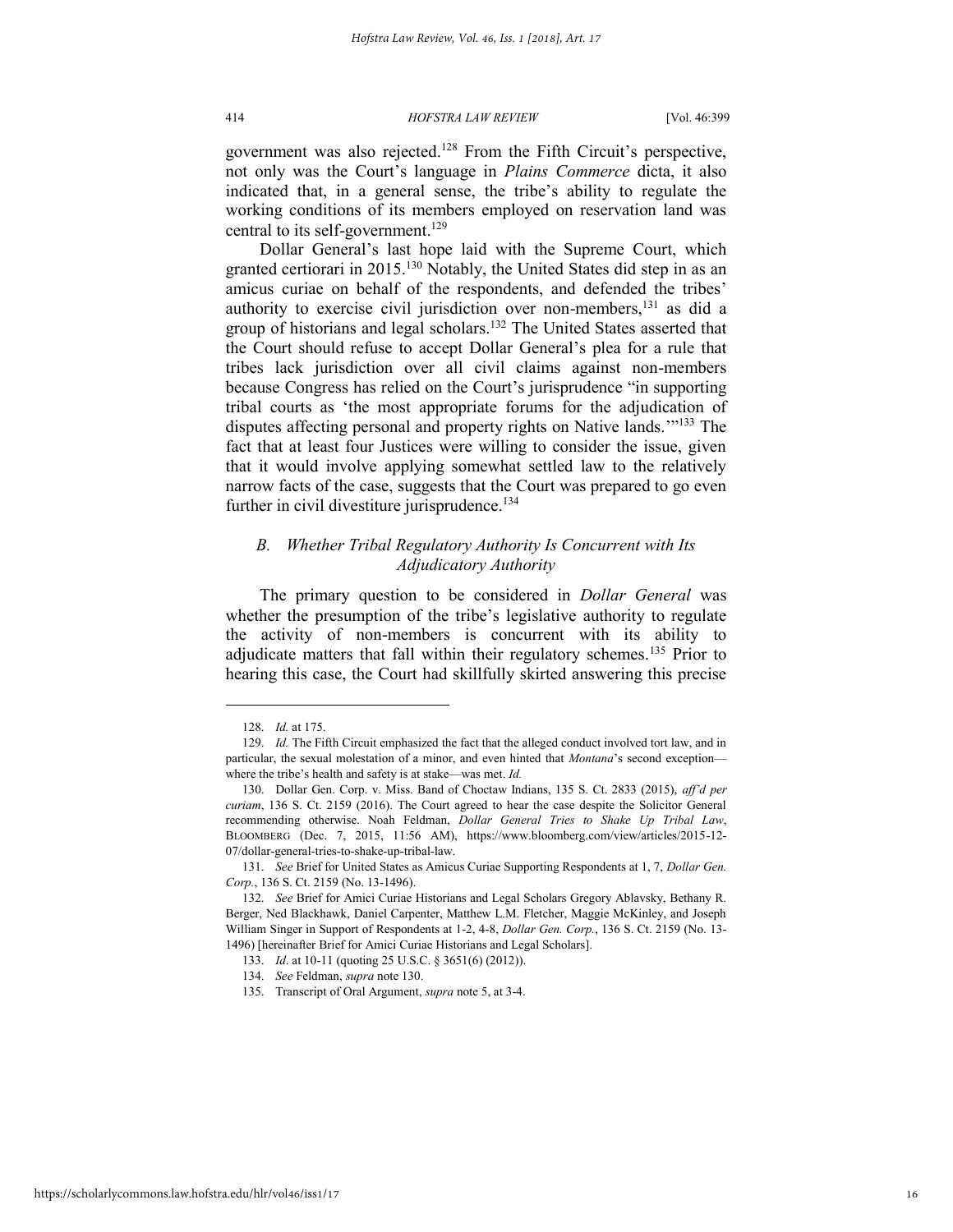question, leaving tribal governments, scholars, and even other federal courts to wonder whether the tribes' adjudicatory power was coextensive with its ability to legislate and regulate.<sup>136</sup> It is worth noting that neither the states nor the federal government face this sort of division between their regulatory powers and their courts' corresponding adjudicatory powers.<sup>137</sup>

The principles of a sovereign's ability to assert its authority are governed by norms of international law.<sup>138</sup> These principles recognize that the sovereign's legislative jurisdiction and its adjudicatory jurisdiction are two different things, but that a nation's power to exercise the latter is normally broader.<sup>139</sup> *Montana* addressed a rather narrow question: the authority of the tribal government to pass ordinances—an exercise of legislative or regulatory jurisdiction—over non-members, but the holding of the Court used language that broadly encompassed tribal authority over non-members in general (including adjudicative jurisdiction).<sup>140</sup> The new problem was whether the ability to regulate a non-member's activity *necessitates* the ability to exercise judicial power over that individual subject to that regulation.<sup>141</sup> Essentially, by linking the tribal courts' adjudicatory jurisdiction to the tribe's regulatory (or legislative) jurisdiction, the Court treated the tribal courts' jurisdiction and by extension, its sovereignty, as something equivalent to a "federal agency with administrative courts," rather than as a "state sovereign with its own common law courts."<sup>142</sup>

<sup>136.</sup> *See, e.g.*, Plains Commerce Bank v. Long Family Land & Cattle Co., 554 U.S. 316, 320 (2008); Nevada v. Hicks, 533 U.S. 353, 364 (2001); Strate v. A-1 Contractors, 520 U.S. 438, 442 (1997).

<sup>137.</sup> Miller, *supra* not[e 7,](#page-1-0) at 1837.

<sup>138.</sup> *See* RESTATEMENT (THIRD) OF FOREIGN RELATIONS LAW OF THE U.S. § 401 (AM. LAW INST. 1987).

<sup>139.</sup> *See* Florey, *supra* note [60,](#page-7-1) at 1508; *see also* Catherine T. Struve, *How Bad Law Made a Hard Case Easy:* Nevada v. Hicks *and the Subject Matter Jurisdiction of Tribal Courts*, 5 U. PA. J. CONST. L. 288, 298 (2003) (indicating that a sovereign's adjudicatory power, or the ability to subject persons or things to its courts is "presumed to reach well beyond that government's regulatory power").

<sup>140.</sup> Florey, *supra* not[e 60,](#page-7-1) at 1523-24. It was not until *Strate* that the Court officially extended application of the *Montana* rule to tribal courts' adjudicative jurisdiction, thereby linking the two types of tribal jurisdiction: "tribal judicial jurisdiction was at any rate no broader than the legislative powers at issue in *Montana*." *Id.* at 1526 (citing *Strate*, 520 U.S. at 453).

<sup>141.</sup> Miller, *supra* note [7,](#page-1-0) at 1835-36. The *Strate* Court determined that the tribe must first have the power to pass regulations regarding the specific non-member conduct at issue before the tribal courts can exercise power over determining that individual's rights and obligations. *Id.*

<sup>142.</sup> Alfred R. Light, *Sovereignty Myths and Intergovernmental Realities: The Etiquette of Tribal Federalism*, 14 ST. THOMAS L. REV. 373, 392 (2001).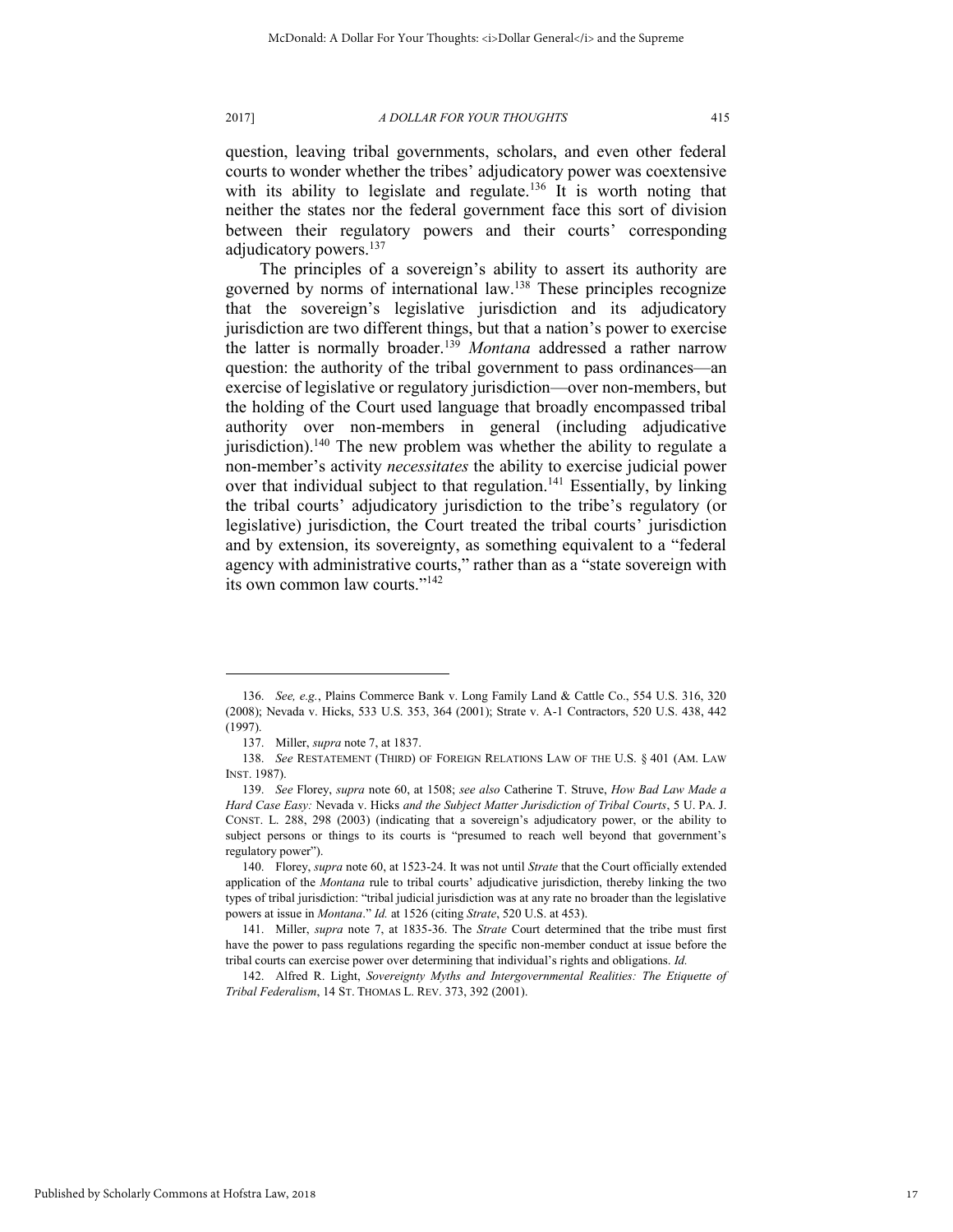#### 416 *HOFSTRA LAW REVIEW* [Vol. 46:399

## *C. Procedural Due Process as a Guise for Diminishing Tribal Courts' Authority*

Outside of determining the extent of tribal adjudicatory authority, Dollar General and at least four of the Justices adopted the stance that allowing non-members to be haled into tribal courts, referred to by Justice Kennedy as "nonconstitutional forums," would violate procedural due process.<sup>143</sup> Yet, as Justice Breyer highlights, if an American went to Tasmania, with a deliberate relationship with that forum, and ultimately litigated and received a reasonable judgment there, the United States courts would enforce that decision.<sup>144</sup> Whereas the traditional rule required federal courts, including the Supreme Court, to refrain from interfering with tribal authority over tribal territory to a significant degree in order to avoid encroaching upon tribal sovereignty, the Court has increasingly justified interference with tribal authority in order to protect non-member litigants' personal liberties.<sup>145</sup>

The primary concern for the Supreme Court appears to be that nonmembers do not participate in tribal government, and as such, have not necessarily consented to tribal jurisdiction, laws, and regulations, or adjudication in tribal courts.<sup>146</sup> This is an interesting concern considering that this same question does not arise in instances where an individual from out-of-state is subject to a particular state's courts and that state's criminal, contract, or tort law, for example.<sup>147</sup> Furthermore, the rules of procedure outside of the tribal court system may not be as consistent between forums as the Supreme Court would assume.<sup>148</sup> Research has indicated that procedures can vary widely between state courts, between state and federal courts, and even amongst federal courts.<sup>149</sup> Many of

<sup>143.</sup> *See* Transcript of Oral Argument, *supra* note [5,](#page-1-2) at 35, 40-43; Brief for Petitioners at 39- 40, Dollar Gen. Corp. v. Miss. Band of Choctaw Indians, 136 S. Ct. 2159 (2016) (No. 13-1496).

<sup>144.</sup> Transcript of Oral Argument, *supra* not[e 5,](#page-1-2) at 40.

<sup>145.</sup> *See* Nevada v. Hicks, 533 U.S. 353, 375-86 (2001) (Souter, J., concurring); David H. Getches, *Conquering the Cultural Frontier: The New Subjectivism of the Supreme Court in Indian Law*, 84 CALIF. L. REV. 1573, 1595 (1996).

<sup>146.</sup> *See* Plains Commerce Bank v. Long Family Land & Cattle Co., 554 U.S. 316, 337 (2008).

<sup>147.</sup> *See, e.g.*, Walden v. Fiore, 134 S. Ct. 1115, 1119-21 (2014); Asahi Metal Indus. Co. v. Super. Court of Cal., 480 U.S. 102, 105-08, 112-16 (1987); Burger King Corp. v. Rudzewicz, 471 U.S. 462, 463-64, 485-86 (1985).

<sup>148.</sup> *See, e.g.*, *Hicks*, 533 U.S. at 384-85 (Souter, J., concurring); Transcript of Oral Argument, *supra* note [5,](#page-1-2) at 11-12. In expressing concern over the tribal courts' apparent inconsistencies and abnormalities in procedures, the Supreme Court often holds the tribal courts up to a standard level of procedural fairness that can only be attained, in the view of the Court, in state or federal courts. Transcript of Oral Argument, *supra* not[e 5,](#page-1-2) at 11-12.

<sup>149.</sup> *See* Robert G. Bone, *Party Rulemaking: Making Procedural Rules Through Party Choice*, 90 TEX. L. REV. 1329, 1339 (2012); Catherine T. Struve, *Institutional Practice, Procedural Uniformity, and As-Applied Challenges Under the Rules Enabling Act*, 86 NOTRE DAME L. REV. 1181, 1218-29 (2011). For an indication of how procedural rules may vary between federal courts,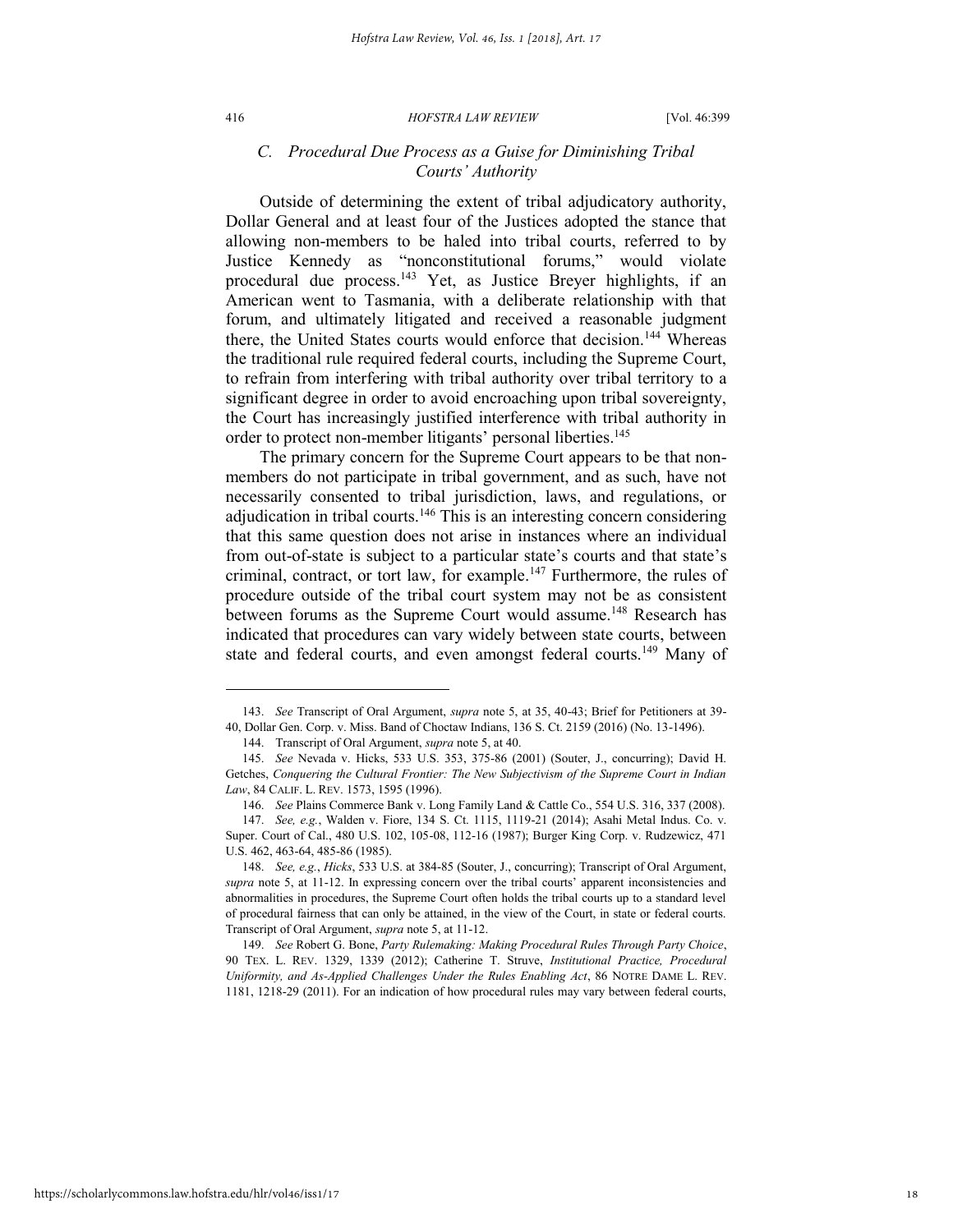these procedural differences may be outcome determinative.<sup>150</sup> Furthermore, the criticisms that tribal courts repeatedly face, that they are incompetent or unfair, are the very same criticisms that plague the state courts of Mississippi, Alabama, and West Virginia.<sup>151</sup> However, unlike those courts, the tribal courts are the only ones whose adjudicative jurisdiction is at risk.<sup>152</sup>

Another concern of the Court, in the words of Justice Souter and later, Justice Breyer,<sup>153</sup> is the lack of any effective review mechanism for the tribal courts' decisions.<sup>154</sup> But this is somewhat of an overstatement.<sup>155</sup> Although it is true that there is no removal mechanism from tribal court to federal court, nor are tribal judgments themselves directly appealable to state or federal court, once a non-member individual has exhausted proceedings in the tribal courts, there are a variety of means by which the tribal judgment may be reviewed.<sup>156</sup>

Yet, paradoxically, several Justices have expressed greater uncertainty about subjecting non-Indians to tribal laws and regulations, which drastically differ from the procedures of their own courts without their consent, than subjecting an individual to the procedures of a different state or even country.<sup>157</sup> According to Justice O'Connor, for instance, most of the tribal judicial systems' roots cannot be traced to tradition; rather, many of the courts may actually be attributed to the Indian Reorganization Act of 1934.<sup>158</sup> At the time the Act was passed, the tribes were already familiar with the procedures employed by the Bureau of Indian Affairs, and as such, those regulations and procedures

<span id="page-19-2"></span><span id="page-19-0"></span>

<span id="page-19-1"></span>or even within one single federal court, compare S.D. & E.D.N.Y. R. 11.1 (stating the requirements for pleadings, motions, and other papers), *and* N.D.N.Y. R. 10.1 (same), *with* Thomas McAvoy, Senior U.S. District Judge, Standing Order on Extensions of Time to File Opposition Papers and Reply Papers in All Motions Filed Pursuant to N.D.N.Y. L.R. 7.1 and 12.1 (Dec. 29, 2003), http://www.nynd.uscourts.gov/sites/nynd/files/DAgostino\_03142016.pdf.

<sup>150.</sup> *See* S.I. Strong, *Limits of Procedural Choice of Law*, 39 BROOK. J. INT'L L. 1027, 1041- 44 (2014).

<sup>151.</sup> Joseph P. Kalt & Joseph William Singer, *Myths and Realities of Tribal Sovereignty: The Law and Economics of Indian Self-Rule* 32 (Harvard Univ. & John F. Kennedy Sch. of Gov't, Paper No. RWP04-016, 2004). The U.S. Chamber of Commerce has ranked those state courts as the worst state court systems in the United States, based on judges' competence, impartiality, and fairness. *Id.*

<sup>152.</sup> *Id.* at 32.

<sup>153.</sup> *Hicks*, 533 U.S. at 385 (Souter, J., concurring).

<sup>154.</sup> Transcript of Oral Argument, *supra* not[e 5,](#page-1-2) at 16-17.

<sup>155.</sup> *See infra* not[e 156 a](#page-19-0)nd accompanying text.

<sup>156.</sup> *See* Judith V. Royster, *Stature and Scrutiny: Post-Exhaustion Review of Tribal Court Decisions*, 46 U. KAN. L. REV. 241, 254-80 (1998); Sixkiller, *supra* not[e 103,](#page-12-0) at 795.

<sup>157.</sup> *See, e.g.*, Plains Commerce Bank v. Long Family Land & Cattle Co., 554 U.S. 316, 328- 37 (2008); *Hicks*, 533 U.S. at 375-86 (Souter, J., concurring).

<sup>158.</sup> Sandra Day O'Connor, *Lessons from the Third Sovereign: Indian Tribal Courts*, 33 U. TULSA L.J. 1, 1-2 (1997); *see* Indian Reorganization Act, ch. 576, 48 Stat. 984 (codified at 25 U.S.C. §§ 461–749 (2012)).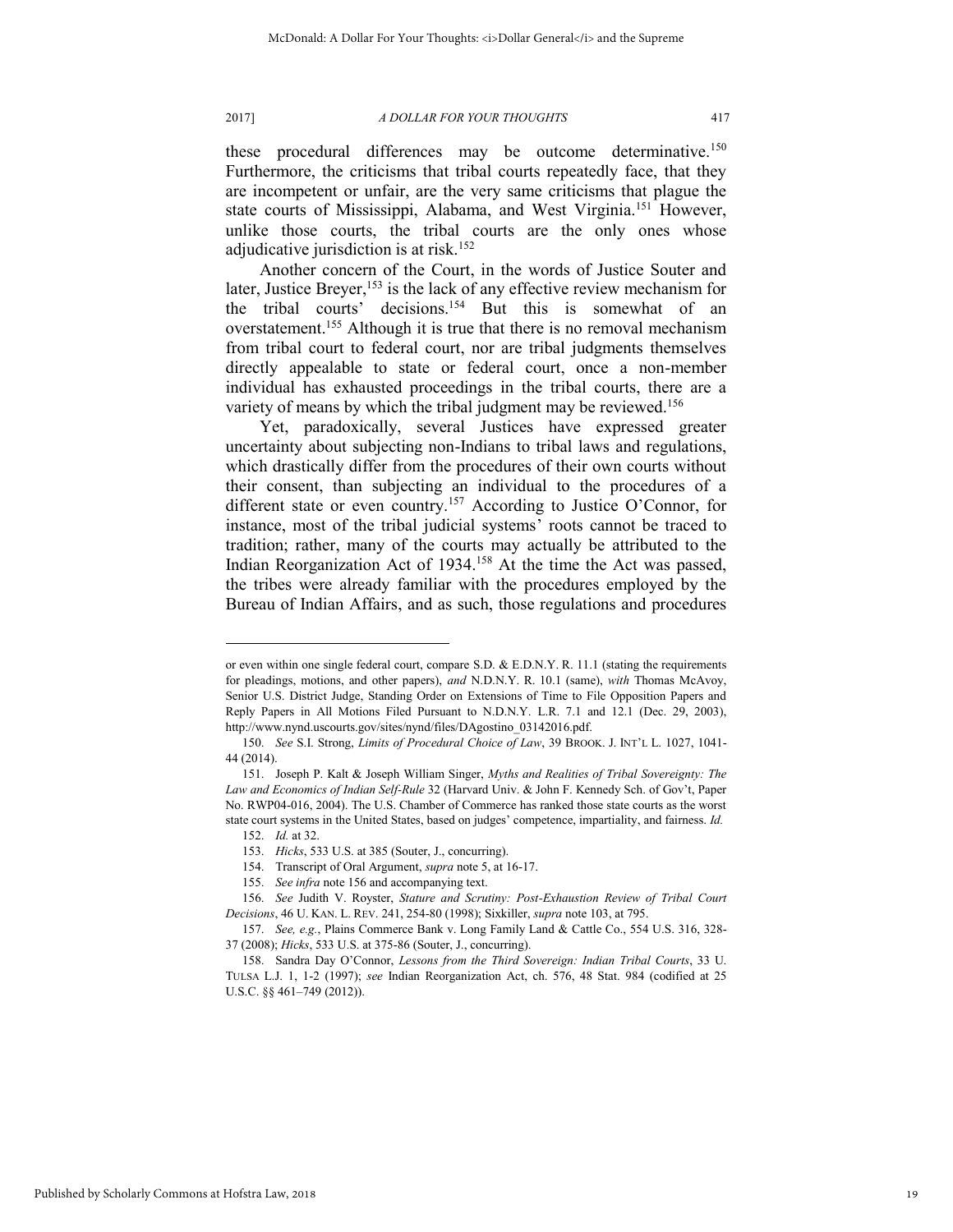laid the foundation for most of the tribal courts' structure.<sup>159</sup> It is well worth noting that the tribal governments are required to have not only their laws,<sup>160</sup> but also their procedures approved and regulated by the federal government.<sup>161</sup> What, then, is the real concern of the Supreme Court?

In the past, the Court had held that non-member parties cannot allege the general "incompetence" of tribal courts as a means of escaping their jurisdiction, as that would run directly contrary to the congressional policy of promoting tribal courts' development.<sup>162</sup> In fact, the Court indicated that the provisions of the ICRA specifically protected non-Indians against any unfair treatment in tribal courts.<sup>163</sup> During oral argument in *Dollar General*, Justice Breyer seemed to indicate just that.<sup>164</sup> Where the procedures appeared to be "normal," likely meaning the procedures were modeled after many of the procedures in state and federal court rather than the traditions of the tribes, the non-members ought to be subject to tribal jurisdiction; where the procedures appeared to be unfair to non-members, the non-member party could complain to the appellate court that there was a lack of due process rather than contest the very existence of jurisdiction.<sup>165</sup> Dollar General argued that in general, the Constitution does not apply in tribal courts, that there is no automatic appeal to non-tribal courts, that tribal law includes unwritten traditional tribal customs, and as such, nonmembers face disadvantages in tribal courts based solely on the fact that they are non-members.<sup>166</sup> It is worth noting that none of these arguments would fly if brought before any other recognized sovereign nation.<sup>167</sup>

## *D. In the Grand Scheme of Tribal Jurisdiction,* Dollar General *Has Done Nothing to Resolve Confusion*

After a lengthy six-month and seventeen-day wait, the Supreme Court issued a per curiam ruling in *Dollar General*, affirming the Fifth

l

166. Feldman, *supra* not[e 130.](#page-16-0)

167. *Id.*

<sup>159.</sup> O'Connor, *supra* not[e 158,](#page-19-1) at 2.

<sup>160. 25</sup> U.S.C. § 476 (requiring approval by the Secretary of the Interior of tribal constitutions).

<sup>161.</sup> *Id.* §§ 1301–41.

<sup>162.</sup> Iowa Mut. Ins. Co. v. LaPlante, 480 U.S. 9, 19 (1987).

<sup>163.</sup> *Id.* Of course, the Court still maintained that the jurisdiction of the tribal courts was ultimately subject to review by the federal courts. *Id.*

<sup>164.</sup> *See* Transcript of Oral Argument, *supra* not[e 5,](#page-1-2) at 11-12.

<sup>165.</sup> *See id.* Justice Breyer also mentioned that were a party subject to the "terribly unfair" procedures of a particular state or a foreign country, the party could only complain that they did not receive proper due process; the party could not argue that the state or foreign country did not have the power to exercise jurisdiction in general. *Id.* at 12.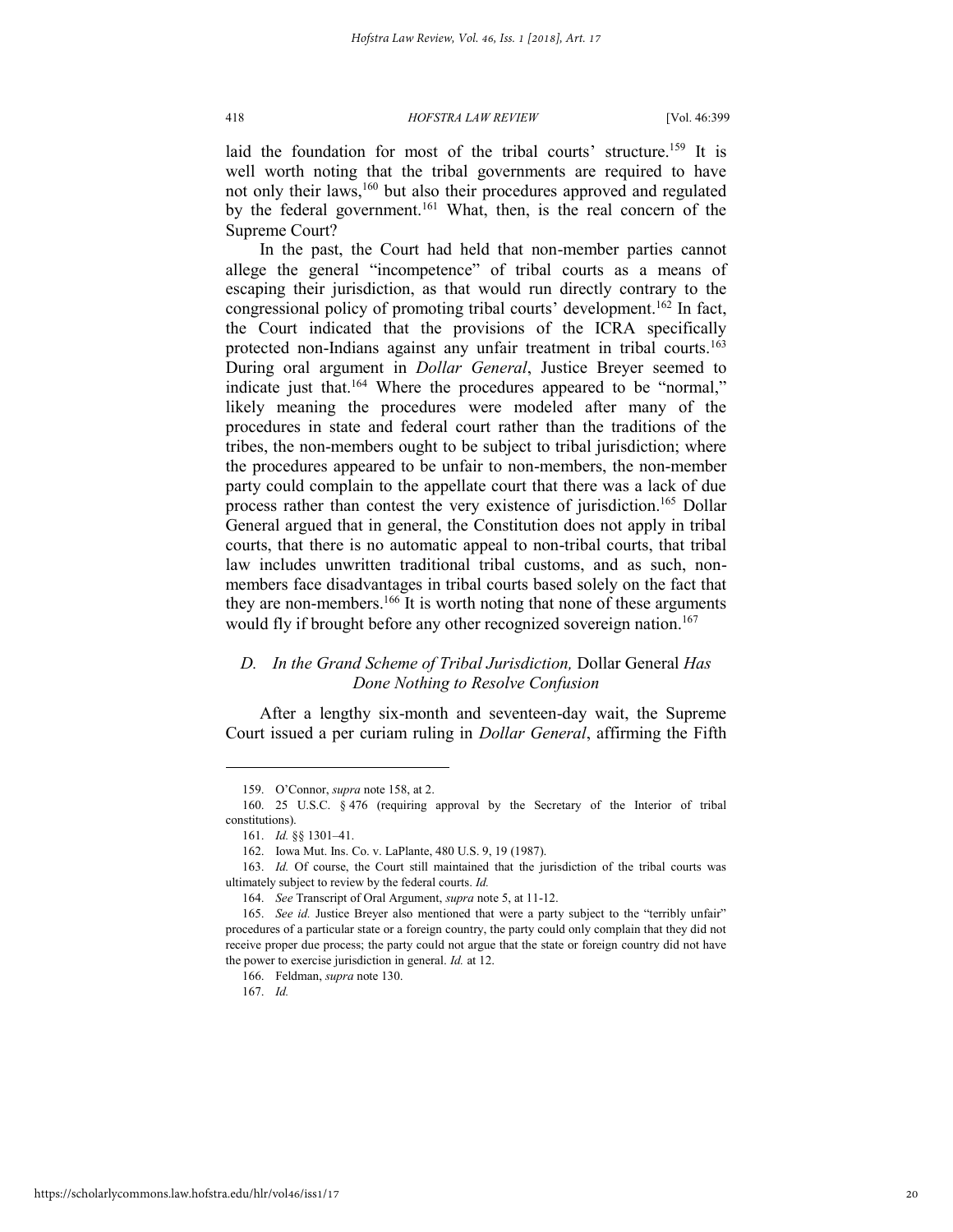<span id="page-21-0"></span>

Circuit's decision by default after a four-to-four vote.<sup>168</sup> For now, the ability of the tribes' to exercise civil jurisdiction over non-members relates to some primitive notions about personal jurisdiction: that parties may generally be sued where they do business.<sup>169</sup> Yet, as Justice Thomas pointed out, unless the Court thoroughly re-examines the foundation of its logic in tribal sovereignty cases, the Court will continue to be haunted by confusion in future cases.<sup>170</sup>

A common theme that has developed in these civil divestiture cases is the Court's reluctance to declare finally, one way or another, whether the tribes may assert any manner of civil jurisdiction over nonmembers.<sup>171</sup> But, in every case that has come before the Court, the Court has never ruled in favor of tribal jurisdiction, even where the facts of the case seem to fit into one of the two exceptions identified to the general rule that the tribes cannot exercise adjudicatory authority over nonmembers.<sup>172</sup> The problem is that despite the presence of such facts, the Court has in each tribal civil jurisdiction case since then further elaborated on these exceptions and narrowed them in such a way that almost no activity of non-members could invoke tribal civil jurisdiction.<sup>173</sup> It seemed that Dollar General's activity clearly fell within the first exception identified in *Montana*, since the company had entered into a consensual commercial relationship with the tribe and its members through a lease.<sup>174</sup>

Ultimately, the Court's troubles with federal Indian law stems from the fact that the very foundation of its precedent cannot be traced to any part of the Constitution.<sup>175</sup> When Congress began to legislate over tribal affairs and the constitutionality of these acts were challenged, the Court was forced to examine how it was that federal law could be applied to the internal affairs of tribes.<sup>176</sup> Thus, the implicit divestiture doctrine was

<sup>168.</sup> Dollar Gen. Corp. v. Miss. Band of Choctaw Indians, 136 S. Ct. 2159, 2160 (2016); Ed Gehres, *Opinion Analysis:* Dollar General*, the Court's Longest Pending Case of the 2015 Term Is a Four-Four Per Curiam Opinion*, SCOTUSBLOG (June 25, 2016, 9:28AM), http://www.scotusblog.com/2016/06/opinion-analysis-dollar-general-the-courts-longest-pendingcase-of-the-2015-term-is-a-four-four-per-curiam-opinion.

<sup>169.</sup> Nagele-Piazza, *supra* not[e 17.](#page-2-2)

<sup>170.</sup> United States v. Lara, 541 U.S. 193, 214-15, 226 (2004) (Thomas, J., concurring).

<sup>171.</sup> *See, e.g.*, Plains Commerce Bank v. Long Family Land & Cattle Co., 554 U.S. 316, 330 (2008); Nevada v. Hicks, 533 U.S. 353, 358-60 (2001); Strate v. A-1 Contractors, 520 U.S. 438, 457-59 (1997).

<sup>172.</sup> *See, e.g.*, *Plains Commerce Bank*, 554 U.S. at 320; *Hicks*, 533 U.S. at 374; *Strate*, 520 U.S. at 438, 457-59; Iowa Mut. Ins. Co. v. LaPlante, 480 U.S. 9, 18-20 (1987); Nat'l Farmers Union Ins. Cos. v. Crow Tribe of Indians, 471 U.S. 845, 855-57 (1985).

<sup>173.</sup> *See, e.g.*, *Plains Commerce Bank*, 554 U.S. at 330 (holding that neither *Montana* exception applied); *Strate*, 520 U.S. at 457-59 (same).

<sup>174.</sup> *See* Gehres, *supra* note [168.](#page-21-0) 

<sup>175.</sup> *See* United States v. Kagama, 118 U.S. 375, 378 (1886).

<sup>176.</sup> *See id.* at 379-80, 382.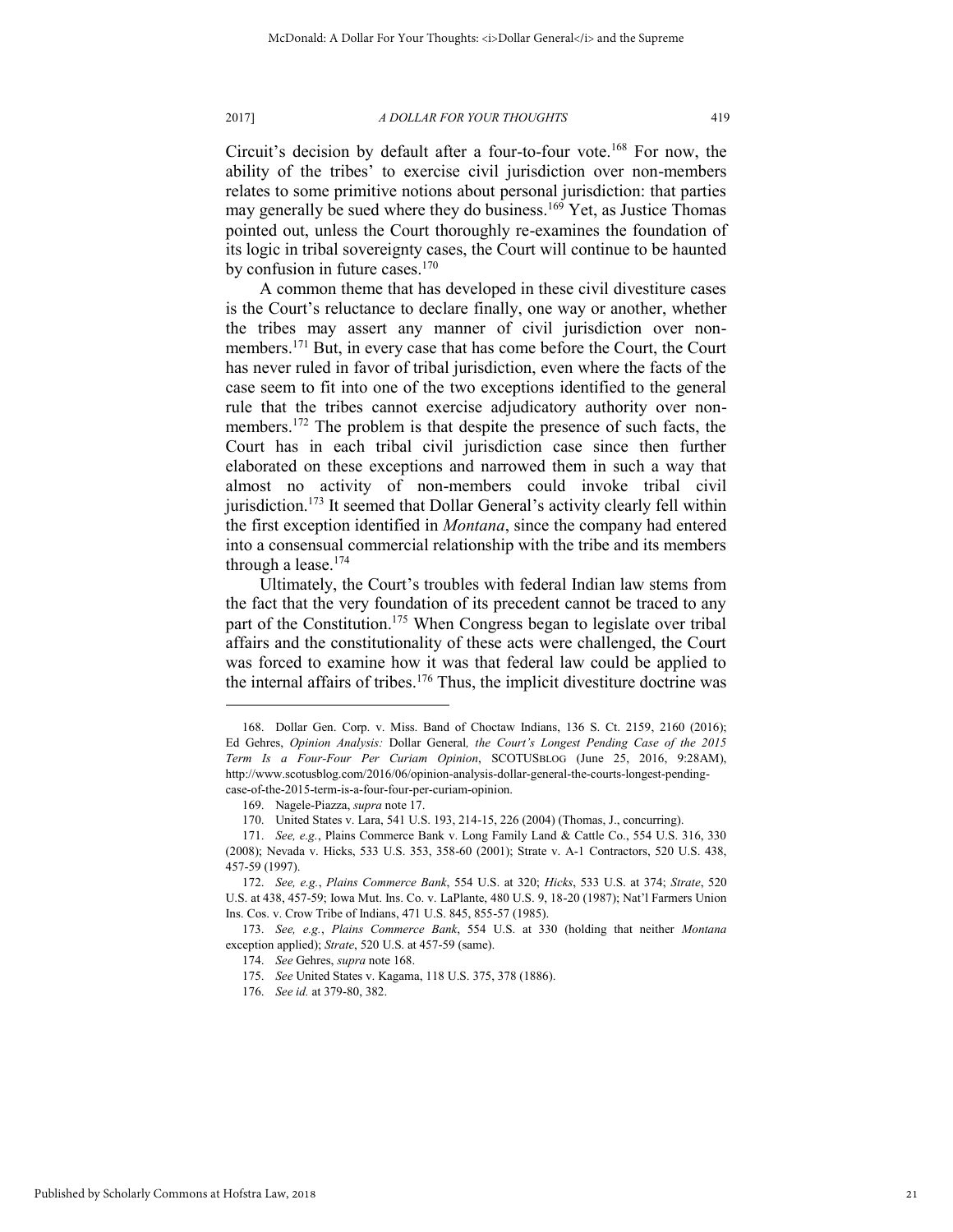created, where in some cases, the tribes retained the authority to exercise jurisdiction over non-members unless that authority was expressly taken away by Congress, and in others, the tribes could not exercise jurisdiction over non-members at all, except where the two *Montana* exceptions were involved.<sup>177</sup> When convenient, the Court could narrow even these instances.<sup>178</sup> For example, the Court conflated the two *Montana* exceptions in a later case when it held that tribal governments could only regulate non-member conduct inside the reservation when the tribe's sovereign interests were implicated, to the extent necessary to protect tribal self-government and control internal relations.<sup>179</sup> In addition, given how recent tribal cases have been decided, the Court's attempt to distinguish between the tribes' legislative jurisdiction and their adjudicatory jurisdiction is both puzzling and unworkable.<sup>180</sup>

## *E. Ramifications for the Tribes and Non-Member Individuals Engaged in Contractual Relationships with the Tribes*

Unfortunately, after more than a decade, jurisdictional ambiguities between tribes and non-member businesses are little improved from where they were at the outset.<sup>181</sup> Of course, as a result of the four-to-four split, the Choctaw tribe could claim a victory: for now, the tribes could still exercise civil jurisdiction over tort claims brought by tribe members against non-member businesses operating on tribal land. Nevertheless, the uncertainty resulting from the still unanswered questions remains.<sup>182</sup> This Subpart first explains how the Court's floundering on tribal jurisdiction has helped to undermine the tribes' sovereignty and has left the tribal courts' uncertain of their own existence in the future.<sup>183</sup> This Subpart then discusses how, on the flipside, the Court's insistence upon protecting the personal liberties of non-members has actually created more uncertainty for non-member businesses seeking to do business on tribal lands.<sup>184</sup> In the long run, significant costs will be incurred for both parties.<sup>185</sup>

<sup>177.</sup> *See Plains Commerce Bank*, 554 U.S. at 327-30.

<sup>178.</sup> *See infra* notes 179-80 and accompanying text.

<sup>179.</sup> *Plains Commerce Bank*, 554 U.S. at 332.

<sup>180.</sup> Florey, *supra* note 58, at 1543-49 (explaining how the tribes' two powers cannot really be coextensive in their application to non-members); *see supra* Part II.B–C.

<sup>181.</sup> *See* Dollar Gen. Corp. v. Miss. Band of Choctaw Indians, 136 S. Ct. 2159, 2160 (2016) (per curiam).

<sup>182.</sup> *See supra* Part III.B–D.

<sup>183.</sup> *See infra* Part III.E.1.

<sup>184.</sup> *See infra* Part III.E.2.

<sup>185.</sup> *See infra* Part III.E.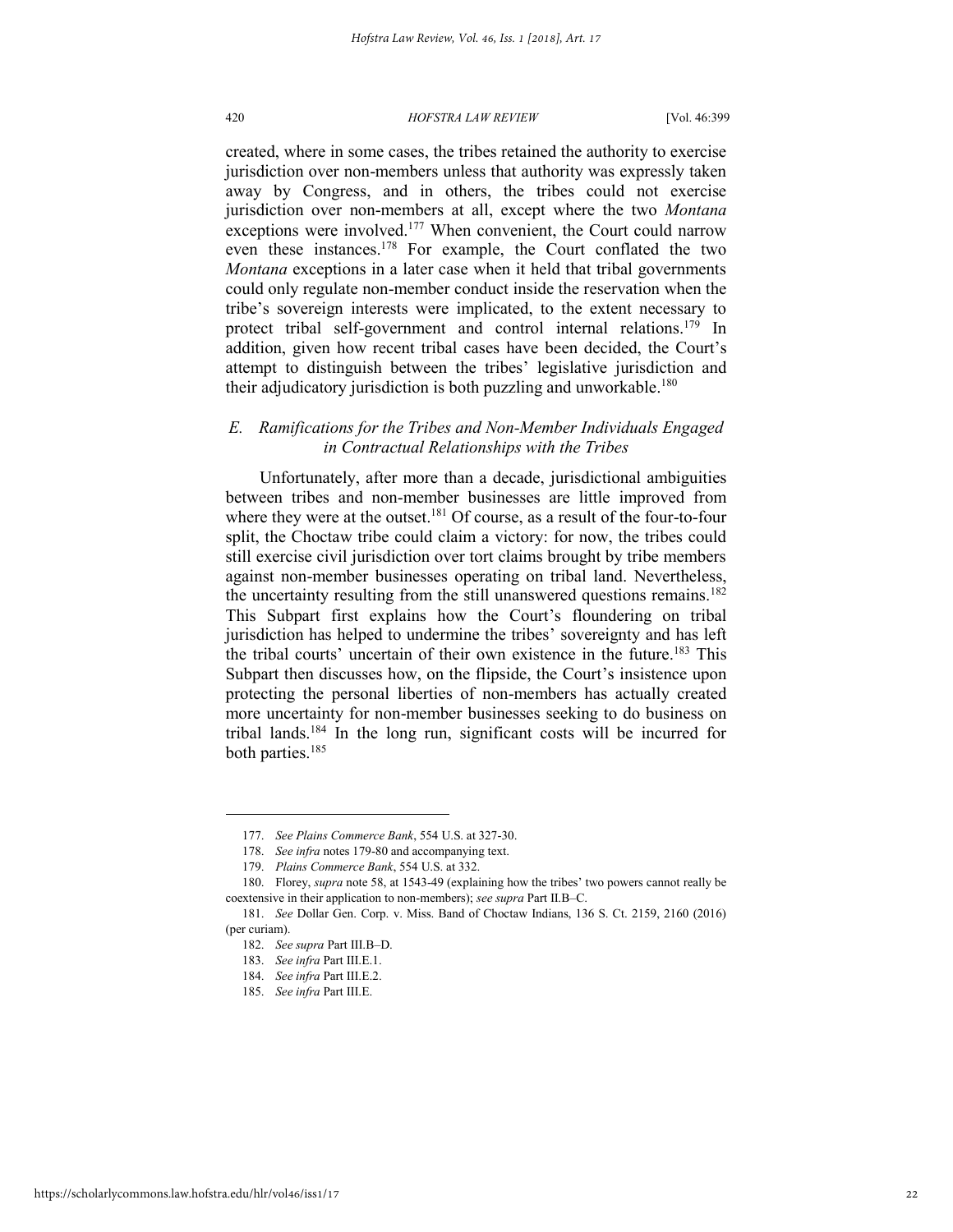## 1. Impact on Tribal Sovereignty

Tribal governments entering into contracts with commercial businesses will be wary that should any issues arise, whether it be a tort claim or otherwise, the business will still be able to take advantage of the argument used by Dollar General: that tribal adjudicatory jurisdiction does not extend to non-members.<sup>186</sup> As explained in *National Farmers*, the Supreme Court is still required to carefully examine the relevant statutes, policies of the executive branch as embodied in treaties, and administrative and judicial decisions when determining the existence and extent of the tribal courts' civil jurisdiction.<sup>187</sup> However, as legal scholars and historians have indicated, the Supreme Court often interprets these sources out of their proper historical context.<sup>188</sup> The uncertainty in the Court's civil divestiture jurisprudence has the tendency to produce unfortunate results, such as in *Brendale v*. *Confederated Tribes & Bands of the Yakima Indian Nation*, which held that tribes' ability to zone tribal lands could not be extended to fee lands, resulting in an "impractical pattern of checkerboard jurisdiction."<sup>189</sup> These unworkable rules make it difficult for the tribes to act as a sovereign entity to any certain extent.<sup>190</sup>

There is a long line of precedent establishing that the tribes have inherent sovereignty.<sup>191</sup> But, according to Manley Begay, of the Harvard Project on American Indian Economic Development research group, there are three aspects of sovereignty: inherent, legal, and de facto; and the federal government has not for the most part, recognized any of these forms.<sup>192</sup> The United States government already took a step toward honoring the tribes' de facto sovereignty with the passage of the Indian Self-Determination Act of 1975.<sup>193</sup> Nevertheless, the line of precedent from the Supreme Court since *Montana* indicates that the tribal

<sup>186.</sup> *See* Transcript of Oral Argument, *supra* not[e 5,](#page-1-2) at 3.

<sup>187.</sup> Nat'l Farmers Union Ins. Cos. v. Crow Tribe of Indians, 471 U.S. 845, 855-56 (1977).

<sup>188.</sup> For perspectives on how the Court has misinterpreted some of the statutes and treaties throughout history, see *Brendale v. Confederated Tribes & Bands of Yakima Indian Nation*, 492 U.S. 408, 448-68 (1989) (Blackmun, J., dissenting in part); *Montana v. United States*, 450 U.S. 544, 569-81 (1981) (Blackmun, J., dissenting); and see also Brief for Amici Curiae Historians and Legal Scholars, *supra* not[e 132,](#page-16-1) at 8-20.

<sup>189.</sup> *See Brendale*, 492 U.S. at 457 (Blackmun, J., dissenting in part) (quoting Moe v. Confederated Salish & Kootenai Tribes, 435 U.S. 463, 478 (1976) (internal quotations omitted)).

<sup>190.</sup> *See supra* Part II.E.1.

<sup>191.</sup> *See supra* Part II.A.

<sup>192.</sup> *Gambling on Nation-Building*, ECONOMIST, Apr. 7–13, 2012, at 35; *see* Kalt & Singer, *supra* note [151](#page-19-2), at 6 (defining the various aspects of sovereignty and the tribes' struggle to achieve de facto sovereignty).

<sup>193.</sup> Pub. L. 93-638, 88 Stat. 2203 (1975) (codified at 25 U.S.C. § 5321 (2012)). This Act began the transfer of administration over the tribes' internal affairs from the Bureau of Indian Affairs to the tribal governments themselves. *See id.*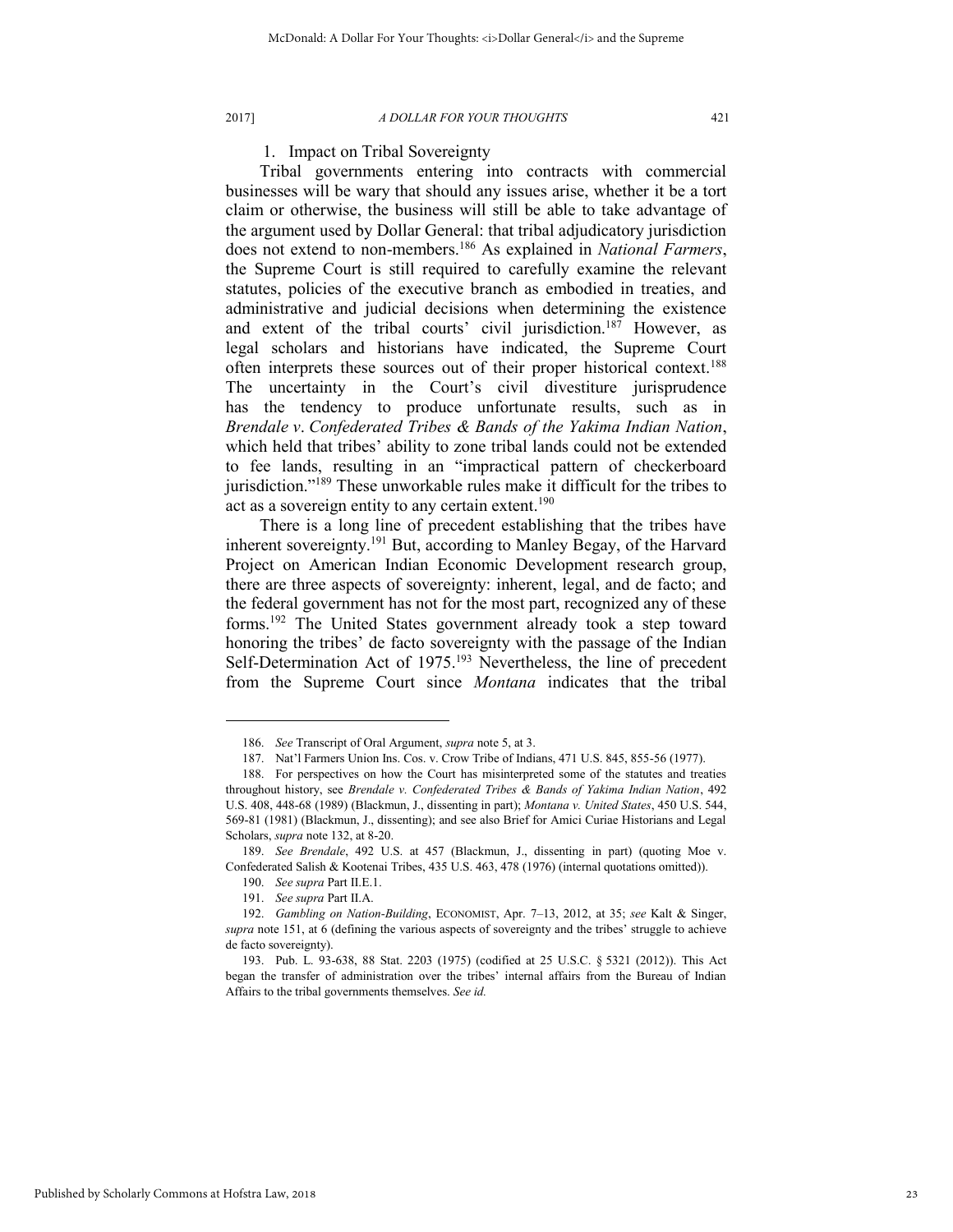governments are still fighting for their sovereignty to be truly recognized in the legal sense.<sup>194</sup> Furthermore, according to Chief Justice Roberts in *Plains Commerce*, the tribe bears the burden of establishing that its regulatory and adjudicatory authority over non-members falls within one of the two exceptions laid out in *Montana*. <sup>195</sup> With every decision that removes the tribal courts' ability to adjudicate matters of tribal law, that power is shifted to non-tribal courts, which ultimately infringes upon the tribes' lawmaking authority because while they can create their own regulations, they cannot enforce them.<sup>196</sup>

2. Impact on Commercial Businesses and Other Non-Members

The amount of land designated as belonging to federally recognized tribes is quite extensive and it is naïve to think that commercial businesses, such as Dollar General, will not continue to seek out new opportunities on these lands and enter into consensual relationships with the tribes.<sup>197</sup> As stated above, in *Montana*, the Supreme Court identified two exceptions to the general presumption that tribal courts could not assert civil jurisdiction over non-members on tribal land.<sup>198</sup> With the outcome in *Dollar General*, non-member businesses and individuals alike may be uncertain as to which activities may subject them to tribal jurisdiction, including when they hire tribal members, enter into contracts with the tribe, or sign leases on tribal land.<sup>199</sup>

It took roughly thirteen years for Dollar General's \$2.5 million civil suit to make it to the Supreme Court, and its resolution offered no opinion to guide Dollar General or any other company operating on tribal lands in any future interactions.<sup>200</sup> For now, companies will have to be wary, though the Fifth Circuit's decision upholding tribal courts' authority to adjudicate tribal member claims against non-member businesses is the first decision to ever rule in favor of such jurisdiction.<sup>201</sup> The amount of money at stake is considerable: nonmembers represent billions in business through contractual relationships and commercial leases with the tribes each year.<sup>202</sup> Non-member

<sup>194.</sup> As mentioned earlier, the Court has not upheld tribal civil jurisdiction in any of its civil divestiture cases. *See supra* Part II.B.

<sup>195.</sup> Plains Commerce Bank v. Long Family Land & Cattle Co., 554 U.S. 316, 330 (2008).

<sup>196.</sup> Miller, *supra* note 5, at 1842-43.

<sup>197.</sup> *See supra* Part II.B–C.

<sup>198.</sup> *See* Montana v. United States, 450 U.S. 544, 563-67 (1981).

<sup>199.</sup> *See supra* Part III.

<sup>200.</sup> Vann R. Newkirk II, *The U.S. Supreme Court Leaves Tribal Authority Intact*, ATLANTIC (June 23, 2016), http://www.theatlantic.com/politics/archive/2016/06/supreme-courtchoctaw-indian/488393.

<sup>201.</sup> *Id.*

<sup>202.</sup> Feldman, *supra* not[e 130.](#page-16-0)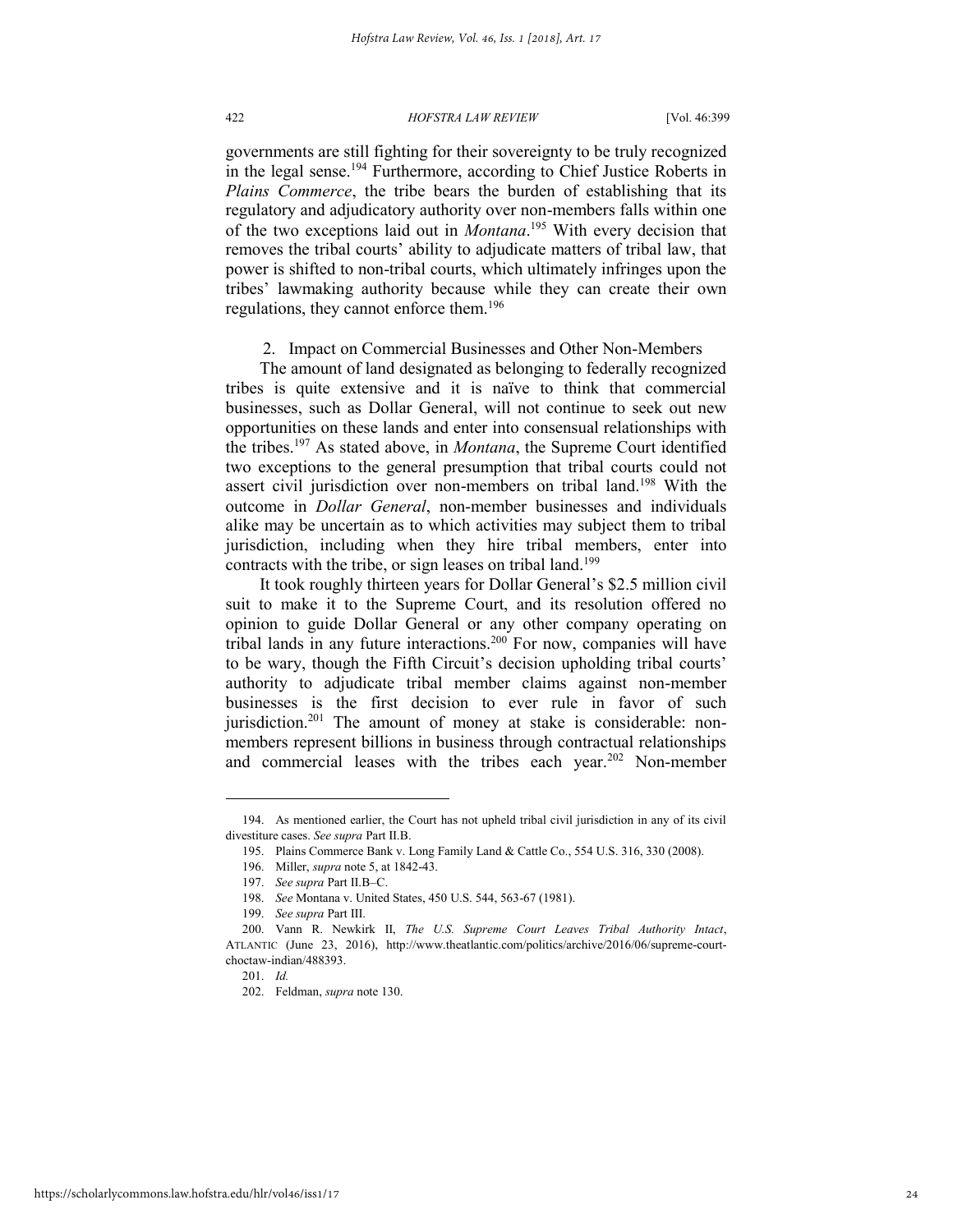businesses especially would be well advised to educate themselves as to tribal regulations relating to employment, especially where these regulations differ from those of the state and the federal government.<sup>203</sup> If businesses are not careful to adapt to these policy differences, like Dollar General, they might be exposed to significant litigation in the future.<sup>204</sup>

In a more abstract sense, there is indeed an intangible price to pay for non-Indian businesses and individuals alike when the Supreme Court and the lower federal courts interfere with tribal civil jurisdiction and the tribes' sovereignty despite the interference lacking a sufficient basis in both constitutional and international principles of law.<sup>205</sup> Professor Milner Ball stated as follows:

Because we say we have a government of laws and not men, we hold our government to be limited and to have no unlimited power. If the federal government nevertheless exercises unrestrained power over Indian nations, then what we say is not true, and we have a different kind of government than we think we have. . . . The Court is regarded as the institution of restraint and a protector of rights.<sup>206</sup>

If the Court interferes with the sovereignty of the tribes, then the Court will continue to act in contradiction to its purported position in the federal government, something that negatively impacts the tribes and non-Indians alike.<sup>207</sup>

## IV. RESOLVING THE SUPREME COURT'S NATIVE AMERICAN DILEMMA

For the hundreds of tribes in the United States, and the nearly 200 tribal courts currently operating, tribal sovereignty itself hangs in the balance of these Supreme Court decisions.<sup>208</sup> Even more importantly, it is necessary to find a solution that will help restore some of the tribes' authority over their land and those who choose to live or work on it.<sup>209</sup> Pushing power back into the hands of the tribes will require a solution that will convince a Supreme Court that has frequently been averse to recognizing tribal power that the tribes can exercise their regulatory and adjudicatory authority over non-members in their territory in a way that

<sup>203.</sup> *See* Nagele-Piazza, *supra* not[e 17.](#page-2-2) 

<sup>204.</sup> *See id.*

<sup>205.</sup> *See supra* Part III.E.

<sup>206.</sup> Milner S. Ball, *Constitution, Court, Indian Tribes*, 1987 AM. B. FOUND. RES. J. 1, 61 (1987).

<sup>207.</sup> *See supra* Part III.B–E.

<sup>208.</sup> *See* Garrett Epps, *Who Can Tribal Courts Try?*, ATLANTIC (Dec. 7, 2015), http://www.theatlantic.com/politics/archive/2015/12/who-can-tribal-courts-try/419037.

<sup>209.</sup> *See supra* Part III.B–E.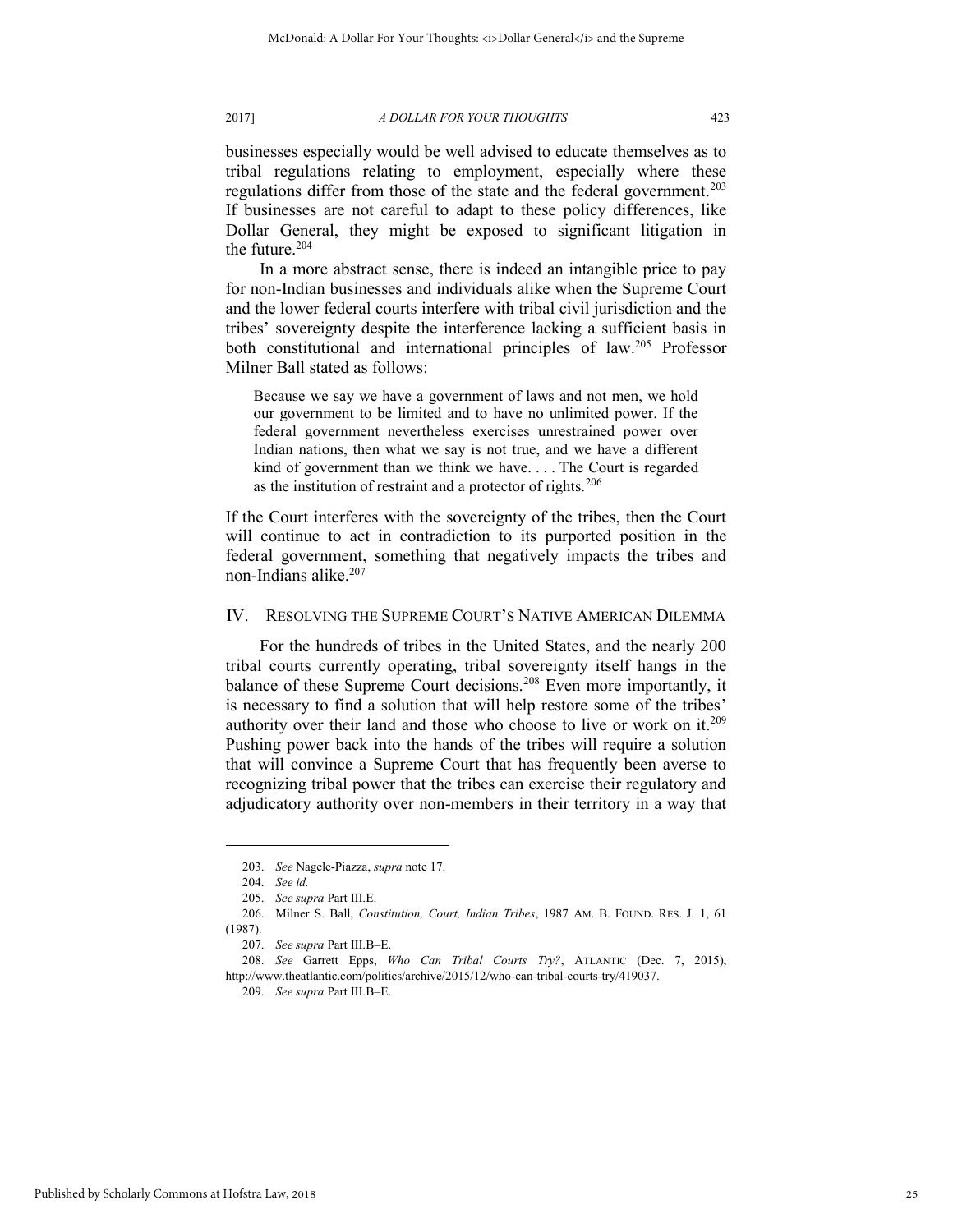will satisfy constitutional due process.<sup>210</sup> Subpart A first examines how a full Supreme Court bench ought to have decided *Dollar General*.<sup>211</sup> Next, Subpart B recommends the analysis that should be adopted in future cases dealing with tribal civil jurisdiction.<sup>212</sup>

## *A. How* Dollar General *Should Have Been Decided*

If the Supreme Court had a full bench, the Court should have ruled against Dollar General by holding that tribal courts may indeed exercise jurisdiction in civil cases involving non-members.<sup>213</sup> Of course, this would have led to the same result (an affirmation of the Fifth Circuit's decision), but with an opinion that would hopefully offer some guidance to lower federal courts in future tribal jurisdiction cases.<sup>214</sup> Dollar General incorrectly assumed, and argued, that the tribes have no inherent adjudicatory authority; rather, any authority they do have is based upon consent.<sup>215</sup> Further, Dollar General appeared to argue that the tribes did not even have the regulatory authority over the type of dispute.<sup>216</sup> In other words, the tribes did not have the power to create regulations or legislation regarding tort law, nor enforce those regulations, on their own land.<sup>217</sup>

Assuming, arguendo, that the Supreme Court would not have abandoned any of its civil divestiture precedents, and instead would have decided the narrower question whether tribal courts may exercise civil adjudicative jurisdiction over non-member defendant businesses operating pursuant to commercial leases on tribal trust lands, the Court still ought to have ruled against Dollar General.<sup>218</sup> Although some Justices have argued against it, the Supreme Court's precedent in civil divestiture cases often focuses first on the nature of the land where the claims are based.<sup>219</sup> In the *Dollar General* case, the non-member

l

219. *See* LaVelle, *supra* note [47,](#page-5-0) at 746-69 (providing an in-depth discussion of the Court's long line of civil divestiture cases and how land status in particular contributed to the nuances of

<sup>210.</sup> L. Scott Gould, *Tough Love for Tribes: Rethinking Sovereignty After* Atkinson *and* Hicks, 37 NEW ENG. L. REV. 669, 675 (2003).

<sup>211.</sup> *See infra* Part IV.A.

<sup>212.</sup> *See infra* Part IV.B.

<sup>213.</sup> *See infra* Part IV.A.

<sup>214.</sup> *See* Dollar Gen. Corp. v. Miss. Band of Choctaw Indians, 136 S. Ct. 2159, 2160 (2016) (per curiam).

<sup>215.</sup> *See* Transcript of Oral Argument, *supra* not[e 5,](#page-1-2) at 4-5; *supra* Part II.A.

<sup>216.</sup> Transcript of Oral Argument, *supra* not[e 5,](#page-1-2) at 6-7.

<sup>217.</sup> *Id.* at 4-7.

<sup>218.</sup> *Dollar Gen. Corp.*, 136 S. Ct. at 2160. Of course, the Court did ultimately affirm the Fifth Circuit's ruling against Dollar General by default via a four-to-four split, but for this portion of the Note, the full bench would have afforded a full opinion. *See id.*; Brendan I. Koerner, *What Happens in a SCOUTS Tie?*, SLATE (Feb. 13, 2016, 6:50 PM), http://www.slate.com/articles/ news and politics/explainer/2004/11/what happens in ascotus tie.html.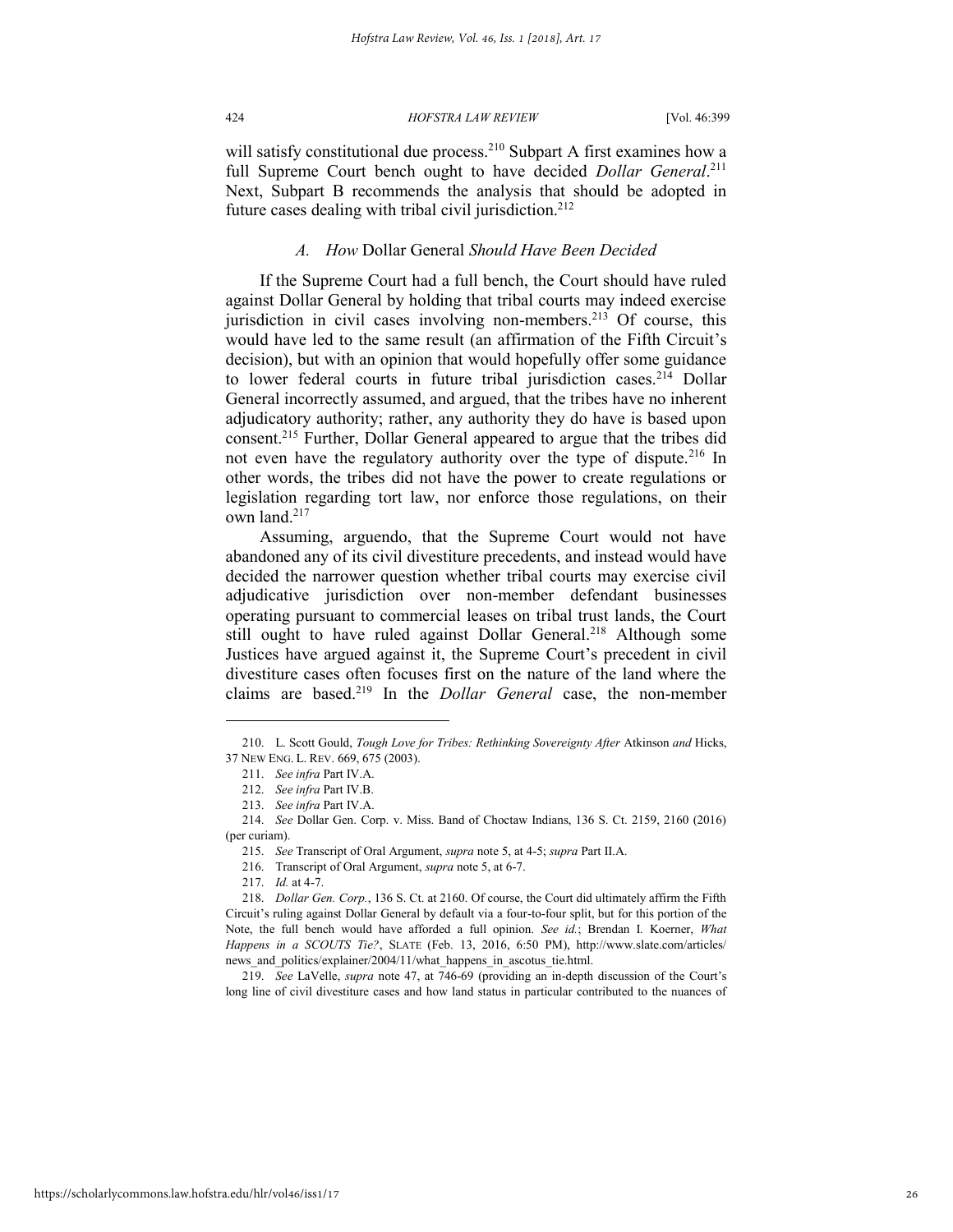activities involved took place on tribal trust lands.<sup>220</sup> The Court has never extended its *Montana* "presumption" against tribal adjudicative authority over non-member activity taking place on actual tribal trust lands within the reservation.<sup>221</sup> The Court itself has indicated that a nonmember business employing tribal members on tribal land is precisely the sort of activity that would fall within the first *Montana* exception.<sup>222</sup> Furthermore, the Court agreed that while the *Montana* rule applied both in situations involving land owned by non-members and tribal-owned land (as was the case in *Dollar General*),<sup>223</sup> the fact that land is owned by or held in trust for the tribes is a significant, sometimes dispositive factor.<sup>224</sup>

Although there was indeed a treaty signed with the Choctaw Nation removing the tribe's criminal jurisdiction over non-members on tribal land, in 1855, Attorney General Caleb Cushing stated that the United States did not reserve by treaty civil jurisdiction over non-members' activities on tribal land.<sup>225</sup> Furthermore, there were later treaties signed between the Choctaw Nation and the United States that reserved for the tribes the authority to exercise jurisdiction over "persons other than Indians and members of said tribes or nations."<sup>226</sup> Dollar General's argument that the tribal courts cannot have adjudicatory power over tort claims is also patently false.<sup>227</sup> In *Hicks*, the Court recognized that "there was little doubt that the tribal court had jurisdiction over [] tort claims," until that jurisdiction was affirmatively withdrawn by Congress.<sup>228</sup> Given these factors, the Court should have affirmed the Fifth Circuit's decision.<sup>229</sup>

each decision). For instance, the Court's analysis has differed when the lands are non-Indian fee lands, fee lands owned by tribal members, or tribal lands held in trust by the United States, and whether the lands are open or closed-area reservations. *See, e.g.*, Strate v. A-1 Contractors, 520 U.S. 438, 454-57 (1997) (discussing the importance of land status and its impact on tribal authority over non-member activity under the *Montana* analysis); Sixkiller, *supra* not[e 103,](#page-12-0) at 790-95.

<sup>220.</sup> Gehres, *supra* not[e 168.](#page-21-0) 

<sup>221.</sup> Sixkiller, *supra* not[e 103,](#page-12-0) at 796-97.

<sup>222.</sup> *See* Plains Commerce Bank v. Long Family Land & Cattle Co., 554 U.S. 316, 334-35 (2008).

<sup>223.</sup> *See* Dolgencorp, Inc. v. Miss. Band of Choctaw Indians, 746 F.3d 167, 175 (5th Cir. 2014), *cert. granted sub nom.*, Dollar Gen. Corp. v. Miss. Band of Choctaw Indians, 125 S. Ct. 2833 (2015), *aff'd per curiam*, 136 S. Ct. 2159 (2016); *supra* not[e 114 a](#page-14-0)nd accompanying text.

<sup>224.</sup> *See* Nevada v. Hicks, 533 U.S. 353, 370-71 (2001).

<sup>225.</sup> *See* Brief for Amici Curiae Historians and Legal Scholars, *supra* not[e 132,](#page-16-1) at 22-23.

<sup>226.</sup> *Id.* at 24-25 (quoting Treaty with the Choctaws and Chickasaws, 14 Stat. 772, art. 8, 14 Stat. 769, 772 (1866)).

<sup>227.</sup> *See* Brief for United States as Amicus Curiae Supporting Respondents, *supra* note 131, at 19-20.

<sup>228.</sup> *Hicks*, 533 U.S. at 368.

<sup>229.</sup> *See supra* Part IV.A.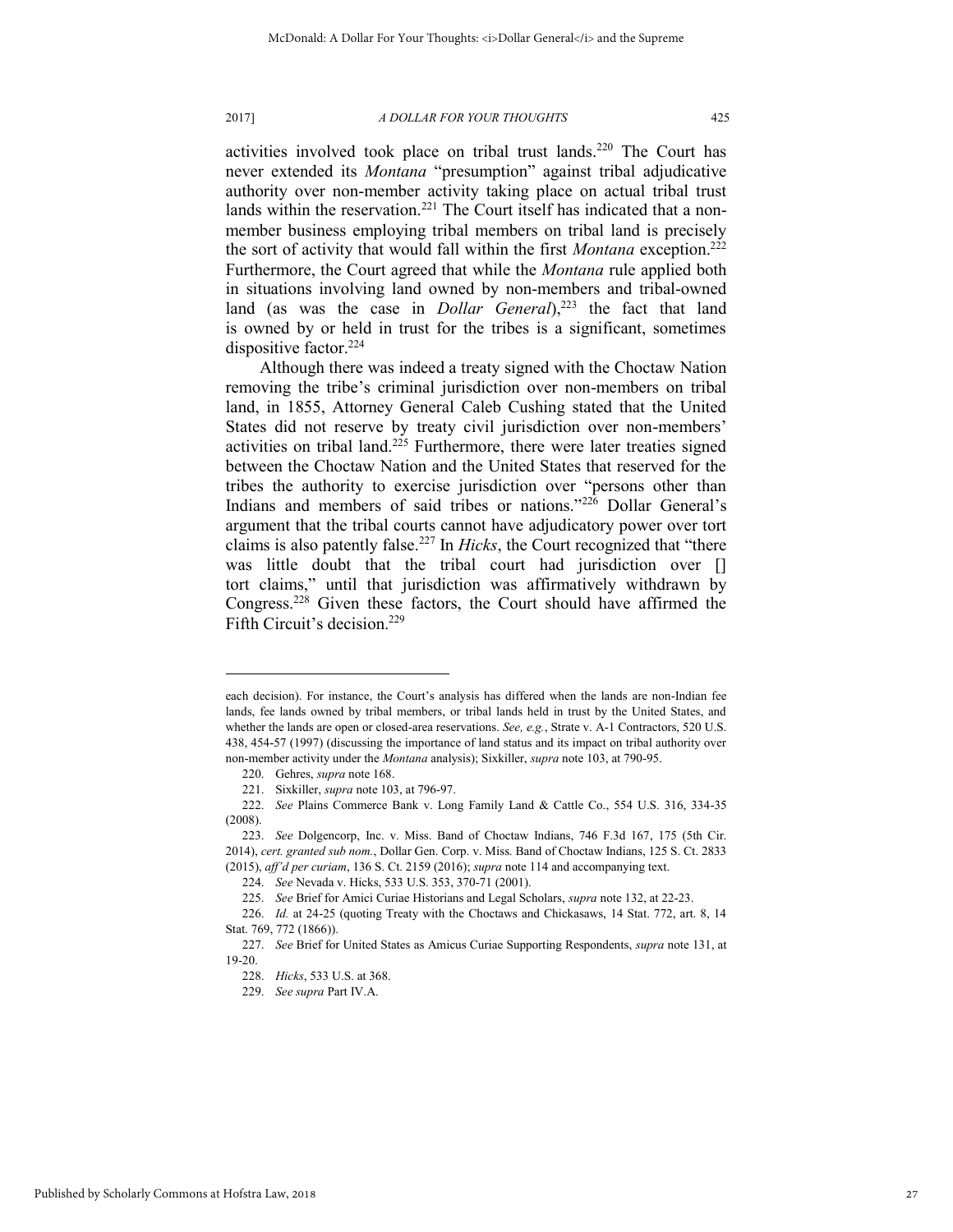## *B. Reconfiguring the Implicit Divestiture Doctrine to Comport with International Law Principles*

As indicated above, the implicit divestiture doctrine has continued to prove a thorn in the Supreme Court's paw; a messy and inconsistently applied, judicially created doctrine with a flimsy constitutional foundation.<sup>230</sup> Not only has it been criticized by historians and legal scholars, it has also been questioned by members of the Court itself.<sup>231</sup> In 1989, Justice Blackmun delivered a lengthy dissent, and his reasoning in this dissent should be adopted by the Court when dealing with future tribal civil jurisdiction cases.<sup>232</sup> This would of course entail another reversal by the Court, but this reversal would help avoid any confusion in the future. $233$ 

In *Brendale*, Justice Blackmun declared that the Court's jurisprudence regarding tribal civil jurisdiction had lost its way.<sup>234</sup> Following Justice Blackmun's interpretation would not only comport with principles of international law as well as the historical relationship between the tribes and the federal government, it would also preserve the Court's jurisprudence in *Montana*. <sup>235</sup> In *Brendale*, the Court failed to muster a majority to determine whether the Yakima Nation possessed the inherent authority to pass zoning laws regulating non-members' use of lands within reservation territory.<sup>236</sup> Justice Blackmun argued not that *Montana* should, but must be read to recognize that whenever nonmember conduct on reservation lands impacted or threatened a significant tribal interest, that non-member conduct may be regulated by the tribe (including enforcement of the regulation by tribal courts). $237$ 

Justice Blackmun relied in particular on Marshall's Cherokee Cases<sup>238</sup> and *Washington v. Confederated Tribes of Colville Indian* 

l

238. *Cherokee Indian Cases*, PBS, https://www.pbs.org/wnet/supremecourt/antebellum/ landmark\_cherokee.html (last visited Nov. 15, 2017); *see* Worcester v. Georgia, 31 U.S. (6 Pet.)

<sup>230.</sup> *See supra* Part II.B.

<sup>231.</sup> *See, e.g.*, Brendale v. Confederated Tribes & Bands of the Yakima Indian Nation, 492 U.S. 408, 448-68 (1989) (Blackmun, J., dissenting in part); Florey, *supra* note [60,](#page-7-1) at 1542-49; LaVelle, *supra* note [47,](#page-5-0) at 746-76; McSloy, *supra* note [22,](#page-3-0) at 252-80.

<sup>232.</sup> *See Brendale*, 492 U.S. at 448-68 (Blackmun, J., dissenting in part).

<sup>233.</sup> *See supra* Part II.B–C.

<sup>234.</sup> *Brendale*, 492 U.S. at 449-51(Blackmun, J., dissenting in part) ("From this Court's earliest jurisprudence immediately after the American Revolution, it followed the settled understanding of international law that the sovereignty of the individual tribes . . . survived their incorporation within the United States, except as *necessarily* diminished.").

<sup>235.</sup> *See id.* at 449-57. Justice Blackmun pointed out that the 150 years of Indian law jurisprudence established the opposite "general principle" from what the majority was indicating, and that interpreting *Montana* without due consideration to the rich and extensive history of interaction between the United States and the tribes would lead the Court astray. *Id.* at 450-51.

<sup>236.</sup> *See id.* at 414 (majority opinion).

<sup>237.</sup> *Id.* at 449-50, 456-57 (Blackmun, J., dissenting in part).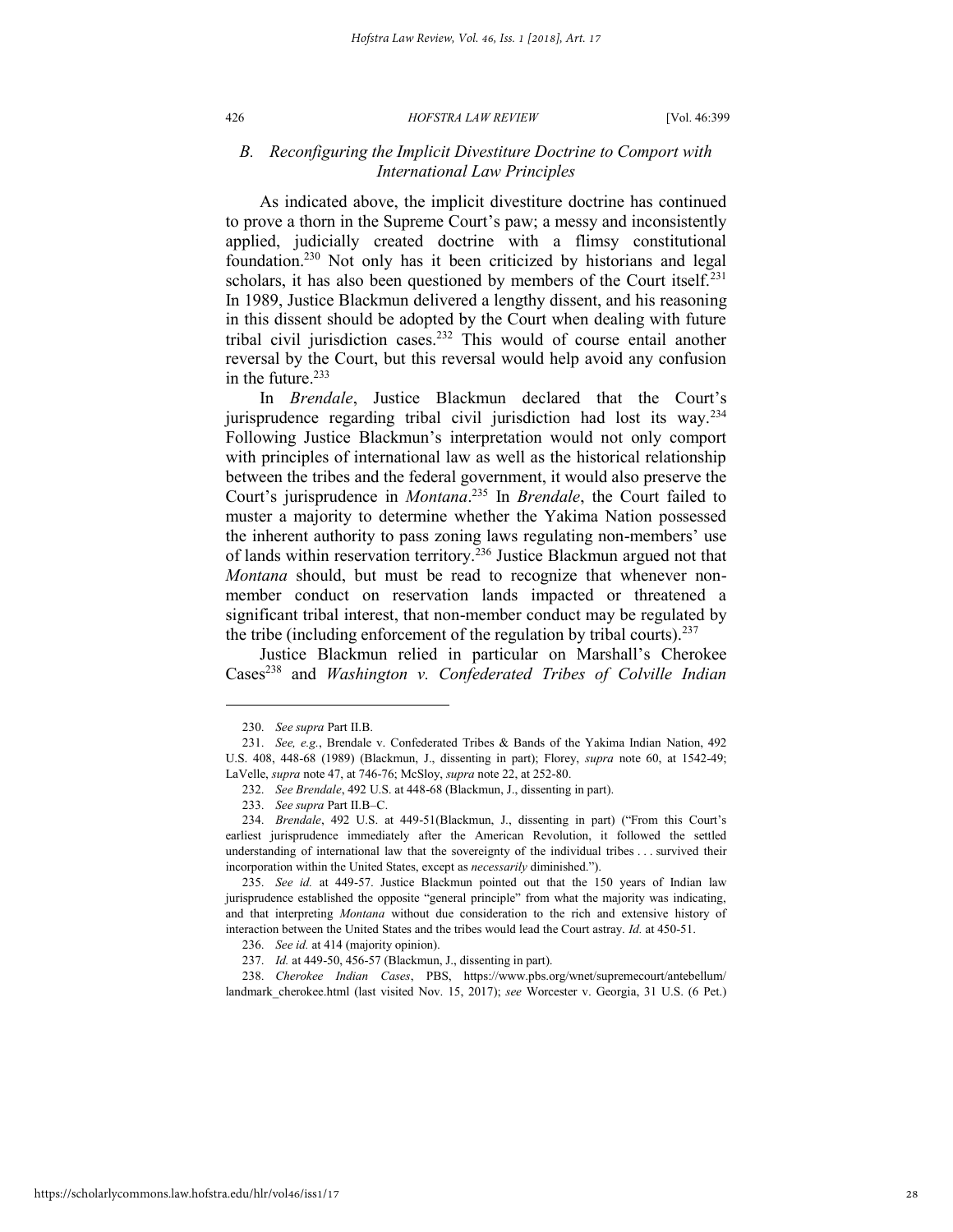*Reservation*. <sup>239</sup> The fundamental principle in Chief Justice Marshall's reasoning—a principle that has been a consistent aspect of the Court's Indian law jurisprudence—is that the tribes were divested of sovereignty only to the extent that that sovereignty was inconsistent with the United States' paramount authority.<sup>240</sup> *Colville* reflected this principle as well: the tribes' authority was implicitly divested only when the exercise of its authority would be inconsistent with the overriding interests of the national government, such as criminal jurisdiction over non-members.<sup>241</sup> In spite of the Court's holding in *Oliphant*, Justice Blackmun argues, *Colville* expressly established that nothing in the earlier case negated the Court's "historical understanding that the tribes retain substantial *civil* jurisdiction over non-Indians."<sup>242</sup>

Relying on Justice Blackmun's dissent as the foundation of future civil divestiture jurisprudence would require some backtracking, but not a complete overhaul of the jurisprudence as it exists today.<sup>243</sup> First, the opinion explicitly states that the *Montana* rule would not be abandoned because in general, it was consistent with the Court's Indian law jurisprudence despite containing some language "flatly inconsistent" with the Court's earlier decisions defining the scope of inherent tribal jurisdiction.<sup>244</sup> The *Hicks* ruling, for example, could be limited in its application to protecting state and federal government officials acting in their official capacity from being subjected to the tribes' civil jurisdiction.<sup>245</sup>

Second, the dissent's analysis goes further in comporting with principles of international law because it recognizes the tribes' inherent sovereignty and would do more to protect that sovereignty.<sup>246</sup>

<sup>515 (1832);</sup> Cherokee Nation v. Georgia, 30 U.S. (5 Pet.) 1 (1831).

<sup>239. 447</sup> U.S. 134 (1980).

<sup>240.</sup> *Brendale*, 492 U.S. at 451-52 (Blackmun, J., dissenting in part).

<sup>241.</sup> *See id.* at 452 (quoting *Confederated Tribes of Colville Indian Reservation*, 447 U.S. at 153-54). The Court provided a few examples of when the tribes' sovereignty was necessarily divested, such as "when the tribes seek to engage in foreign relations, alienate their lands to non-Indians without federal consent, or prosecute non-Indians in tribal courts." *Id.* In fact, the only other power that the Court had deemed to be divested upon incorporation into the United States since the *Cherokee Cases* was the ability to exercise criminal jurisdiction over non-Indians. *Id.* at 453; Oliphant v. Suquamish Indian Tribe, 435 U.S. 191, 195 (1978).

<sup>242.</sup> *Brendale*, 492 U.S. at 453-54, 454 n.4 (Blackmun, J., dissenting in part) (referring to the Department of the Interior's administrative opinion regarding the extent of the tribes' powers over tribe members and non-members alike in their territory *regardless* of land ownership).

<sup>243.</sup> *See supra* Part II.B–C.

<sup>244.</sup> *Brendale*, 492 U.S. at 455-56 (Blackmun, J., dissenting in part).

<sup>245.</sup> *See generally* Nevada v. Hicks, 533 U.S. 353 (2001).

<sup>246.</sup> *Brendale*, 492 U.S. at 451 n.1 (Blackmun, J., dissenting in part) ("[T]he settled doctrine of the law of nations is, that a weaker power does not surrender its independence—its right to selfgovernment, by associating with a stronger, and taking its protection." (quoting *Worcester*, 31 U.S. (6 Pet.) at 560-61)).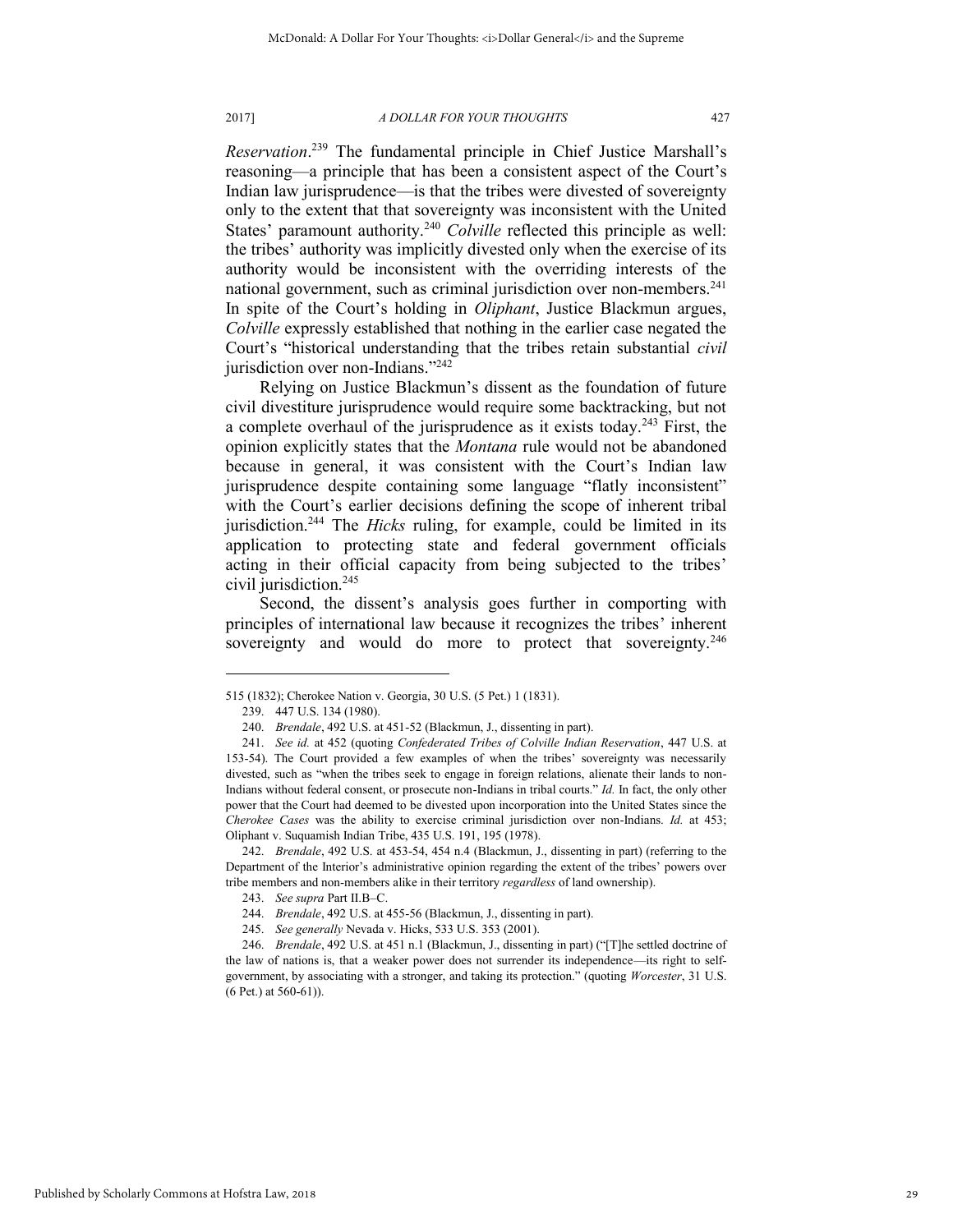#### 428 *HOFSTRA LAW REVIEW* [Vol. 46:399

International law, ever-changing and developing, only falls more in favor of the tribes as time goes by. $247$  Two of the fundamental principles of international law, self-determination and sovereignty, have been deemed the most important of all human rights by the tribes, and the two go hand in hand.<sup>248</sup> The Declaration on the of Rights of Indigenous Peoples,<sup>249</sup> while not legally binding, has generally been recognized as representing the "dynamic development of international legal norms" reflecting the commitment of the 145 endorsing states to move forward with recognizing the principles embodied within the declaration.<sup>250</sup> One of the fundamental principles embodied in the Declaration is the entitlement of the tribes to self-determination under international law.<sup>251</sup> Yet, the Court's current jurisprudence where the tribes' civil jurisdiction is concerned impedes, rather than promotes, the tribes' sovereignty.<sup>252</sup>

The Court has essentially defined a treaty as a "contract between two or more independent *nations*."<sup>253</sup> Over the years, corresponding methods of treaty interpretation with respect to treaties established with the Indian tribes have developed, often with respect for the tribes' sovereignty kept in mind.<sup>254</sup> Justice Blackmun incorporates these canons of construction into his dissents in order to examine the traditional relationship between the federal government and the tribes.<sup>255</sup> Under

251. Stefania Errico, *The Draft UN Declaration on the Rights of Indigenous Peoples: An Overview*, 7 HUM. RTS. L. REV. 741, 745-54 (2007).

<sup>247.</sup> *See* Rachel San Kronowitz et al., Comment, *Toward Consent and Cooperation: Reconsidering the Political Status of Indian Nations*, 22 HARV. C.R.-C.L. L. REV. 507, 588-621 (1987). For example, the United Nations created a permanent Working Group on Indigenous Populations, and after more than a decade of work, the Declaration on the Rights of Indigenous Peoples was adopted. *Historical Overview*, UNITED NATIONS, https://www.un.org/ development/desa/indigenouspeoples/declaration-on-the-rights-of-indigenous-peoples/historicaloverview.html (last visited Nov. 15, 2017).

<sup>248.</sup> G.A. Res. 61/295, annex, art. 7 ¶ 3 (Sept. 13, 2007).

<sup>249.</sup> S. James Anaya, *The Capacity of International Law to Advance Ethnic or Nationality Rights Claims*, 75 IOWA L. REV. 837, 838-44 (1990).

<sup>250.</sup> *Frequently Asked Questions: Declaration on the Rights of Indigenous Peoples*, UNITED NATIONS, http://www.un.org/esa/socdev/unpfii/documents/FAQsindigenousdeclaration.pdf (last visited Nov. 15, 2017). The United States was at first one of four countries objecting to the Declaration, but it became the last major country to sign onto the Declaration when former President Obama announced his support of the Declaration in 2010. Krissah Thompson, *U.S. Will Sign U.N. Declaration on Rights of Native People, Obama Tells Tribes*, WASH. POST (Dec. 16, 2010, 12:10 PM), http://www.washingtonpost.com/wp-dyn/content/article/2010/12/16/ AR2010121603136.html.

<sup>252.</sup> *See supra* Parts II–III.

<sup>253.</sup> James J. Lenoir, Comment, *Treaties and the Supreme Court*, 1 U. CHI. L. REV. 602, 603 (1934) (emphasis added). In the case of the United States, a contract that was created by conforming to the Constitutional requirements concerning treaty-making. *Id.* at 604.

<sup>254.</sup> *See supra* Part II.

<sup>255.</sup> *See* Montana v. United States, 450 U.S. 544, 569-81 (1981) (Blackmun, J., dissenting in part). For example, Justice Blackmun reviewed evidence of the intention of the United States as a party to the treaty with the Crow Tribe with respect to possession of the Big Horn River. *Id.* at 570-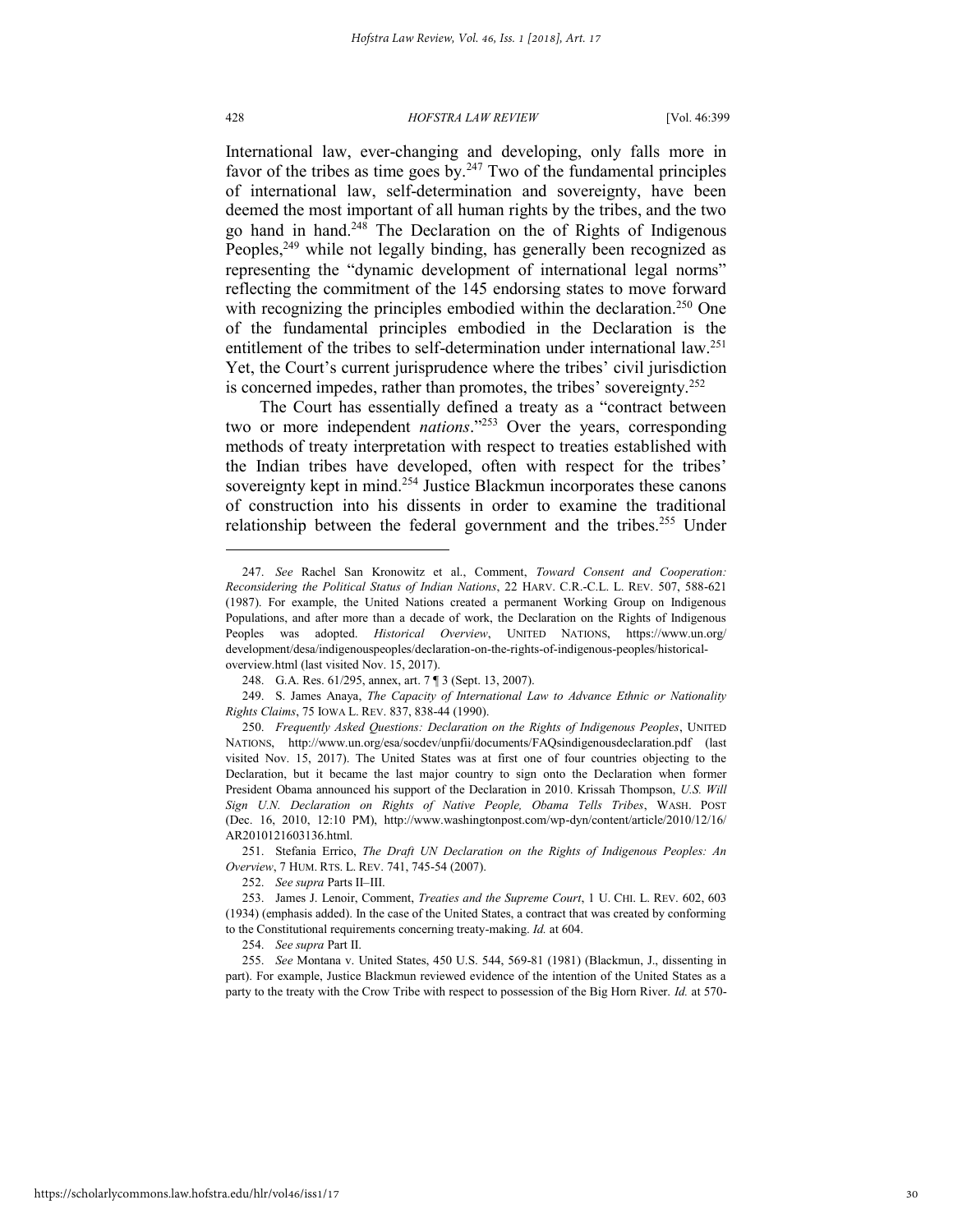2017] *A DOLLAR FOR YOUR THOUGHTS* 429

<span id="page-31-0"></span>these canons, the courts should presume Congress's intent to protect the rights of the tribes and therefore, treaties are construed liberally in favor of the tribes, as the tribes would have understood them.<sup>256</sup> Thus, although the tribes would still bear the burden of showing that some right or interest was affected by the non-member conduct, given the favorable reading of any treaties and historical context, this would not be a particularly difficult burden to bear.<sup>257</sup>

As for the Court's underlying concern with fair treatment for nonmembers in tribal courts, this is the opportune area of jurisprudence in which the Court should show some judicial restraint.<sup>258</sup> According to Supreme Court precedent, Congress has the plenary power, however inconsistent with international law it may be, to remove the tribes' civil jurisdiction entirely.<sup>259</sup> Additionally, Congress could have created federal court review for tribal court decisions or a removal procedure for non-members to use, but has refrained from doing so. $260$  The Court should hesitate to step in where Congress has not even identified a problem.<sup>261</sup> In any event, non-member parties still have recourse; the failure of a tribal court to provide appropriate due process would likely prevent the plaintiff from having the tribal court's judgment recognized and enforced in a state or federal court.<sup>262</sup>

<sup>77.</sup> Considering how the aim of the treaty was to provide the tribe with a certain area of land to develop agriculturally with the recognition that much of their natural resources were being depleted, while at the same time obtaining the tribe's territory outside of the reservation, Justice Blackmun believed it both "inconceivable" and inconsistent with the purposes of the treaty that the United States intended to remove the tribe's possession of the riverbed. *See id.* (Blackmun, J., dissenting in part)*.*

<sup>256.</sup> Allison M. Dussias, *Heeding the Demands of Justice: Justice Blackmun's Indian Law Opinions*, 71 N.D. L. REV. 41, 132 (1995). Justice Blackmun was not the first Justice to recommend extending use of the Court's canons of construction to treaties between the federal government and the tribes; Justice Douglas noted in his dissent in the *Affiliated Ute Citizens* case (the majority opinion was written by Justice Blackmun) that the canons of construction should be applied to both treaties and legislation where the tribes are concerned. *See* Affiliated Ute Citizens v. United States, 406 U.S. 128, 161 (1972) (Blackmun, J., dissenting in part). Justice Douglas stated: "We owe to the Indians a beneficent interpretation of remedial legislation designed to right past wrongs." *Id.* (citing United States v. Kagama, 118 U.S. 375, 384-85 (1886)). As such, "doubtful expressions . . . are to be resolved in favor of a weak and defenseless people." *Id.* (quoting Choate v. Trapp, 224 U.S. 665, 675 (1912)).

<sup>257.</sup> *See* Dussias, *supra* not[e 256,](#page-31-0) at 108.

<sup>258.</sup> Kalt & Singer, *supra* not[e 151,](#page-19-2) at 20.

<sup>259.</sup> *See id.* at 20; Part II.A–C.

<sup>260.</sup> *See* Kalt & Singer, *supra* not[e 151,](#page-19-2) at 20.

<sup>261.</sup> *See id.*

<sup>262.</sup> *See, e.g.*, Bird v. Glacier Elec. Coop., Inc., 255 F.3d 1136, 1138 (9th Cir. 2001) (holding that tribal court's judgment was not entitled to recognition because its proceedings violated due process).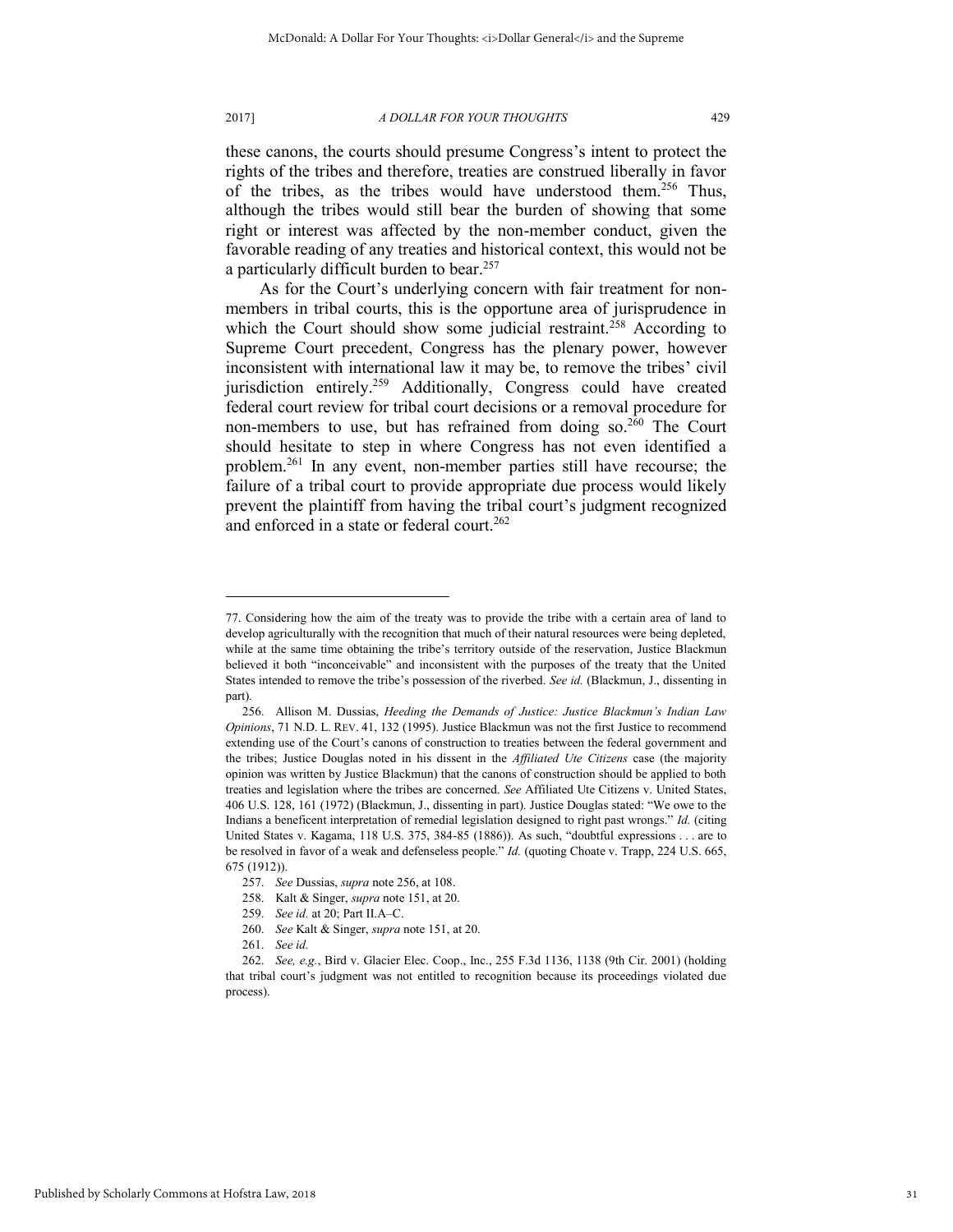## V. CONCLUSION

As Justice Black once said, "Great nations, like great men, should keep their word."<sup>263</sup> The Court has recognized that the tribal courts' civil jurisdiction over non-members is a fundamental aspect of tribal sovereignty, yet the Court has not once shown its support for tribal authority, making the Court's own words seem hollow.<sup>264</sup> Even in cases where tribal jurisdiction seems to fit perfectly within one of the *Montana* exceptions, the Court has increasingly encroached on tribal authority over its own land.<sup>265</sup> In *Dollar General* the tribal courts narrowly avoided what seemed to be the pinnacle of civil divestiture: a holding that would prevent tribal courts from exercising jurisdiction over nonmember businesses with both leases and contracts with the tribal government whose employees attack tribal youth on tribal trust lands.<sup>266</sup>

Neither history nor text of the Constitution work in the Court's favor.<sup>267</sup> The moment the federal government began treating the tribes as wards, a matter of internal affairs, rather than as independent sovereign entities, a matter of external or foreign affairs, was the moment the government was led astray.<sup>268</sup> As such, the Court was left with little choice other than to invent a new means of assessing the legitimacy of congressional action relating to Indian affairs: the implicit divestiture doctrine.<sup>269</sup> However, even with this doctrine, it was only within the past few decades that the Court began to use it as a means of significantly narrowing the tribes' civil jurisdiction.<sup>270</sup>

With the support of both the legislative and executive branches of government, states, lawyers, and academics for the competence of the tribal courts and the tribes' inherent sovereignty, the Court's (or, more accurately, four Justices') lone, bold stance against the tribes is odd.<sup>271</sup> Republicans and Democrats alike in the presidency and in either house of Congress have supported the broader policy of self-determination and

<sup>263.</sup> Fed. Power Comm'n v. Tuscarora Indian Nation, 362 U.S. 99, 142 (1960) (Black, J., dissenting). Justice Black delivered a scathing dissent when the Court upheld actions of the federal government that violated its treaty with the Tuscarora Tribe and led to the government's expropriating significant amounts of tribal land. *Id.*

<sup>264.</sup> *See* Iowa Mut. Ins. Co. v. LaPlante, 480 U.S. 9, 18 (1987); *supra* Parts II–III.

<sup>265.</sup> *See supra* Part III.A. *See generally* Plains Commerce Bank v. Long Family Land & Cattle Co., 554 U.S. 316 (2008) (holding that neither *Montana* exception applied).

<sup>266.</sup> *See* Dollar Gen. Corp. v. Miss. Band of Choctaw Indians, 136 S. Ct. 2159, 2160 (2016) (per curiam).

<sup>267.</sup> *See supra* Part II.A–B.

<sup>268.</sup> *See supra* Part II.A.

<sup>269.</sup> *See supra* Part II.A–B.

<sup>270.</sup> *See supra* Part II.B–C.

<sup>271.</sup> Kalt & Singer, *supra* note 149, at 19-21, 25-29; Sixkiller, *supra* note [103,](#page-12-0) at 809-11.